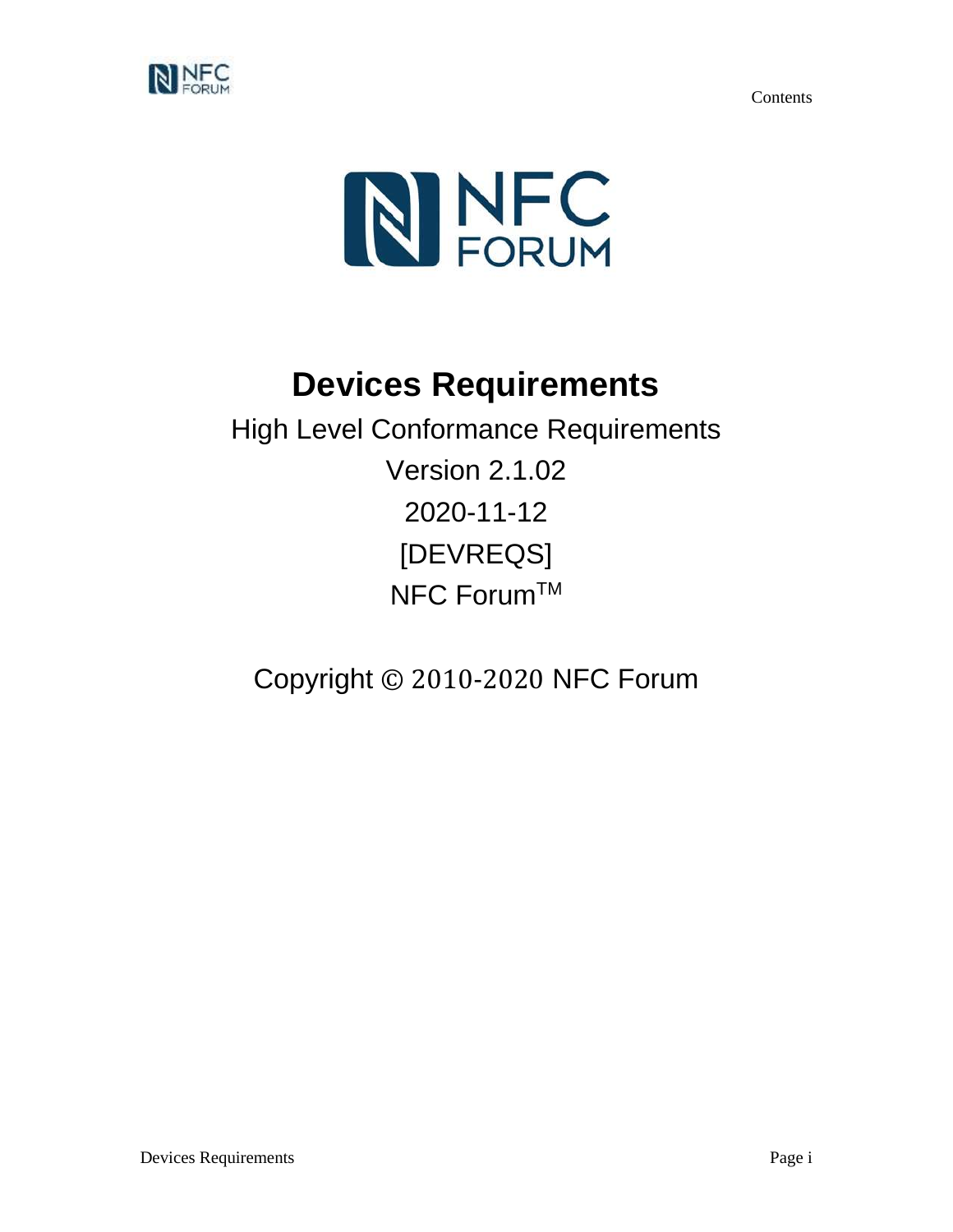

# **Contents**

| 4.1.1<br>4.1.2<br>4.1.3<br>4.1.4<br>4.1.5<br>4.1.6<br>4.1.7<br>4.1.8<br>4.1.9<br>4.1.10<br>4.1.11 |
|---------------------------------------------------------------------------------------------------|
|                                                                                                   |
|                                                                                                   |
|                                                                                                   |
|                                                                                                   |
|                                                                                                   |
|                                                                                                   |
|                                                                                                   |
|                                                                                                   |
|                                                                                                   |
|                                                                                                   |
|                                                                                                   |
|                                                                                                   |
|                                                                                                   |
|                                                                                                   |
|                                                                                                   |
|                                                                                                   |
|                                                                                                   |
|                                                                                                   |
|                                                                                                   |
|                                                                                                   |
|                                                                                                   |
|                                                                                                   |
|                                                                                                   |
|                                                                                                   |
|                                                                                                   |
|                                                                                                   |
|                                                                                                   |
|                                                                                                   |
|                                                                                                   |
|                                                                                                   |
|                                                                                                   |
|                                                                                                   |
|                                                                                                   |
|                                                                                                   |
|                                                                                                   |
|                                                                                                   |
|                                                                                                   |
|                                                                                                   |
|                                                                                                   |
|                                                                                                   |
|                                                                                                   |
|                                                                                                   |
|                                                                                                   |
|                                                                                                   |
|                                                                                                   |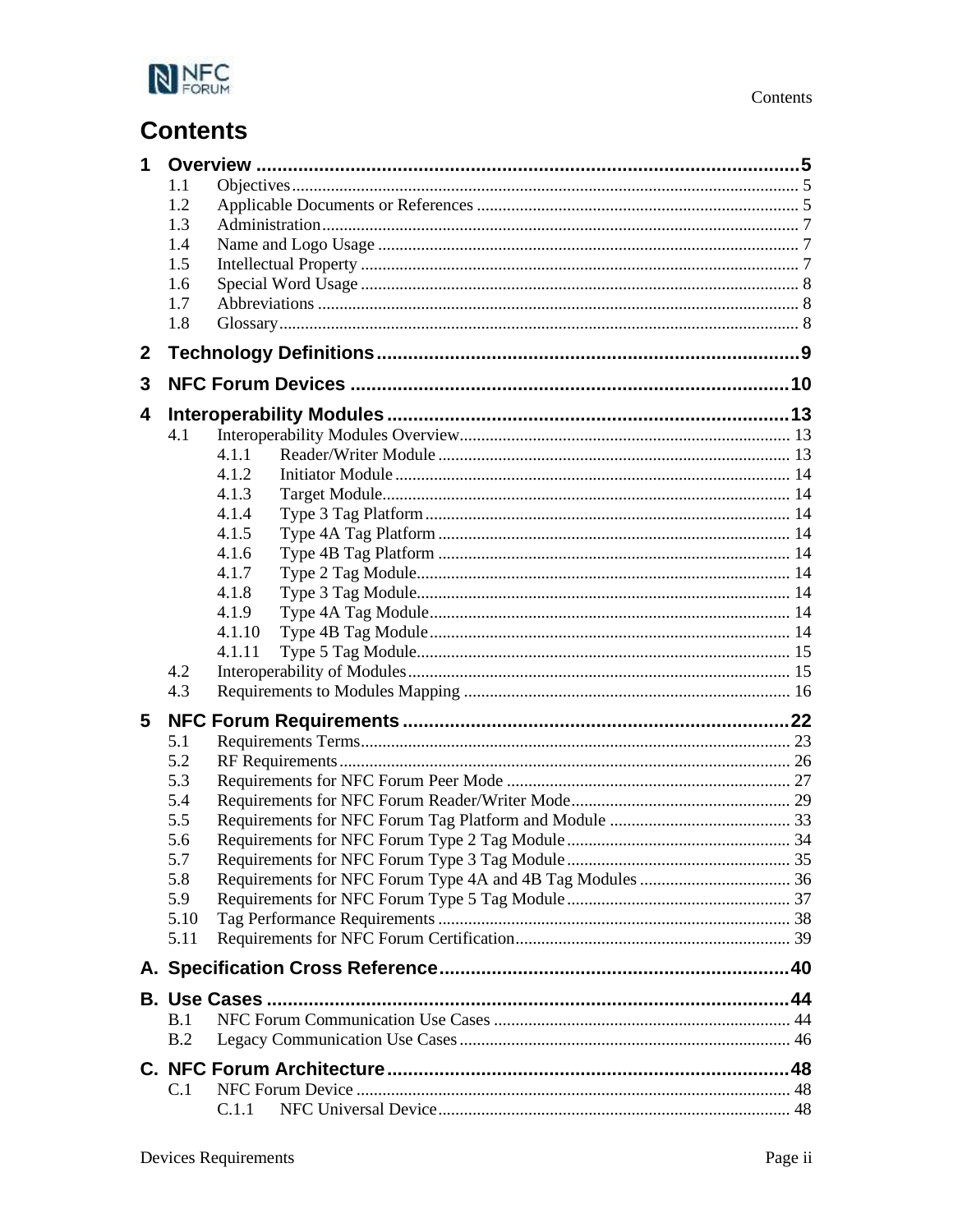

#### Contents

|     |                 | 60 |
|-----|-----------------|----|
|     | C.4.2           |    |
|     | C.4.1           |    |
| C.4 |                 |    |
|     | C.3.3           |    |
|     | C.3.2           |    |
|     | C <sub>31</sub> |    |
| C.3 |                 |    |
|     | C.2.5           |    |
|     | C.2.4           |    |
|     | C.2.3           |    |
|     | C.2.2           |    |
|     | C.2.1           |    |
| C.2 |                 |    |
|     | C.1.3           |    |
|     | C12             |    |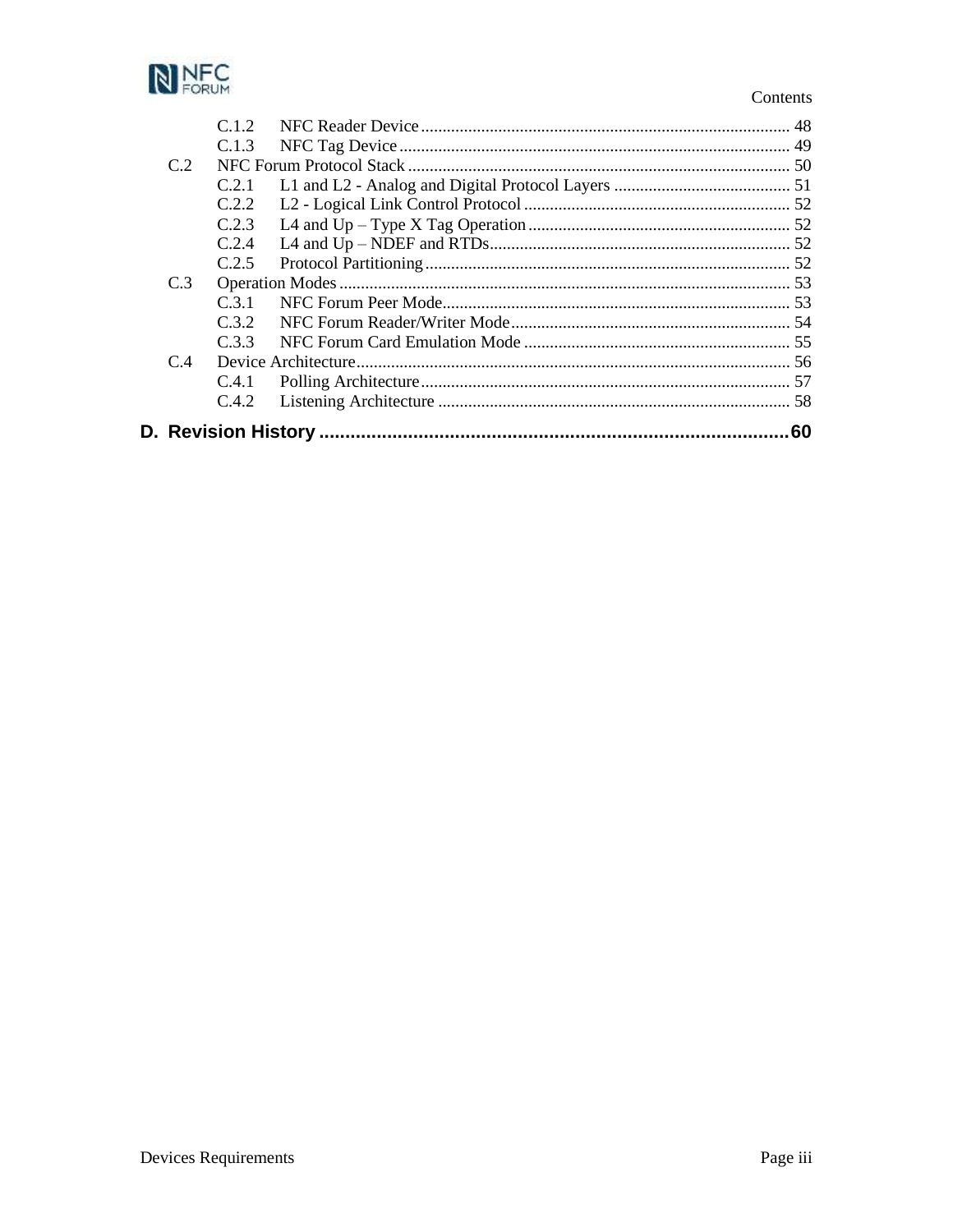

# **Figures**

| Figure 2: Two NFC Forum Devices Communicating in NFC Forum Peer Mode  45              |
|---------------------------------------------------------------------------------------|
| Figure 3: NFC Forum Device in NFC Forum Reader/Writer Mode Communicating with an NFC  |
| Figure 4: NFC Forum Device in NFC Forum Reader/Writer Mode Communicating with an NFC  |
| Figure 5: NFC Forum Device in NFC Forum Reader/Writer Mode Communicating with a SC 46 |
| Figure 6: NFC Forum Device in NFC Forum Reader/Writer Mode Communicating with an NFC  |
| Figure 7: Reader/Writer Terminal and NFC Forum Device Emulating a SC  47              |

# **Tables**

| Table 12: Requirements for NFC Forum Type 3 Tag Module and Platform  35 |  |
|-------------------------------------------------------------------------|--|
|                                                                         |  |
|                                                                         |  |
|                                                                         |  |
|                                                                         |  |
|                                                                         |  |
|                                                                         |  |
|                                                                         |  |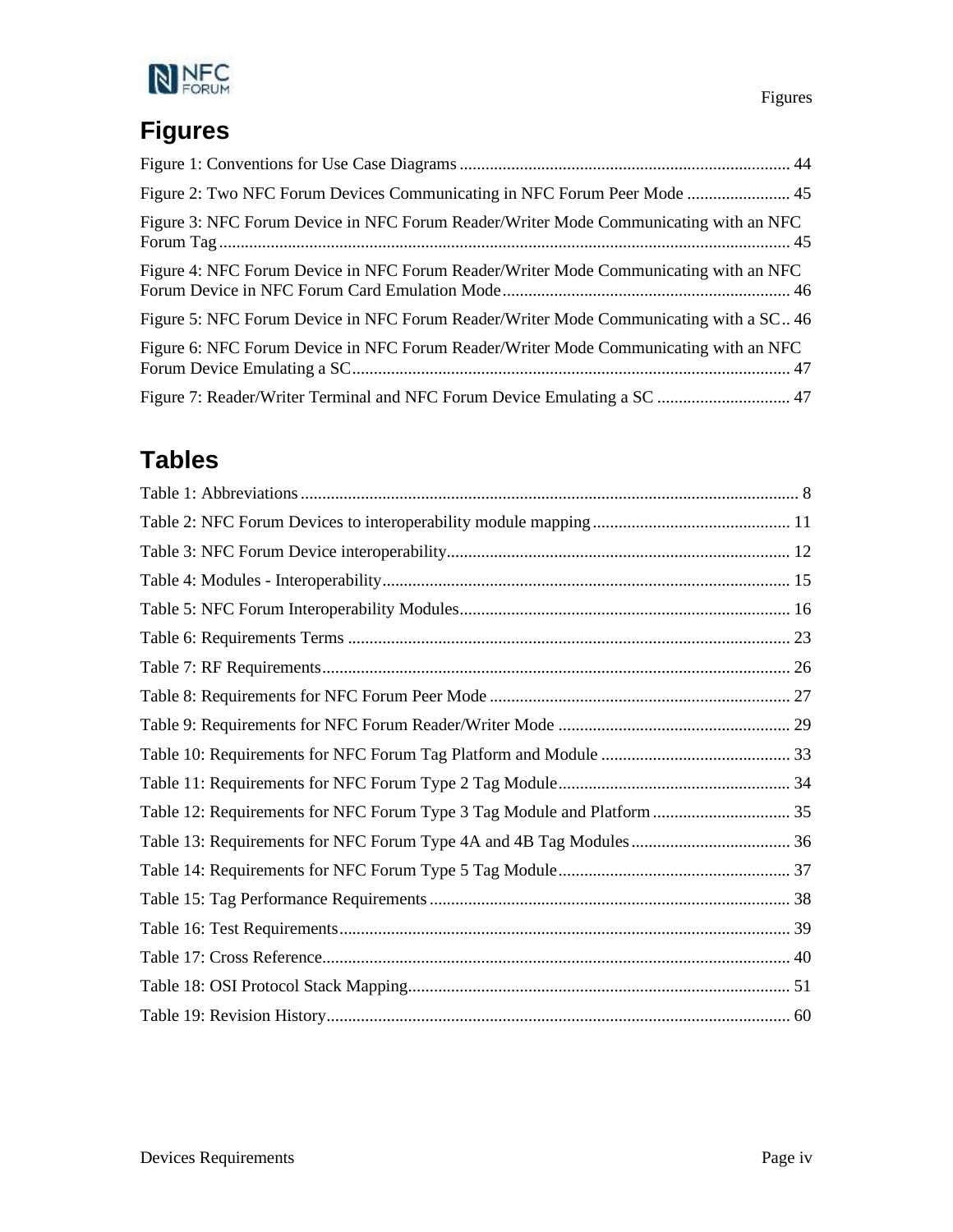

## <span id="page-4-0"></span>**1 Overview**

The NFC Forum publishes a set of technical specifications for Near Field Communications technology. The purpose of this document is to define which high level features of the NFC Forum specifications are necessary to be implemented by a device for it to be eligible to receive the NFC Forum Certification Mark. These high level features are identified as requirements (marked by 'SHALL' statements) in this document.

## <span id="page-4-1"></span>**1.1 Objectives**

The objective of this requirements document is to specify the sets of functionalities and features that need to be supported by NFC-Forum-compliant devices to ensure basic interoperability. The term "basic interoperability" requires conformance to the specifications listed in Section [1.2.](#page-4-2)

## <span id="page-4-2"></span>**1.2 Applicable Documents or References**

The documents listed below contain provisions that are referenced in this specification. Unless a publication date is explicitly stated, the latest version of each document, including all published amendments, applies.

<span id="page-4-12"></span><span id="page-4-11"></span><span id="page-4-10"></span><span id="page-4-9"></span><span id="page-4-8"></span><span id="page-4-7"></span><span id="page-4-6"></span><span id="page-4-5"></span><span id="page-4-4"></span><span id="page-4-3"></span>

| [ACTIVITY]    | NFC Activity Technical Specification,<br>Version 2.1,<br><b>NFC Forum</b>                             |
|---------------|-------------------------------------------------------------------------------------------------------|
| [ANALOG]      | NFC Analog Technical Specification,<br>Version 2.1,<br><b>NFC Forum</b>                               |
| [DIGITAL]     | NFC Digital Protocol Technical Specification,<br>Version 2.2,<br><b>NFC Forum</b>                     |
| $[GLOSS\_CC]$ | <b>Compliance Committee Glossary</b><br>(available at http://nfc-forum.org)<br>NFC Forum              |
| $[GLOSS_TC]$  | <b>Technical Acronyms and Glossary</b><br><b>NFC Forum</b>                                            |
| [DEVINFO]     | Device Information Record Type Definition Technical Specification<br><b>NFC Forum</b>                 |
| [DTA]         | Device Test Application Specification,<br>Version 2.2.02,<br><b>NFC Forum</b>                         |
| [LLCP]        | NFC Logical Link Control Protocol (LLCP) Technical Specification,<br>Version 1.2,<br><b>NFC Forum</b> |
| [NCI]         | NFC Controller Interface Technical Specification<br><b>NFC Forum</b>                                  |
| [NDEF]        | NFC Data Exchange Format (NDEF) Technical Specification,<br>Version 1.0,<br><b>NFC Forum</b>          |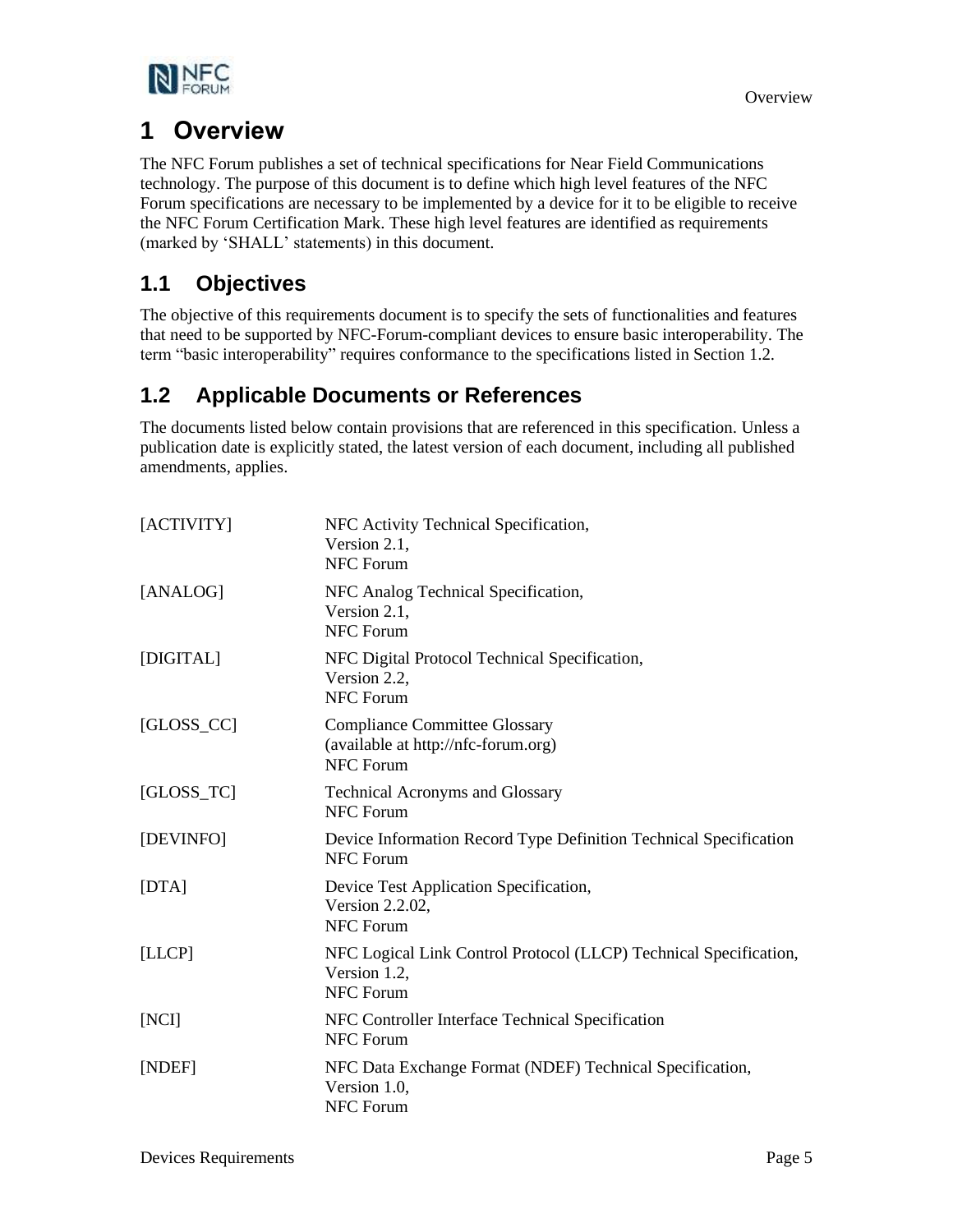

**Overview** 

<span id="page-5-12"></span><span id="page-5-11"></span><span id="page-5-10"></span><span id="page-5-9"></span><span id="page-5-8"></span><span id="page-5-7"></span><span id="page-5-6"></span><span id="page-5-5"></span><span id="page-5-4"></span><span id="page-5-3"></span><span id="page-5-2"></span><span id="page-5-1"></span><span id="page-5-0"></span>

| [PERF]        | Tag Performance Requirements<br>Version 1.0,<br><b>NFC Forum</b>                                                                               |
|---------------|------------------------------------------------------------------------------------------------------------------------------------------------|
| [RFC2119]     | Key words for use in RFCs to Indicate Requirement Levels,<br>RFC 2119,<br>S. Bradner,<br>March 1997,<br><b>Internet Engineering Task Force</b> |
| [RTD]         | NFC Record Type Definition,<br>Technical Specification,<br>Version 1.0,<br><b>NFC Forum</b>                                                    |
| [SNEP]        | NFC Simple NDEF Exchange Protocol (SNEP) Technical<br>Specification,<br>Version 1.0,<br><b>NFC Forum</b>                                       |
| [SIGNATURE]   | Signature Record Type Definition Technical Specification<br><b>NFC Forum</b>                                                                   |
| [SMARTPOSTER] | Smart Poster Record Type Definition Technical Specification<br><b>NFC Forum</b>                                                                |
| [T1T]         | NFC Forum Type 1 Tag Specification<br>Technical Specification,<br>Version 1.0,<br><b>NFC Forum</b>                                             |
| [T2T]         | NFC Forum Type 2 Tag Specification<br>Technical Specification,<br>Version 1.1,<br><b>NFC Forum</b>                                             |
| [T3T]         | NFC Forum Type 3 Tag Specification<br>Technical Specification,<br>Version 1.1,<br><b>NFC Forum</b>                                             |
| [T4T]         | NFC Forum Type 4 Tag Specification<br>Technical Specification,<br>Version 1.1,<br>NFC Forum                                                    |
| [T5T]         | NFC Forum Type 5 Tag Specification<br>Technical Specification,<br>Version 1.1,<br><b>NFC Forum</b>                                             |
| [TEXT]        | <b>Text Record Type Definition</b><br>Technical Specification,<br>NFC Forum                                                                    |
| [URI]         | Universal Resource Identifier (URI) Record Type Definition<br>Technical Specification,<br>NFC Forum                                            |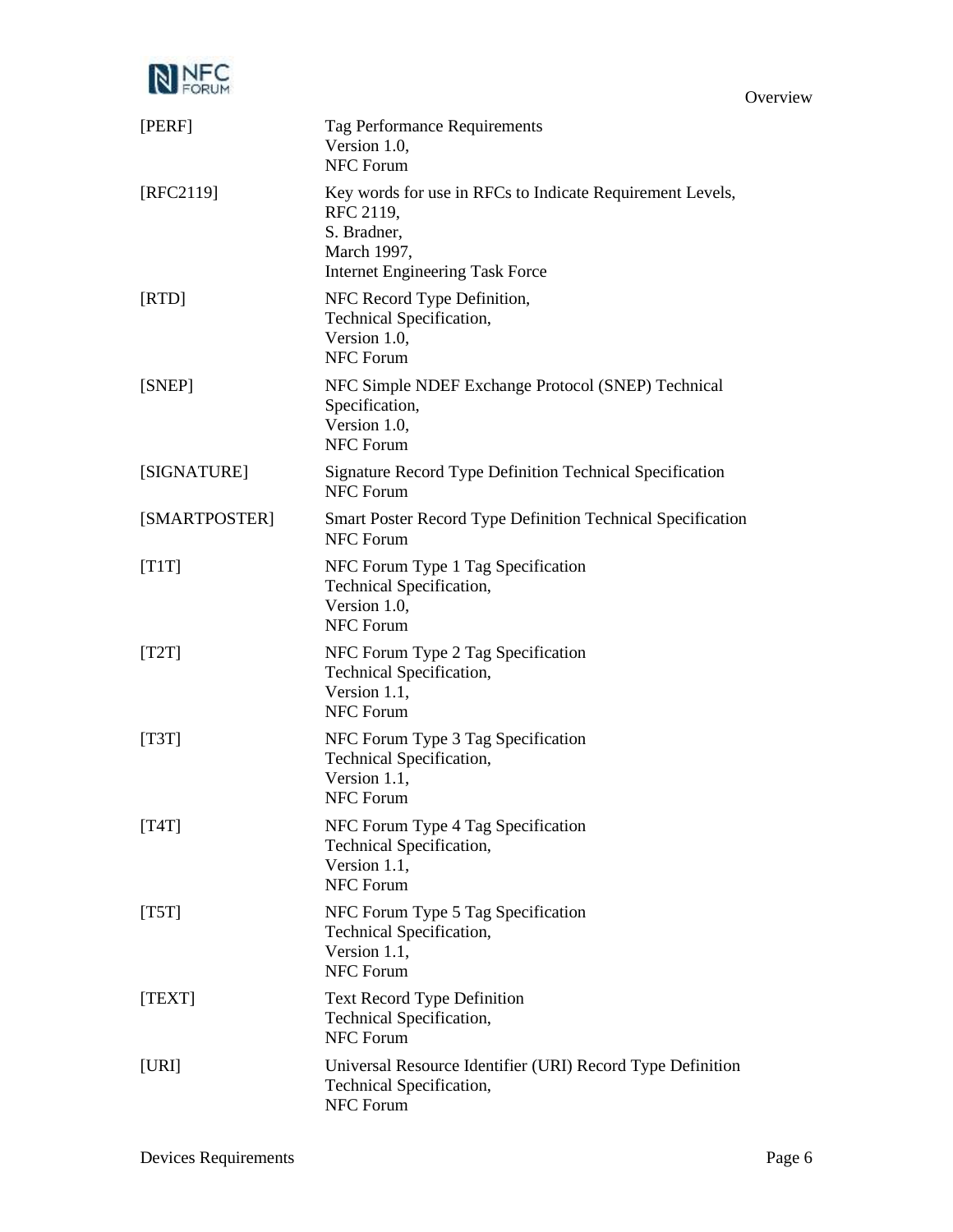

<span id="page-6-3"></span>

[VERB] Verb Record Type Definition Technical Specification, NFC Forum

If the manufacturer decides to implement a device based on a newer version of the NFC Forum specifications, that device remains eligible to receive NFC Forum Certification, assuming the manufacturer confirms functional compliance of the device to the specifications listed above. This confirmation is given as part of the application for NFC Forum Certification for the device.

## <span id="page-6-0"></span>**1.3 Administration**

This document is supported by the Near Field Communication Forum, Inc., located at:

401 Edgewater Place, Suite 600 Wakefield, MA, 01880 Tel.: +1 781-876-8955 Fax: +1 781-610-9864

<http://www.nfc-forum.org/>

The NFC Forum, Inc. maintains this document.

## <span id="page-6-1"></span>**1.4 Name and Logo Usage**

The Near Field Communication Forum's policy regarding the use of the trademarks NFC Forum and the NFC Forum logo is as follows:

- Any company MAY claim compatibility with the authorized version of an NFC Forum specification, whether a member of the NFC Forum or not.
- Permission to use the NFC Forum logo is automatically granted to designated members only as stipulated on the most recent Membership Benefits list, during the period of time for which their membership dues are paid.
- Member's distributors and sales representatives MAY use the NFC Forum logo in promoting member's products sold under the name of the member.
- The logo SHALL be printed in black or in color as illustrated on the Logo Page that is available from the NFC Forum at the address above. The aspect ratio of the logo SHALL be maintained, but the size MAY be varied. Nothing MAY be added to or deleted from the logo.
- Since the NFC Forum name is a trademark of the Near Field Communication Forum, the following statement SHALL be included in all published literature and advertising material in which the name or logo appears:

#### *NFC Forum and the NFC Forum logo are trademarks of the Near Field Communication Forum.*

## <span id="page-6-2"></span>**1.5 Intellectual Property**

This document conforms to the Intellectual Property guidelines specified in the NFC Forum's *Intellectual Property Rights Policy* [\(http://nfc-forum.org/wp-content/uploads/2013/11/NFC-](http://nfc-forum.org/wp-content/uploads/2013/11/NFC-Forum-IPR-Policy.pdf)[Forum-IPR-Policy.pdf\)](http://nfc-forum.org/wp-content/uploads/2013/11/NFC-Forum-IPR-Policy.pdf), as outlined in the NFC Forum *Rules of Procedure* [\(http://nfc](http://nfc-forum.org/wp-content/uploads/2013/11/NFC-Forum-Rules-of-Procedure.pdf)[forum.org/wp-content/uploads/2013/11/NFC-Forum-Rules-of-Procedure.pdf\)](http://nfc-forum.org/wp-content/uploads/2013/11/NFC-Forum-Rules-of-Procedure.pdf).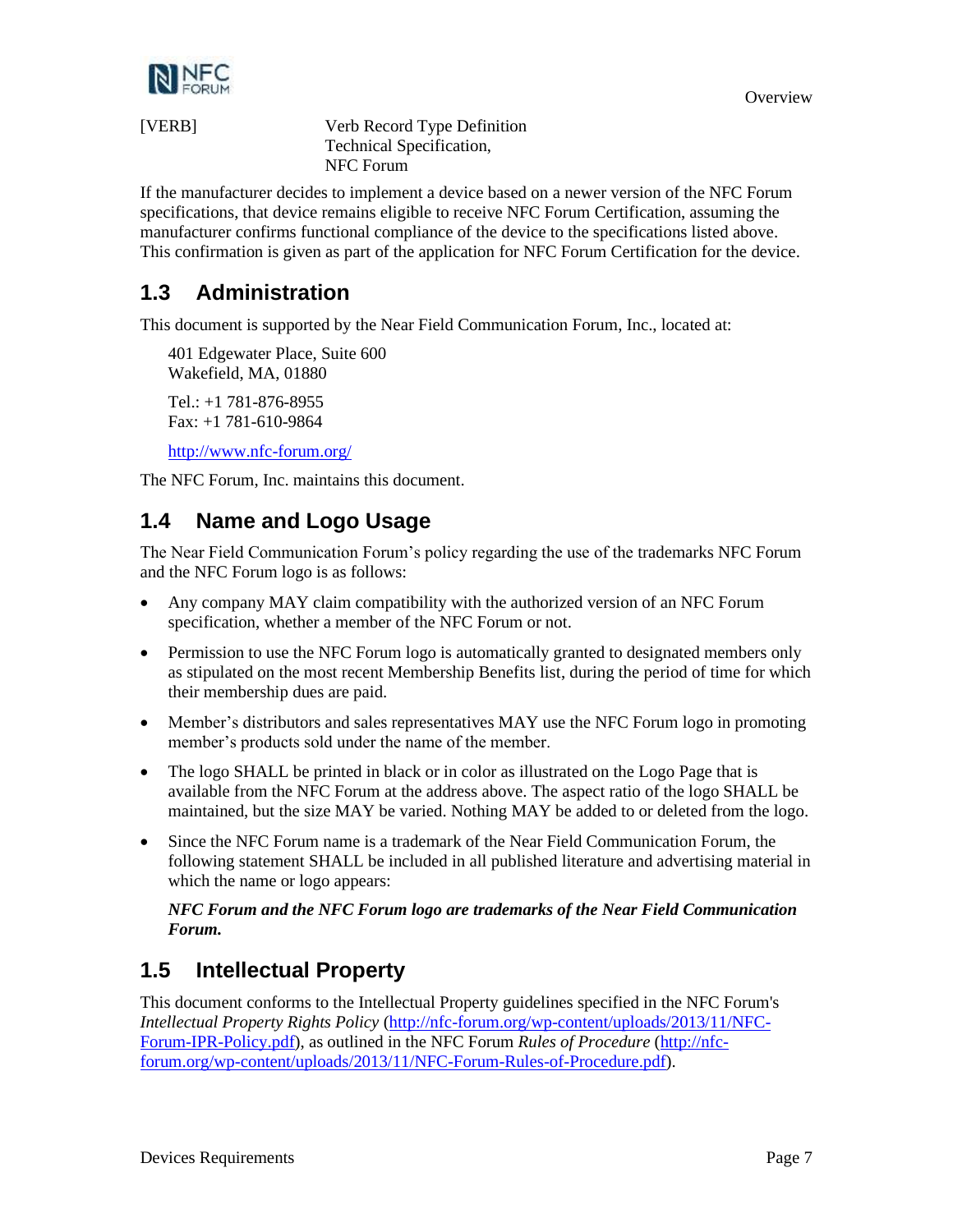

## <span id="page-7-0"></span>**1.6 Special Word Usage**

The key words "SHALL", "SHALL NOT", "SHOULD", "SHOULD NOT", and "MAY" in this document, with the exception of the RESTRICTION ON USE section, are to be interpreted as described in [\[RFC2119\].](#page-5-0)

## <span id="page-7-3"></span><span id="page-7-1"></span>**1.7 Abbreviations**

| <b>Abbreviation</b> | <b>Description</b>                                       |
|---------------------|----------------------------------------------------------|
| <b>ACM</b>          | <b>Active Communication Mode</b>                         |
| <b>APDU</b>         | <b>Application Protocol Data Unit</b>                    |
| <b>CMD</b>          | Command                                                  |
| <b>DTA</b>          | <b>Device Test Application</b>                           |
| <b>IEC</b>          | <b>International Electrotechnical Commission</b>         |
| <b>ICS</b>          | <b>Implementation Conformance Statement</b>              |
| <b>ISO</b>          | International Organization for Standardization           |
| <b>LLCP</b>         | Logical Link Control Protocol, as defined in [LLCP]      |
| <b>NDEF</b>         | NFC Data Exchange Format, as defined in [NDEF]           |
| <b>NFC</b>          | <b>Near Field Communication</b>                          |
| <b>OSI</b>          | Open Systems Interconnection                             |
| P <sub>2</sub> P    | NFC Forum Peer Mode, based on peer-to-peer communication |
| <b>PCM</b>          | <b>Passive Communication Mode</b>                        |
| <b>RW</b>           | Read / Write                                             |
| RF                  | Radio Frequency                                          |
| <b>RTD</b>          | <b>Record Type Definition</b>                            |
| <b>SMS</b>          | <b>Short Message Service</b>                             |
| <b>URI</b>          | Universal Resource Identifier                            |

#### **Table 1: Abbreviations**

## <span id="page-7-2"></span>**1.8 Glossary**

For the definitions of Glossary terms see [\[GLOSS\\_CC\]](#page-4-5) and [\[GLOSS\\_TC\].](#page-4-6)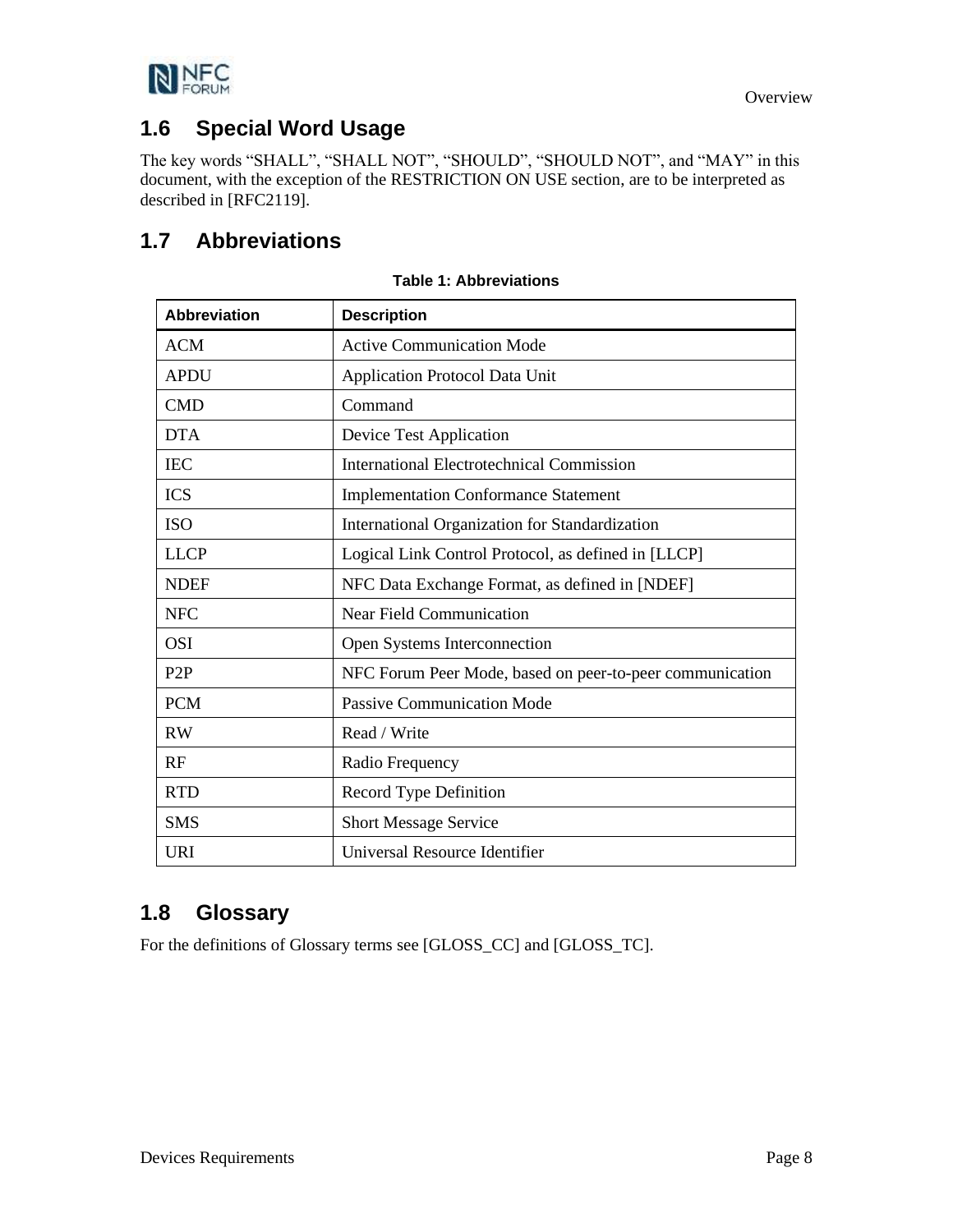

# <span id="page-8-0"></span>**2 Technology Definitions**

In this document the terms NFC-A, NFC-B, NFC-F and NFC-V are used when referring to NFC Forum Devices. The terms ISO/IEC 14443A, ISO/IEC 14443B, JIS X 6319-4 (also known as FeliCa) and ISO/IEC 15693 are used for the equivalent technologies that are not defined by the NFC Forum.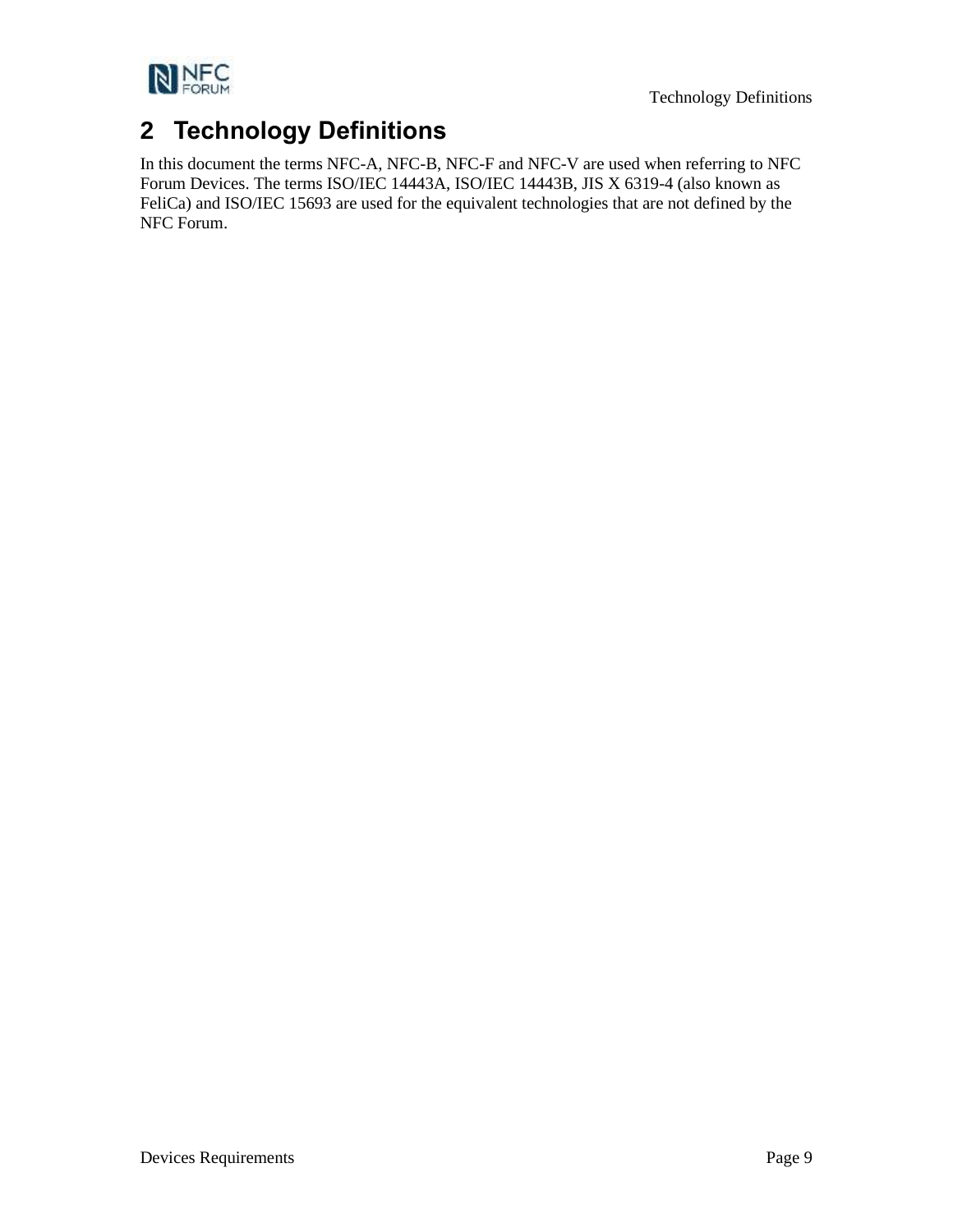

## <span id="page-9-0"></span>**3 NFC Forum Devices**

An NFC Forum Device consists of one or more interoperability modules, as defined in Section [4.](#page-12-0) Sectio[n 3](#page-9-0) defines classes of NFC Forum Devices by mapping the interoperability modules to the implementation requirements of specific NFC Forum Devices. Then this section shows the interoperability between NFC Forum Devices.

NOTE This definition of an NFC Forum Device deviates from the definition of an NFC Forum Device contained in the previous versions of the Device Requirements document up to version 1.5 (when only one class of NFC Forum Device existed). The term 'NFC Forum Device' changed from describing a specific device implementation to a general term that can be replaced by any defined NFC Forum device class.

An NFC Forum Device SHALL implement at least one specific class of NFC Forum Device (as listed in

[Table 2\)](#page-10-1).

This document uses the following requirement levels:

- Mandatory  $(M)$  for features that SHALL be implemented
- Optional  $(O)$  for features that MAY be implemented
- Conditional  $(C)$  for subfeatures that SHALL be implemented if the parent optional feature is implemented or the parent feature is mandatory.

A device that implements a certain class of NFC Forum Device SHALL implement all modules that are marked as mandatory for that class.

A device that implements a certain class of NFC Forum Device MAY implement any or all modules that are marked as optional for that class.

A device that implements a certain class of NFC Forum Device SHALL implement every module that is marked as conditional for that class when the condition related to that module is set true.

A device that is claimed to implement one or more classes of NFC Forum Device SHALL not support modules (requirements) that are not part of the claimed NFC Forum Device classes.

In [Table 2](#page-10-0) the gray colored fields indicate undefined modules for the NFC Forum Device. However, an NFC Forum Device is allowed to support multiple NFC Forum Device classes.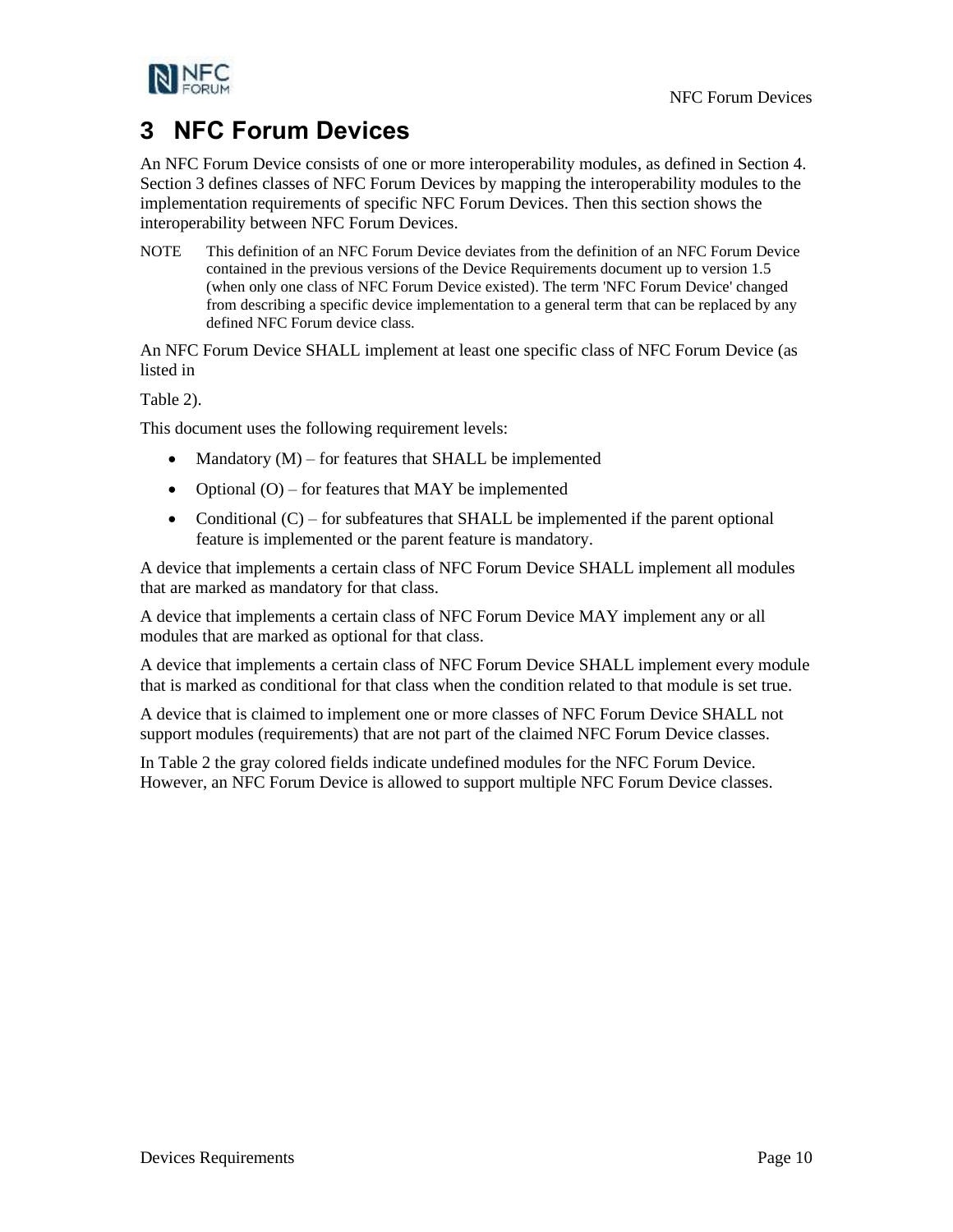<span id="page-10-1"></span>

<span id="page-10-0"></span>

|                                    |                                               |                        |              | Reader /<br>Writer |                           |              |          | Initiator  |           | Target     |                                         | Card<br><b>Emulation</b><br><b>Mode</b> |                         |                   |                      |                    |                    |                                       |                |
|------------------------------------|-----------------------------------------------|------------------------|--------------|--------------------|---------------------------|--------------|----------|------------|-----------|------------|-----------------------------------------|-----------------------------------------|-------------------------|-------------------|----------------------|--------------------|--------------------|---------------------------------------|----------------|
|                                    | <b>NFC Forum</b><br>Device /<br><b>Module</b> | $\sigma$<br><b>T1T</b> | T2T OP       | T3T OP             | $\sigma$<br>T4AT and T4BT | T5T OP       | PCM      | <b>ACM</b> | <b>NO</b> | <b>ACM</b> | Platform<br>Tag <sup>1</sup><br>Type 3. | Platform<br>Tag<br>Type 4A              | Tag Platform<br>Type 4B | Type 2 Tag Module | Tag Module<br>Type 3 | Type 4A Tag Module | Type 4B Tag Module | Tag Module<br>$\overline{5}$<br>Type; | <b>Comment</b> |
| <b>Device</b>                      | <b>NFC Universal</b>                          | $\mathbf{O}$           | M            | $\mathbf M$        | $\mathbf M$               | $\mathbf{M}$ | M        | M          | M         | M          | $\Omega$                                | $\Omega$                                | $\Omega$                |                   |                      |                    |                    |                                       |                |
| <b>NFC Mobile</b><br><b>Device</b> |                                               | $\overline{O}$         | $\mathbf{M}$ | $\mathbf M$        | M                         | $\mathbf M$  |          |            |           |            | M                                       | M                                       | M                       |                   |                      |                    |                    |                                       |                |
| <b>NFC Reader</b><br><b>Device</b> |                                               | $\Omega$               | M            | M                  | M                         | $\Omega$     | $\Omega$ | $\Omega$   |           |            |                                         |                                         |                         |                   |                      |                    |                    |                                       |                |
|                                    | NFC Type 2<br><b>Tag</b>                      |                        |              |                    |                           |              |          |            |           |            |                                         |                                         |                         | M                 |                      |                    |                    |                                       |                |
| Tag Device                         | NFC Type 3<br><b>Tag</b>                      |                        |              |                    |                           |              |          |            |           |            |                                         |                                         |                         |                   | M                    |                    |                    |                                       |                |
|                                    | <b>NFC Type</b><br>4A Tag                     |                        |              |                    |                           |              |          |            |           |            |                                         |                                         |                         |                   |                      | $\mathbf{M}$       |                    |                                       |                |
| <b>NFC</b>                         | <b>NFC Type</b><br><b>4B Tag</b>              |                        |              |                    |                           |              |          |            |           |            |                                         |                                         |                         |                   |                      |                    | M                  |                                       |                |
|                                    | NFC Type 5<br>Tag                             |                        |              |                    |                           |              |          |            |           |            |                                         |                                         |                         |                   |                      |                    |                    | M                                     |                |

**Table 2: NFC Forum Devices to interoperability module mapping**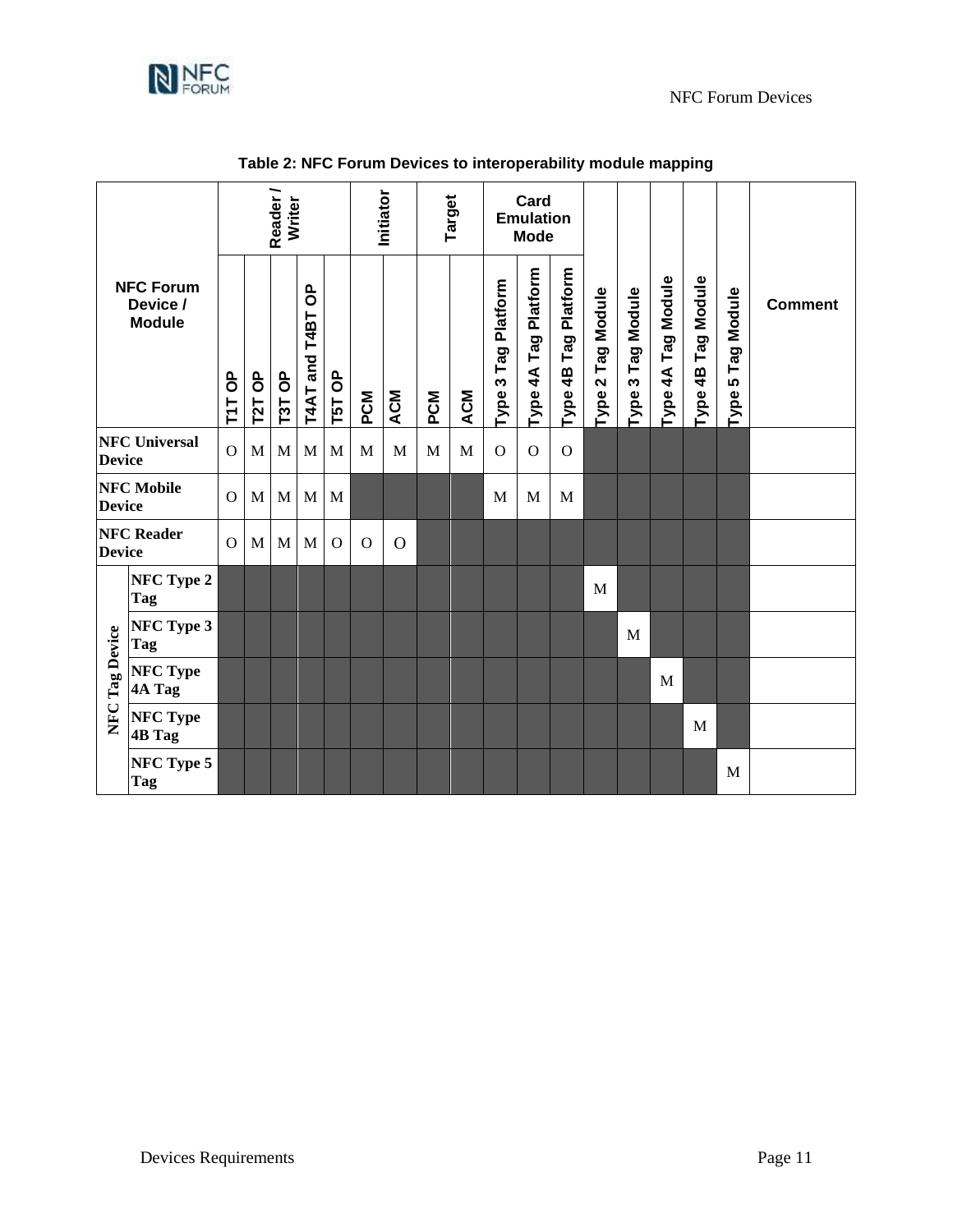

Table 3 describes the interoperability between the different classes of NFC Forum Devices [\(marked](#page-11-0) with an 'X').

<span id="page-11-0"></span>

|                          |                             |                                      |                             |                          |                | <b>NFC Tag Device</b>          |                           |                 |                                |                |
|--------------------------|-----------------------------|--------------------------------------|-----------------------------|--------------------------|----------------|--------------------------------|---------------------------|-----------------|--------------------------------|----------------|
|                          | <b>Device Name</b>          | Device<br><b>Universal</b><br>인<br>보 | Device<br>Mobile<br>C<br>EΣ | Reader Device<br>C<br>EΣ | NFC Type 2 Tag | Tag<br>w<br>Type<br><b>UPD</b> | Tag<br><b>NFC Type 4A</b> | NFC Type 4B Tag | Tag<br>5<br>Type<br><b>UPD</b> | <b>Comment</b> |
|                          | <b>NFC Universal Device</b> | X                                    | X                           | $\mathbf{X}^1$           | X              | X                              | X                         | X               | X                              |                |
| <b>NFC Mobile Device</b> | X                           | X                                    | X                           | X                        | X              | X                              | X                         | X               |                                |                |
| <b>NFC Reader Device</b> | $X^2$                       | X                                    |                             | X                        | X              | X                              | X                         | X               |                                |                |
|                          | NFC Type 2 Tag              | X                                    | X                           | X                        |                |                                |                           |                 |                                |                |
|                          | <b>NFC Type 3 Tag</b>       | X                                    | X                           | X                        |                |                                |                           |                 |                                |                |
| NFC Tag Device           | NFC Type 4A Tag             | X                                    | X                           | X                        |                |                                |                           |                 |                                |                |
|                          | <b>NFC Type 4B Tag</b>      | X                                    | X                           | X                        |                |                                |                           |                 |                                |                |
|                          | NFC Type 5 Tag              | X                                    | X                           | X                        |                |                                |                           |                 |                                |                |

| Table 3: NFC Forum Device interoperability |
|--------------------------------------------|
|--------------------------------------------|

**NOTE** : If an NFC Reader Device supports the optional P2P Initiator, it can communicate with an NFC Universal Device that is in P2P Target.

**NOTE** : An NFC Reader Device can communicate with an NFC Universal Device that supports the opional CE Mode.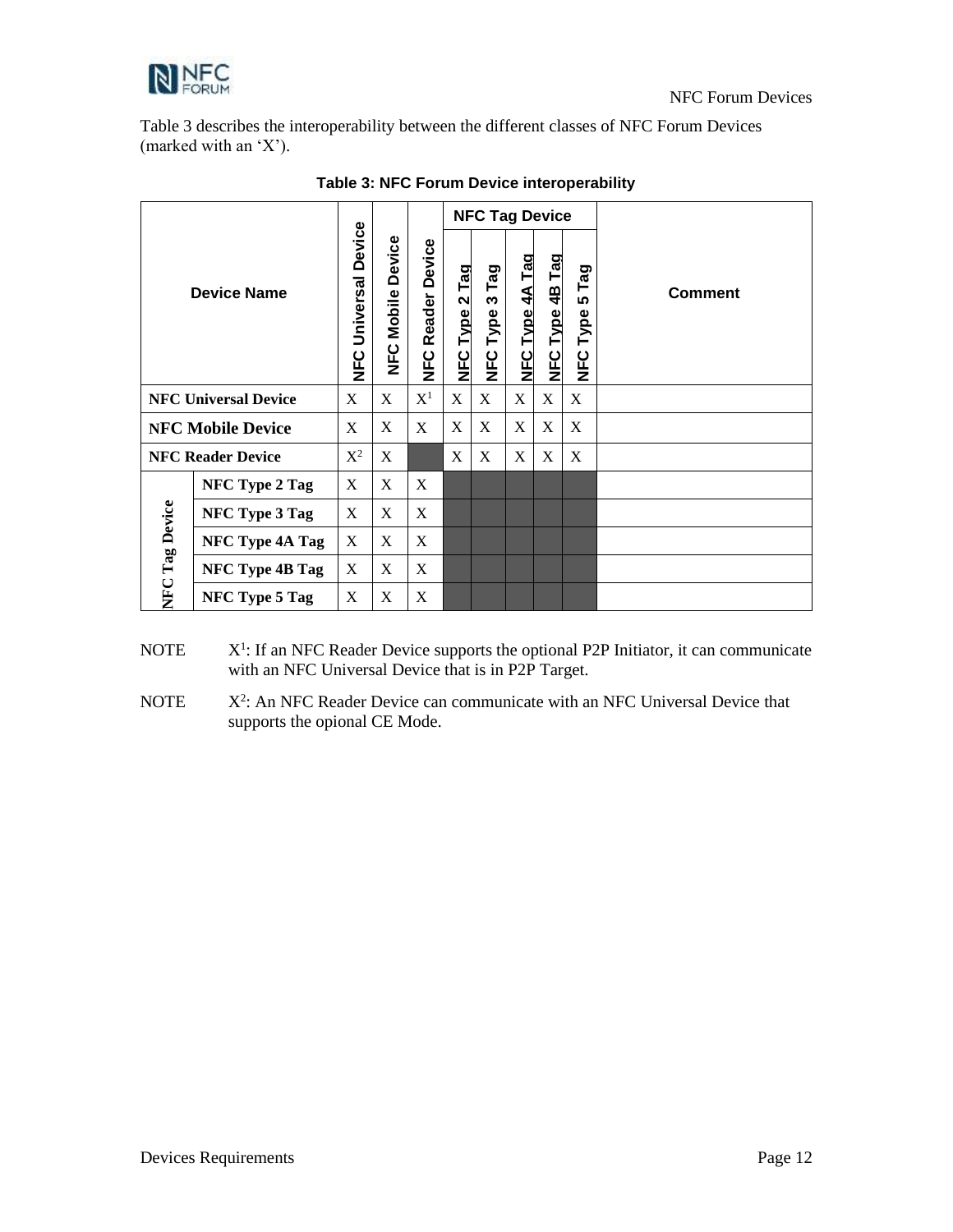

<span id="page-12-0"></span>A number of interoperability modules have been defined for devices implementing NFC Forum specifications. Each of these modules has an associated set of requirements.

## <span id="page-12-1"></span>**4.1 Interoperability Modules Overview**

This section lists and defines the modules that serve as the foundation for interoperability between NFC Forum Devices.

The defined interoperability modules are:

- Reader/Writer Module
	- o Type 1 Tag Operation
	- o Type 2 Tag Operation
	- o Type 3 Tag Operation
	- o Type 4A Tag Operation
	- o Type 4B Tag Operation
	- o Type 5 Tag Operation
- Initiator Module
- Target Module
- Card Emulation Modules
	- o Type 3 Tag Platform Module
	- o Type 4A Tag Platform Module
	- o Type 4B Tag Platform Module
- Tag Modules:
	- o Type 2 Tag Module
	- o Type 3 Tag Module
	- o Type 4A Tag Module
	- o Type 4B Tag Module
	- o Type 5 Tag Module.

#### <span id="page-12-2"></span>**4.1.1 Reader/Writer Module**

The Reader/Writer Module covers the behavior of an NFC Forum Device implementing Poll Mode behavior in combination with the Reader/Writer functionality, as defined by [\[DIGITAL\]](#page-4-7) and [\[ACTIVITY\].](#page-4-8) This includes the ability to read and/or write to a Type 1 Tag, Type 2 Tag, Type 3 Tag, Type 4A/B Tag and Type 5 Tag.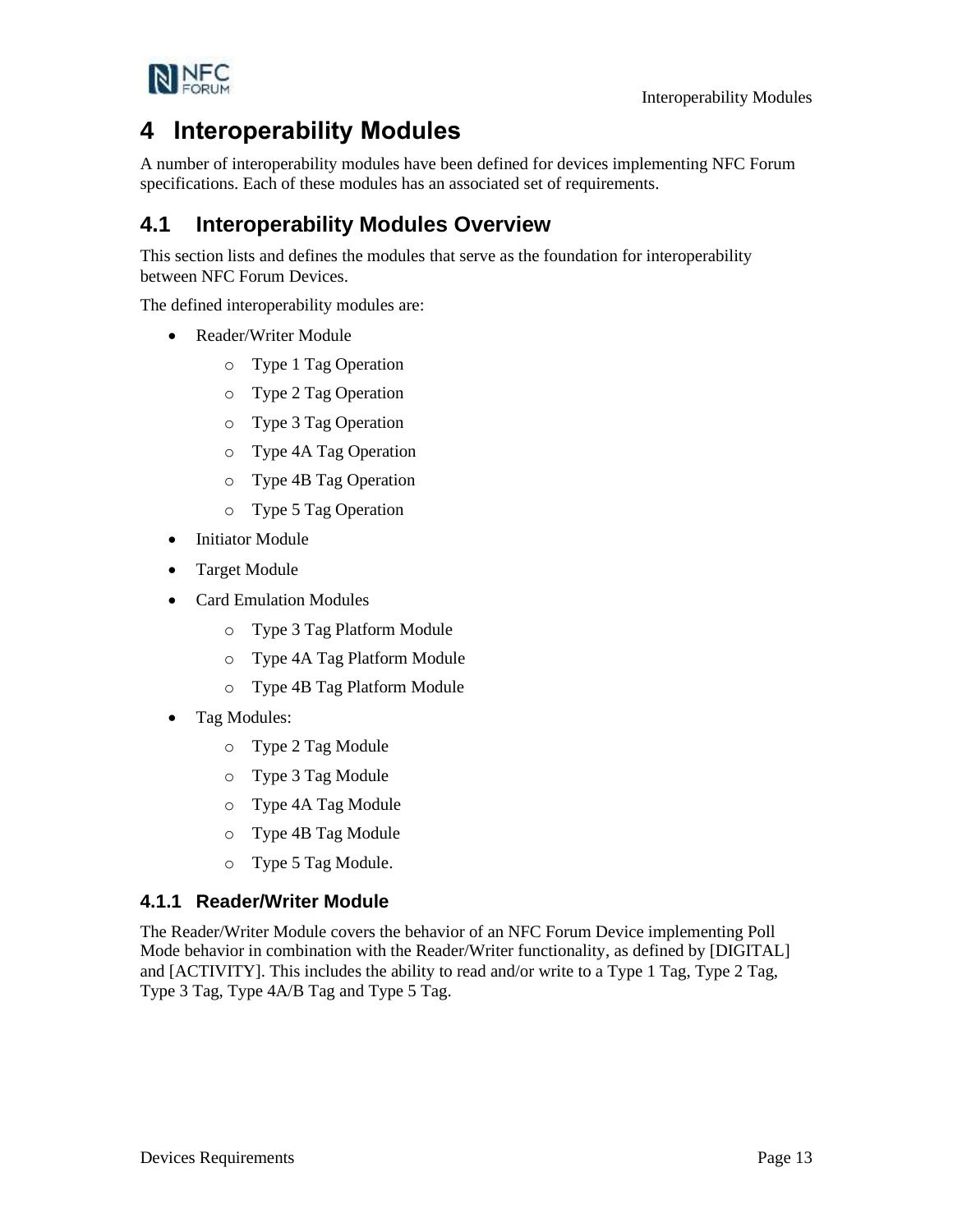

### <span id="page-13-0"></span>**4.1.2 Initiator Module**

The Initiator Module covers the behavior of an NFC Forum Device implementing Poll Mode behavior using either ACM or PCM in combination with the Initiator functionality, as defined by [\[DIGITAL\]](#page-4-7) and [\[ACTIVITY\].](#page-4-8) The Initiator Module using ACM generates an Operating Field only when it sends a frame to a peer device, as defined by [\[DIGITAL\]](#page-4-7) and [\[ACTIVITY\].](#page-4-8)

## <span id="page-13-1"></span>**4.1.3 Target Module**

The Target Module covers the behavior of an NFC Forum Device implementing Listen Mode behavior in combination with the Target functionality, as defined by [\[DIGITAL\]](#page-4-7) and [\[ACTIVITY\].](#page-4-8) The Target Module uses PCM in case the Initiator uses PCM and uses ACM in cases the Intiator uses ACM. The Target Module using ACM generates an Operating Field only when it sends a frame to a peer device, as defined by [\[DIGITAL\]](#page-4-7) and [\[ACTIVITY\].](#page-4-8)

### <span id="page-13-2"></span>**4.1.4 Type 3 Tag Platform**

The Type 3 Tag Platform Module covers the behavior of an NFC Forum Device implementing Listen Mode behavior in combination with the Type 3 Tag Platform functionality, as defined by [\[DIGITAL\]](#page-4-7) and [\[ACTIVITY\].](#page-4-8)

### <span id="page-13-3"></span>**4.1.5 Type 4A Tag Platform**

The Type 4A Tag Platform Module covers the behavior of an NFC Forum Device implementing Listen Mode behavior in combination with the Type 4A Tag Platform functionality, as defined by [\[DIGITAL\]](#page-4-7) and [\[ACTIVITY\].](#page-4-8)

### <span id="page-13-4"></span>**4.1.6 Type 4B Tag Platform**

The Type 4B Tag Platform Module covers the behavior of an NFC Forum Device implementing Listen Mode behavior in combination with the Type 4B Tag Platform functionality, as defined by [\[DIGITAL\]](#page-4-7) and [\[ACTIVITY\].](#page-4-8)

## <span id="page-13-5"></span>**4.1.7 Type 2 Tag Module**

The Type 2 Tag Module covers the behavior of an NFC Forum Device implementing Type 2 Tag Platform and Type 2 Tag functionality, as defined by [\[T2T\],](#page-5-1) [\[DIGITAL\]](#page-4-7) and [\[ACTIVITY\].](#page-4-8)

### <span id="page-13-6"></span>**4.1.8 Type 3 Tag Module**

The Type 3 Tag Module covers the behavior of an NFC Forum Device implementing Type 3 Tag Platform and Type 3 Tag functionality, as defined by [\[T3T\],](#page-5-2) [\[DIGITAL\]](#page-4-7) and [\[ACTIVITY\].](#page-4-8)

## <span id="page-13-7"></span>**4.1.9 Type 4A Tag Module**

The Type 4A Tag Module covers the behavior of an NFC Forum Device implementing Type 4A Tag Platform and Type 4A Tag functionality, as defined by [\[T4T\],](#page-5-3) [\[DIGITAL\]](#page-4-7) and [\[ACTIVITY\].](#page-4-8)

## <span id="page-13-8"></span>**4.1.10 Type 4B Tag Module**

The Type 4B Tag Module covers the behavior of an NFC Forum Device implementing Type 4B Tag Platform and Type 4B Tag functionality, as defined b[y \[T4T\],](#page-5-3) [\[DIGITAL\]](#page-4-7) and [ACTIVITY].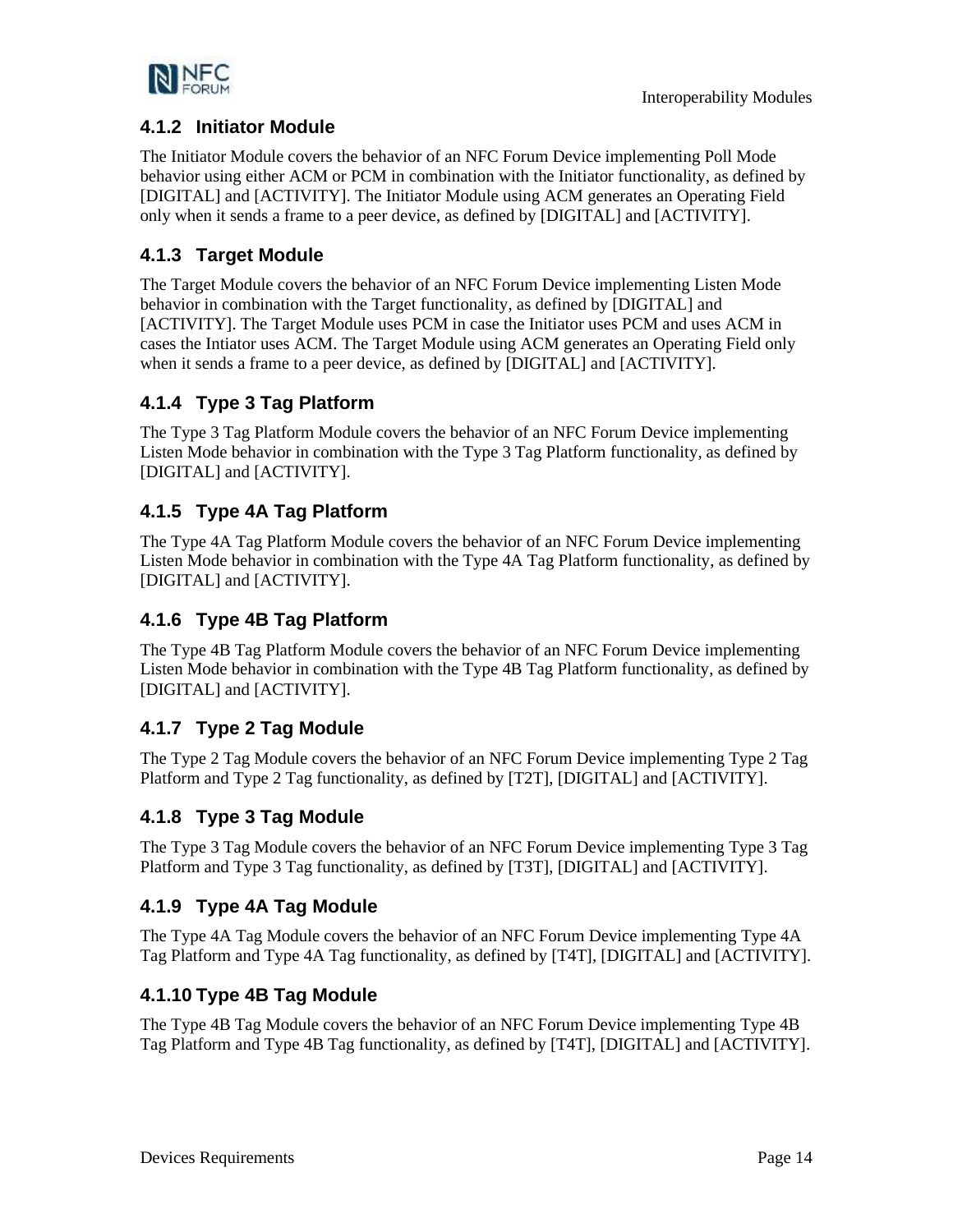

### <span id="page-14-0"></span>**4.1.11 Type 5 Tag Module**

The Type 5 Tag Module covers the behavior of an NFC Forum Device implementing Type 5 Tag Platform and Type 5 Tag functionality, as defined by [\[T5T\],](#page-5-4) [\[DIGITAL\]](#page-4-7) and [\[ACTIVITY\].](#page-4-8)

## <span id="page-14-1"></span>**4.2 Interoperability of Modules**

This section provides an overview of the interoperability between the defined modules.

Interoperability is defined so that two NFC Forum Devices are able to interact and communicate with each other. This means that certain modules implemented in the two NFC Forum Devices are interoperable.

[Table 4](#page-14-2) defines the interoperability between modules in a matrix. No interoperability is defined for the gray colored (both dark and light gray) fields.

<span id="page-14-2"></span>NOTE Type 2 Tag and Type 5 Tag are not emulated on a device.

|                                       |                           |                      |              | Initiator |             | Target     | Tag                            |                                |                         | Tag    | Tag      | Tag                        | gg<br>⊢                   |                                       |
|---------------------------------------|---------------------------|----------------------|--------------|-----------|-------------|------------|--------------------------------|--------------------------------|-------------------------|--------|----------|----------------------------|---------------------------|---------------------------------------|
|                                       |                           | <b>Reader/Writer</b> | <b>PCM</b>   | ACM       | <b>PCM</b>  | <b>ACM</b> | Type 3<br>یون<br>علما <b>ت</b> | Type 4A Tag<br><b>Diatform</b> | Type 4B Tag<br>Diatform | Type 2 | S<br>ype | $\tilde{4}$<br><b>Type</b> | Type 4B<br>Aniho<br>שני ה | Tag<br>Type 5 <sup>-</sup><br>ملىنلەم |
| Reader/Writer                         |                           |                      |              |           |             |            | X                              | X                              | $\mathbf X$             | X      | X        | X                          | X                         | X                                     |
|                                       | <b>PCM</b>                |                      |              |           | $\mathbf X$ |            |                                |                                |                         |        |          |                            |                           |                                       |
| <b>Initiator</b>                      | ACM                       |                      |              |           |             | X          |                                |                                |                         |        |          |                            |                           |                                       |
|                                       | <b>PCM</b>                |                      | $\mathbf{x}$ |           |             |            |                                |                                |                         |        |          |                            |                           |                                       |
| <b>Target</b>                         | ACM                       |                      |              | X         |             |            |                                |                                |                         |        |          |                            |                           |                                       |
| <b>Type 3 Tag Platform</b>            |                           | X                    |              |           |             |            |                                |                                |                         |        |          |                            |                           |                                       |
| <b>Type 4A Tag</b><br><b>Platform</b> |                           | X                    |              |           |             |            |                                |                                |                         |        |          |                            |                           |                                       |
| Type 4B Tag<br><b>Platform</b>        |                           | X                    |              |           |             |            |                                |                                |                         |        |          |                            |                           |                                       |
| <b>Type 2 Tag Module</b>              |                           | X                    |              |           |             |            |                                |                                |                         |        |          |                            |                           |                                       |
| <b>Type 3 Tag Module</b>              |                           | X                    |              |           |             |            |                                |                                |                         |        |          |                            |                           |                                       |
|                                       | <b>Type 4A Tag Module</b> | X                    |              |           |             |            |                                |                                |                         |        |          |                            |                           |                                       |
|                                       | <b>Type 4B Tag Module</b> | X                    |              |           |             |            |                                |                                |                         |        |          |                            |                           |                                       |
| <b>Type 5 Tag Module</b>              |                           | $\mathbf X$          |              |           |             |            |                                |                                |                         |        |          |                            |                           |                                       |

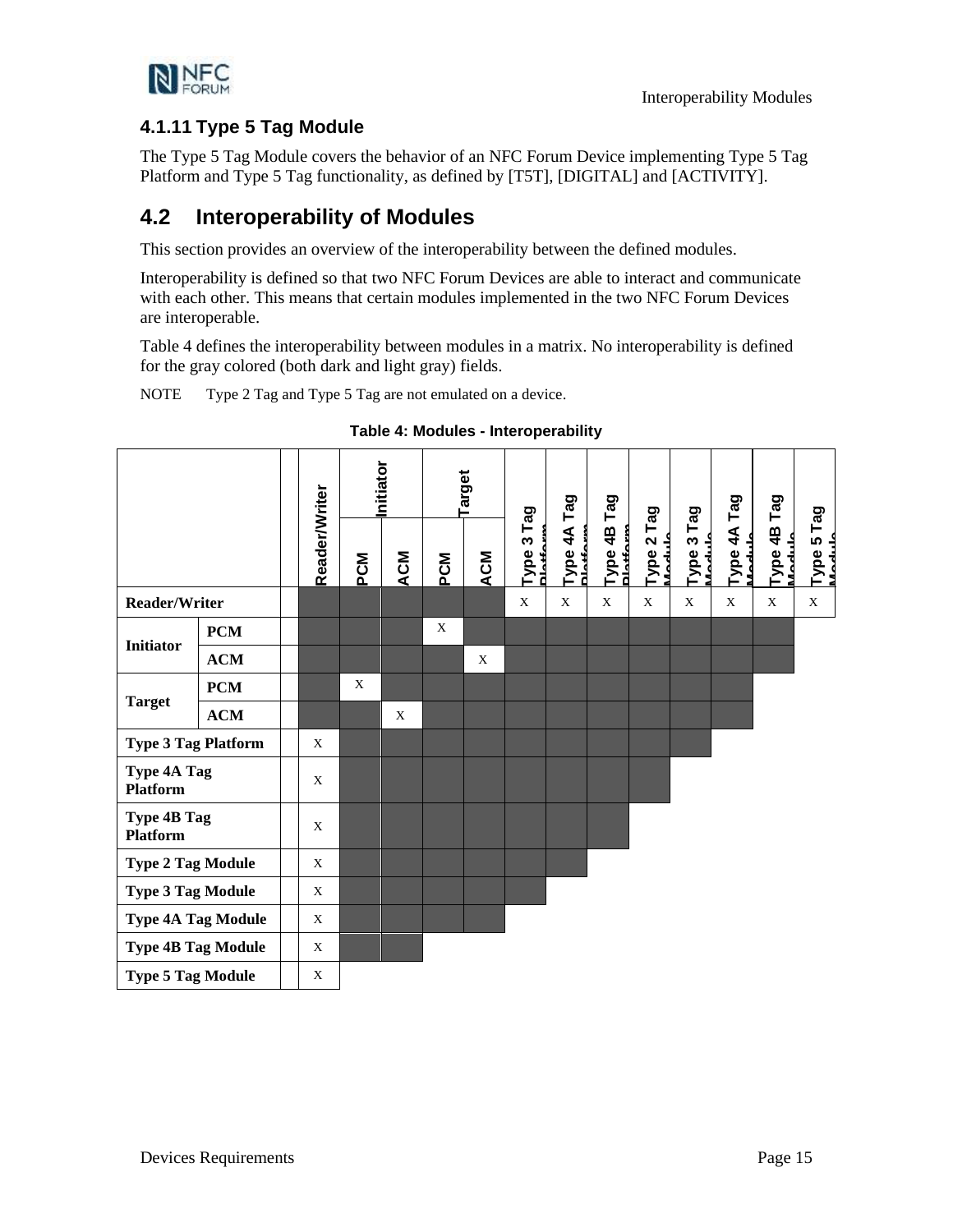

## <span id="page-15-0"></span>**4.3 Requirements to Modules Mapping**

<span id="page-15-1"></span>[Table 5](#page-15-1) maps the individual defined requirements to the NFC Forum interoperability modules.

|                            | <b>Number</b>   |                      | Initiator  |            | Target |             |                     |                      |                      |                          |                   |              |                           |                   | <b>Comment</b>                             |
|----------------------------|-----------------|----------------------|------------|------------|--------|-------------|---------------------|----------------------|----------------------|--------------------------|-------------------|--------------|---------------------------|-------------------|--------------------------------------------|
|                            |                 | <b>Reader/Writer</b> | <b>PCM</b> | <b>ACM</b> | PCM    | <b>ACM</b>  | Type 3 Tag Platform | Tvpe 4A Tag Platform | Type 4B Tag Platform | <b>Tung 3 Tag Modulo</b> | Type 3 Tag Module |              | <b>Type 4B Tag Module</b> | Type 5 Tag Module |                                            |
| <b>REQ-1.A</b>             |                 |                      | М          | M          | M      | $\mathbf M$ |                     |                      |                      |                          |                   |              |                           |                   | Peer to peer (P2P)                         |
| <b>REQ-1.B</b>             |                 | M                    |            |            |        |             |                     |                      |                      |                          |                   |              |                           |                   | Read/Write (RW)                            |
| $REQ-1.C$                  |                 |                      |            |            |        |             | $\mathbf C$         | $\mathsf{C}$         | $\mathsf{C}$         |                          |                   |              |                           |                   | Card Emulation                             |
| <b>REQ-2.A</b>             |                 | M                    | M          |            |        |             |                     |                      |                      |                          |                   |              |                           |                   | Poll Mode                                  |
| $REQ-2.B$                  |                 |                      |            |            | M      |             | $\mathsf{C}$        | $\mathsf{C}$         | $\mathsf{C}$         |                          |                   |              |                           |                   | Listen Mode                                |
| REQ-3.A                    |                 | М                    |            |            |        |             |                     |                      |                      |                          |                   |              |                           |                   | NFC Tag detection                          |
|                            | REQ-<br>3.1A    | M                    |            |            |        |             |                     |                      |                      |                          |                   |              |                           |                   | 5 second NFC Tag<br>detection              |
| REQ-3.B                    |                 |                      | M          | M          |        |             |                     |                      |                      |                          |                   |              |                           |                   | NFC Universal Device<br>Detection          |
|                            | <b>REQ-3.1B</b> |                      | M          | M          |        |             |                     |                      |                      |                          |                   |              |                           |                   | 5 second NFC Universal<br>Device detection |
| REQ-4.A                    |                 | М                    | M          |            |        |             |                     |                      |                      |                          |                   |              |                           |                   | Poll for NFC-A<br>Technology               |
| $REQ-4.B$                  |                 | M                    |            |            |        |             |                     |                      |                      |                          |                   |              |                           |                   | Poll for NFC-B<br>Technology               |
| <b>REQ-4.C</b>             |                 | M                    | M          |            |        |             |                     |                      |                      |                          |                   |              |                           |                   | Poll for NFC-F<br>Technology               |
| <b>REQ-4.D</b>             |                 | $\mathsf{C}$         |            |            |        |             |                     |                      |                      |                          |                   |              |                           |                   | Poll for NFC-V<br>Technology               |
| REQ-5                      |                 |                      |            |            |        |             |                     |                      |                      |                          |                   |              |                           |                   | <b>VOID</b>                                |
| REQ-6                      |                 | М                    | M          |            |        |             |                     |                      |                      |                          |                   |              |                           |                   | Multiple Device/Tag<br>detection           |
| <b>REQ-7</b>               |                 | M                    | M          | M          | M      | $\mathbf M$ |                     |                      |                      |                          |                   |              |                           |                   | NDEF forming                               |
| REQ-8                      |                 | М                    | M          | M          | M      | $\mathbf M$ |                     |                      |                      |                          |                   |              |                           |                   | NDEF accepting                             |
| REQ-<br>$9. \overline{A1}$ |                 | М                    |            |            |        |             |                     |                      |                      |                          |                   |              |                           |                   | <b>RATS</b>                                |
| REQ-<br>9.A2               |                 |                      |            |            |        |             |                     | $\mathsf{C}$         |                      |                          |                   | $\mathbf{O}$ |                           |                   | <b>ATS</b>                                 |
| REQ-<br>9.B1               |                 | M                    |            |            |        |             |                     |                      |                      |                          |                   |              |                           |                   | ALLB_REQ,<br>SENSB_REQ, ATTRIB             |

#### **Table 5: NFC Forum Interoperability Modules**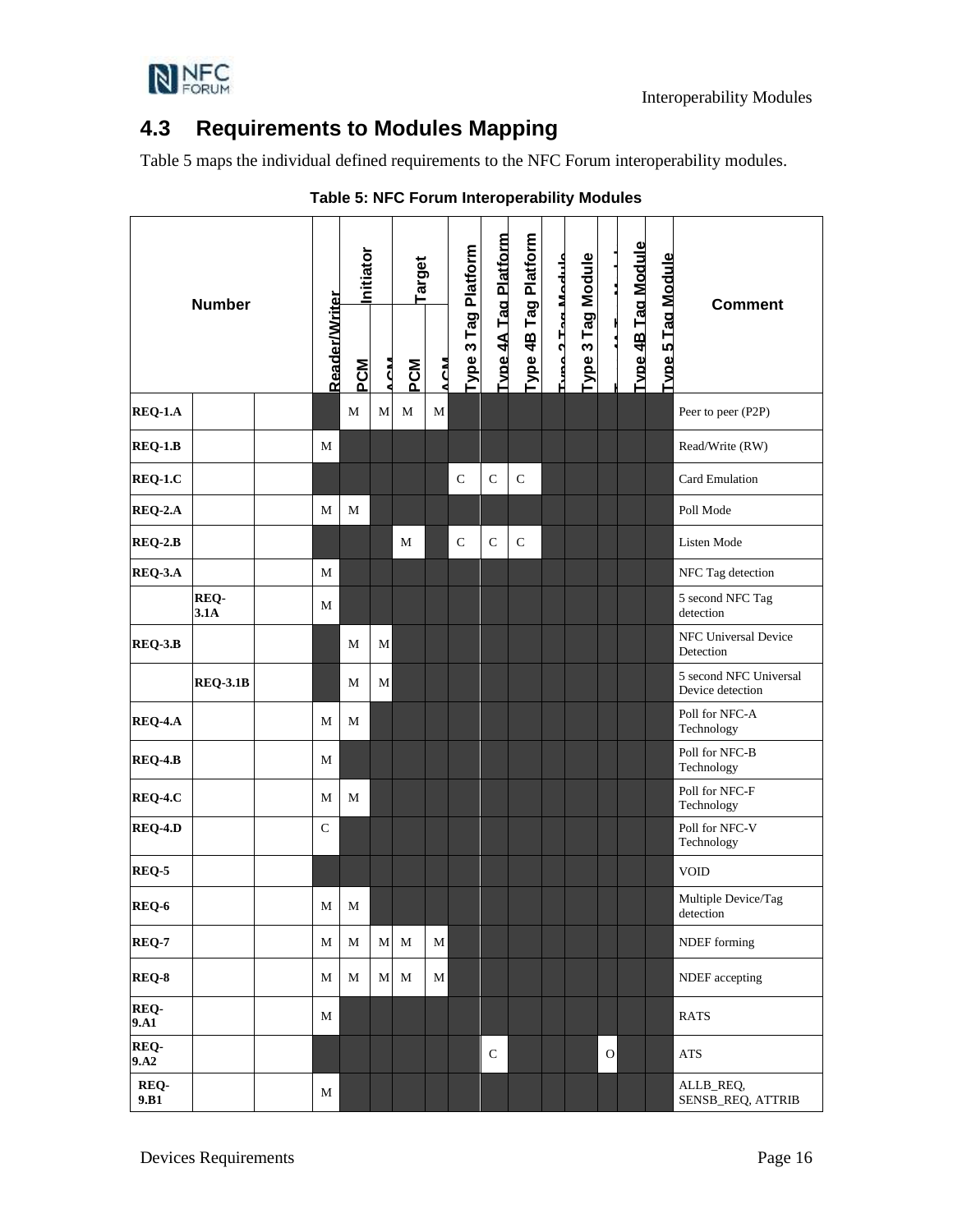

| <b>Number</b>        |                              |              | Initiator     |            | Target |     |             |                     |                      |                      | <b>Tag Module</b> |            |   |                           | <b>Comment</b>           |                                      |
|----------------------|------------------------------|--------------|---------------|------------|--------|-----|-------------|---------------------|----------------------|----------------------|-------------------|------------|---|---------------------------|--------------------------|--------------------------------------|
|                      |                              |              | Reader/Writer | <b>PCM</b> | A OM   | PCM | <b>ACM</b>  | Type 3 Tag Platform | Tvpe 4A Tag Platform | Type 4B Tag Platform | Tung 2 Tag Medula | ო<br>Type: |   | <b>Type 4B Tag Module</b> | <b>Type 5 Tag Module</b> |                                      |
| REQ-<br>9.B2         |                              |              |               |            |        |     |             |                     |                      | $\mathsf{C}$         |                   |            |   | $\Omega$                  |                          | SENSB_RES                            |
| REQ-<br>$RF-1$       |                              |              | M             | M          | M      | M   | M           | $\mathbf C$         | $\mathsf{C}$         | $\mathsf{C}$         | M                 | M          | М | M                         | М                        | <b>Operating Volume</b>              |
|                      |                              |              |               | М          | М      | M   | M           |                     |                      |                      |                   |            |   |                           |                          | P2P communication                    |
|                      | REQ-<br>$P2P-$<br>1.1.1      |              |               | M          | М      |     |             |                     |                      |                      |                   |            |   |                           |                          | Data exchange in PCM as<br>Initiator |
|                      | REQ-<br><b>P2P-</b><br>1.1.2 |              |               | М          | M      |     |             |                     |                      |                      |                   |            |   |                           |                          | Data exchange in ACM as<br>Initiator |
| REQ-<br><b>P2P-1</b> | REQ-<br>$P2P-$<br>1.2.1      |              |               |            |        | M   | M           |                     |                      |                      |                   |            |   |                           |                          | Data exchange in PCM as<br>Target    |
|                      | REQ-<br>$P2P-$<br>1.2.2      |              |               |            |        | M   | М           |                     |                      |                      |                   |            |   |                           |                          | Data exchange in ACM as<br>Target    |
|                      | REQ-<br>P <sub>2P-1.3</sub>  |              |               | M          | М      | M   | $\mathbf M$ |                     |                      |                      |                   |            |   |                           |                          | Payload                              |
|                      |                              |              |               | М          | М      | M   | М           |                     |                      |                      |                   |            |   |                           |                          | <b>LLCP</b>                          |
| REQ-<br>$P2P-2$      | REQ-<br>P <sub>2P</sub> -2.1 |              |               | M          | M      | M   | M           |                     |                      |                      |                   |            |   |                           |                          | LLCP service class                   |
|                      | REQ-<br>P <sub>2P-2.2</sub>  |              |               | М          | М      | M   | M           |                     |                      |                      |                   |            |   |                           |                          | Protocol bindings                    |
| REQ-                 |                              |              |               | М          | M      | M   | $\mathbf M$ |                     |                      |                      |                   |            |   |                           |                          | <b>SNEP</b>                          |
| P <sub>2P-3</sub>    | REQ-<br>P <sub>2P</sub> -3.1 |              |               | M          | М      | M   | M           |                     |                      |                      |                   |            |   |                           |                          | <b>SNEP Server</b>                   |
|                      |                              |              | М             |            |        |     |             |                     |                      |                      |                   |            |   |                           |                          | NDEF read                            |
|                      | REO-<br>$RW-1.1$             |              | $\mathsf{C}$  |            |        |     |             |                     |                      |                      |                   |            |   |                           |                          | T1T NDEF read                        |
|                      | REO-<br><b>RW-1.2</b>        |              | M             |            |        |     |             |                     |                      |                      |                   |            |   |                           |                          | T2T NDEF read                        |
|                      |                              |              | M             |            |        |     |             |                     |                      |                      |                   |            |   |                           |                          | T3T NDEF read                        |
| REQ-<br>$RW-1$       | REQ-<br><b>RW-1.3</b>        | RW-<br>1.3.1 | М             |            |        |     |             |                     |                      |                      |                   |            |   |                           |                          | Payload                              |
|                      |                              |              | M             |            |        |     |             |                     |                      |                      |                   |            |   |                           |                          | <b>ISO DEP</b>                       |
|                      | REQ-                         | RW-<br>1.4.1 | M             |            |        |     |             |                     |                      |                      |                   |            |   |                           |                          | T4T NDEF read                        |
|                      | <b>RW-1.4</b>                | RW-<br>1.4.2 | M             |            |        |     |             |                     |                      |                      |                   |            |   |                           |                          | Payload                              |
|                      |                              | RW-<br>1.4.3 | М             |            |        |     |             |                     |                      |                      |                   |            |   |                           |                          | APDU MV 2.x                          |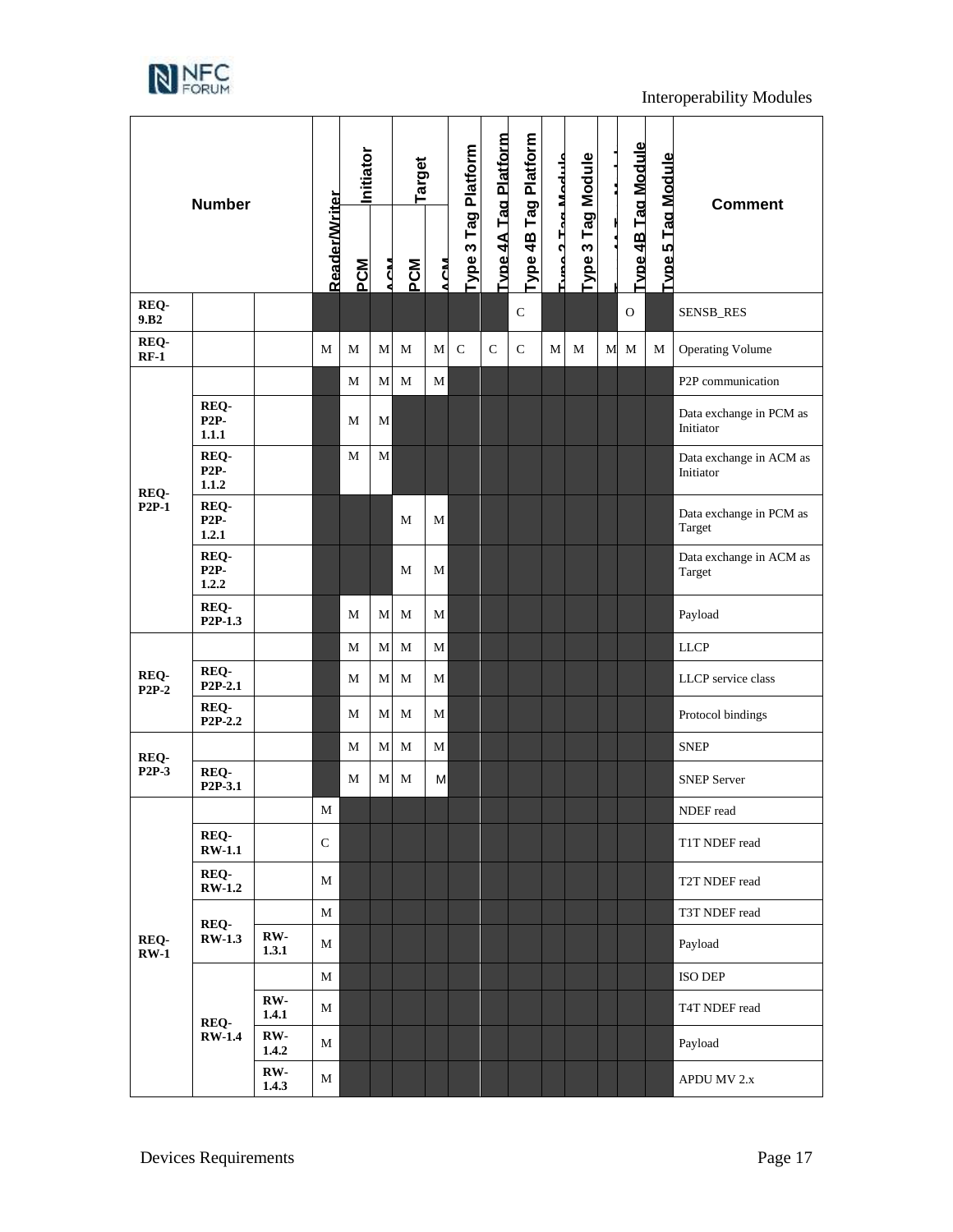

| <b>Number</b>       |                       |                        | Initiator            |           | Target |            |            |                            |                      |                      | Tag Module        |        |   |                           | <b>Comment</b>           |                             |
|---------------------|-----------------------|------------------------|----------------------|-----------|--------|------------|------------|----------------------------|----------------------|----------------------|-------------------|--------|---|---------------------------|--------------------------|-----------------------------|
|                     |                       |                        | <b>Reader/Writer</b> | <b>NO</b> | ACM    | <b>PCM</b> | <b>ACM</b> | <b>Type 3 Tag Platform</b> | Tvne 4A Tag Platform | Type 4B Tag Platform | Tung 3 Tag Madula | Type 3 |   | <b>Type 4B Tag Module</b> | <b>Type 5 Tag Module</b> |                             |
|                     |                       | RW-<br>1.4.4           | M                    |           |        |            |            |                            |                      |                      |                   |        |   |                           |                          | APDU MV3.x                  |
|                     |                       |                        | $\mathcal{C}$        |           |        |            |            |                            |                      |                      |                   |        |   |                           |                          | Reading NDEF                |
|                     |                       | RW-<br>1.5.1           | $\mathcal{C}$        |           |        |            |            |                            |                      |                      |                   |        |   |                           |                          | 1 byte command support      |
|                     | REQ-<br>$RW-1.5$      | RW-<br>1.5.2           | $\mathsf{C}$         |           |        |            |            |                            |                      |                      |                   |        |   |                           |                          | 2 byte command support      |
|                     |                       | RW-<br>1.5.3           | $\mathcal{C}$        |           |        |            |            |                            |                      |                      |                   |        |   |                           |                          | Read Payload                |
|                     |                       | RW-<br>1.5.4           | $\mathcal{C}$        |           |        |            |            |                            |                      |                      |                   |        |   |                           |                          | Mapping Version             |
|                     |                       |                        | M                    |           |        |            |            |                            |                      |                      |                   |        |   |                           |                          | NDEF write                  |
|                     | REQ-<br>$RW-2.1$      |                        | $\mathsf{C}$         |           |        |            |            |                            |                      |                      |                   |        |   |                           |                          | T1T NDEF write              |
|                     | REQ-<br><b>RW-2.2</b> |                        | M                    |           |        |            |            |                            |                      |                      |                   |        |   |                           |                          | T2T NDEF write              |
|                     |                       |                        | M                    |           |        |            |            |                            |                      |                      |                   |        |   |                           |                          | T3T NDEF write              |
|                     | REQ-<br><b>RW-2.3</b> | REQ-<br>RW-<br>2.3.1   | M                    |           |        |            |            |                            |                      |                      |                   |        |   |                           |                          | Payload                     |
|                     |                       |                        | M                    |           |        |            |            |                            |                      |                      |                   |        |   |                           |                          | T4T NDEF write              |
| REQ-                | REO-                  | REQ-<br>RW-<br>2.4.1   | M                    |           |        |            |            |                            |                      |                      |                   |        |   |                           |                          | Payload                     |
| $RW-2$              | $RW-2.4$              | REQ-<br>$RW-$<br>2.4.2 | M                    |           |        |            |            |                            |                      |                      |                   |        |   |                           |                          | APDU MV 2.x                 |
|                     |                       | REO-<br>RW-<br>2.4.3   | M                    |           |        |            |            |                            |                      |                      |                   |        |   |                           |                          | APDU MV3.x                  |
|                     |                       |                        | $\mathbf C$          |           |        |            |            |                            |                      |                      |                   |        |   |                           |                          | T5T NDEF write              |
|                     |                       | RW-<br>2.5.1           | $\mathbf C$          |           |        |            |            |                            |                      |                      |                   |        |   |                           |                          | 1 byte command support      |
|                     | REQ-<br>$RW-2.5$      | RW-<br>2.5.2           | $\mathsf{C}$         |           |        |            |            |                            |                      |                      |                   |        |   |                           |                          | 2 byte command support      |
|                     |                       | RW-<br>2.5.3           | $\mathbf C$          |           |        |            |            |                            |                      |                      |                   |        |   |                           |                          | Write Payload               |
|                     |                       | RW-<br>2.5.4           | $\mathsf{C}$         |           |        |            |            |                            |                      |                      |                   |        |   |                           |                          | <b>Mapping Version</b>      |
| REQ-<br>TAG-<br>1.A |                       |                        |                      |           |        |            |            |                            | $\mathsf{C}$         |                      | $\mathbf M$       |        | M |                           |                          | NFC-A Technology<br>support |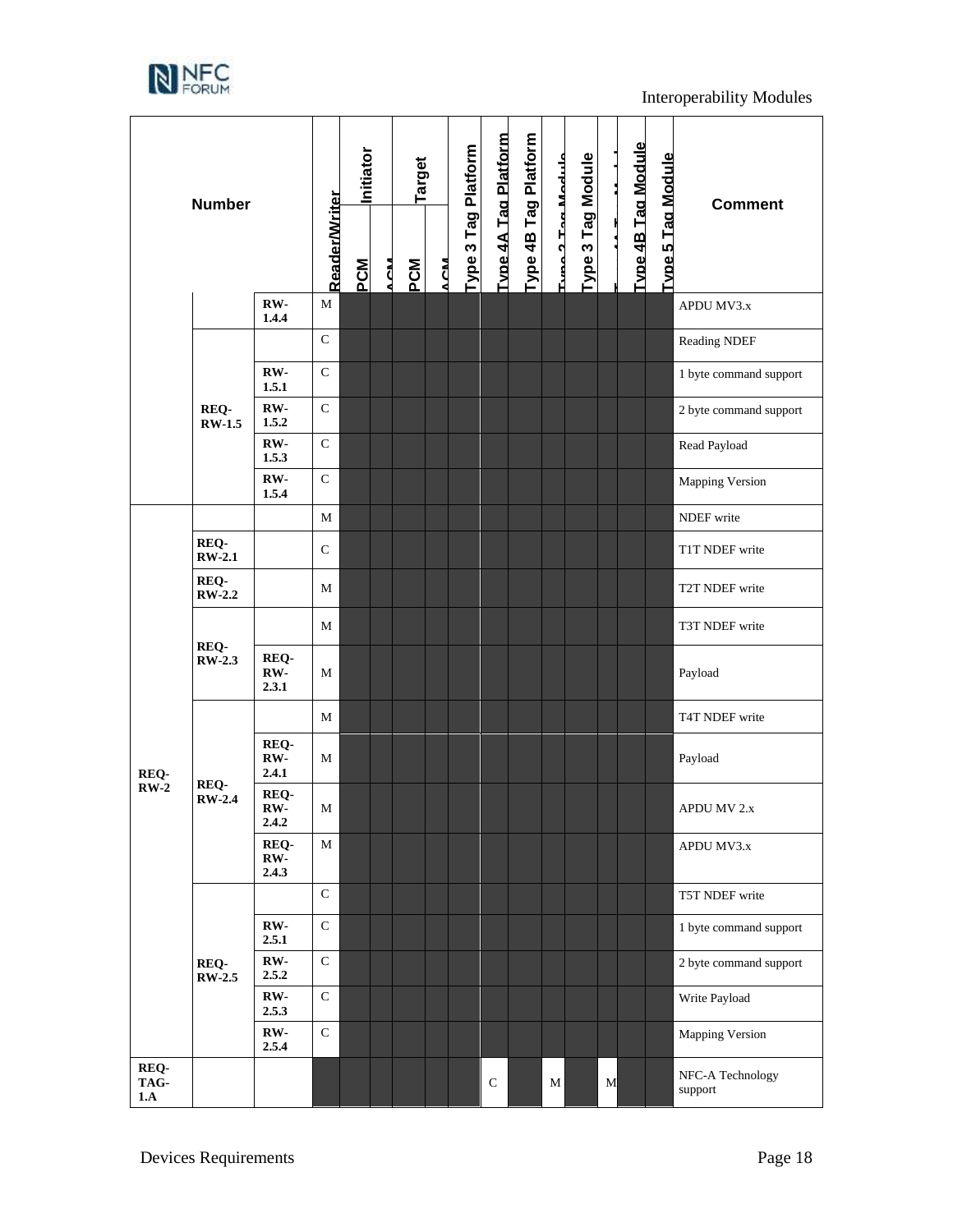

| <b>Number</b>        |                        |                      | Initiator |            | Target |  |            |                                             |                      |                   | Tag Module   |   |                           |                          | <b>Comment</b> |                                       |
|----------------------|------------------------|----------------------|-----------|------------|--------|--|------------|---------------------------------------------|----------------------|-------------------|--------------|---|---------------------------|--------------------------|----------------|---------------------------------------|
|                      |                        | <b>Reader/Writer</b> | PCM       | <b>MON</b> | PCM    |  | <b>ACM</b> | Tvpe 4A Tag Platform<br>Type 3 Tag Platform | Type 4B Tag Platform | Tung 2 Tag Madula | ო<br>Type:   |   | <b>Type 4B Tag Module</b> | <b>Type 5 Tag Module</b> |                |                                       |
| REQ-<br>TAG-<br>1.B  |                        |                      |           |            |        |  |            |                                             |                      | $\mathcal{C}$     |              |   |                           | M                        |                | NFC-B Technology<br>support           |
| REQ-<br>TAG-<br>1.C  |                        |                      |           |            |        |  |            | $\mathsf{C}$                                |                      |                   |              | M |                           |                          |                | NFC-F Technology<br>support           |
| REQ-<br>TAG-<br>1.D  |                        |                      |           |            |        |  |            |                                             |                      |                   |              |   |                           |                          | М              | NFC-V Technology<br>support           |
|                      | REQ-<br><b>TAG-1.2</b> |                      |           |            |        |  |            |                                             |                      |                   | M            |   |                           |                          |                | T2T Platform support                  |
|                      | REQ-<br><b>TAG-1.3</b> |                      |           |            |        |  |            | $\mathbf C$                                 |                      |                   |              | M |                           |                          |                | T3T Platform support                  |
|                      | REQ-<br>TAG-<br>1.4A   |                      |           |            |        |  |            |                                             | $\mathbf C$          |                   |              |   | M                         |                          |                | T4AT Platform support                 |
|                      | REQ-<br>TAG-<br>1.4B   |                      |           |            |        |  |            |                                             |                      | $\mathsf{C}$      |              |   |                           | M                        |                | T4BT Platform support                 |
|                      | REQ-<br><b>TAG-1.5</b> |                      |           |            |        |  |            |                                             |                      |                   |              |   |                           |                          | М              | T5T Platform support                  |
|                      |                        |                      |           |            |        |  |            |                                             |                      |                   | M            |   |                           |                          |                | T2T CMD set                           |
| REQ-                 | REQ-<br>$T2T-1-1$      |                      |           |            |        |  |            |                                             |                      |                   | М            |   |                           |                          |                | <b>READ CMD</b>                       |
| <b>T2T-1</b>         | REQ-<br><b>T2T-1-2</b> |                      |           |            |        |  |            |                                             |                      |                   | $\mathsf{C}$ |   |                           |                          |                | <b>WRITE CMD</b>                      |
|                      | REQ-<br><b>T2T-1-3</b> |                      |           |            |        |  |            |                                             |                      |                   | $\mathbf C$  |   |                           |                          |                | SECTOR_SELECT                         |
| REQ-<br>$T2T-2$      |                        |                      |           |            |        |  |            |                                             |                      |                   | М            |   |                           |                          |                | Life Cycle State                      |
| REO-<br><b>T2T-3</b> |                        |                      |           |            |        |  |            |                                             |                      |                   | М            |   |                           |                          |                | CC and NDEF                           |
| REQ-<br><b>T2T-4</b> |                        |                      |           |            |        |  |            |                                             |                      |                   | M            |   |                           |                          |                | <b>Mapping Version</b>                |
|                      |                        |                      |           |            |        |  |            |                                             |                      |                   |              | M |                           |                          |                | T3T CMD set                           |
| REQ-<br><b>T3T-1</b> | REQ-<br><b>T3T-1-1</b> |                      |           |            |        |  |            |                                             |                      |                   |              | М |                           |                          |                | <b>CHECK</b>                          |
|                      | REQ-<br>$T3T-1-2$      |                      |           |            |        |  |            |                                             |                      |                   |              | C |                           |                          |                | <b>UPDATE</b>                         |
| REQ-<br><b>T3T-2</b> |                        |                      |           |            |        |  |            |                                             |                      |                   |              | М |                           |                          |                | Life Cycle State                      |
| REQ-<br><b>T3T-3</b> |                        |                      |           |            |        |  |            |                                             |                      |                   |              | М |                           |                          |                | NDEF storage service                  |
| REQ-<br><b>T3T-4</b> |                        |                      |           |            |        |  |            |                                             |                      |                   |              | М |                           |                          |                | Attribute Information<br><b>Block</b> |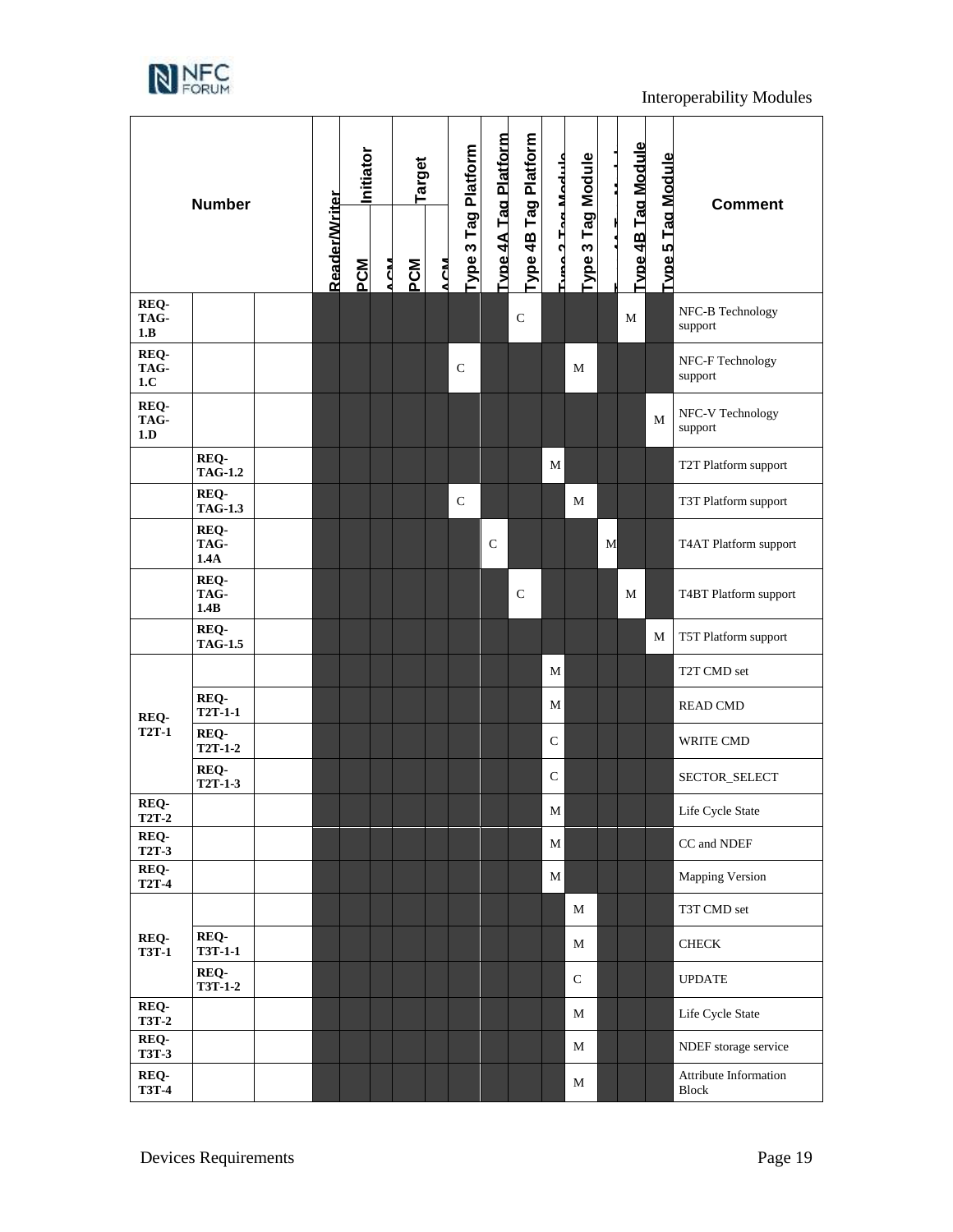

| <b>Number</b>        |                        |  | Initiator     |            | Target |     |            |                     |                             |                      | Tag Module                |           |               |                           | <b>Comment</b>           |                                                        |
|----------------------|------------------------|--|---------------|------------|--------|-----|------------|---------------------|-----------------------------|----------------------|---------------------------|-----------|---------------|---------------------------|--------------------------|--------------------------------------------------------|
|                      |                        |  | Reader/Writer | <b>PCM</b> | ACM    | PCM | <b>ACM</b> | Type 3 Tag Platform | <b>Type 4A Tag Platform</b> | Type 4B Tag Platform | <b>Turn of Tom Modulo</b> | S<br>Type |               | <b>Type 4B Tag Module</b> | <b>Type 5 Tag Module</b> |                                                        |
| REQ-<br><b>T3T-5</b> |                        |  |               |            |        |     |            |                     |                             |                      |                           | M         |               |                           |                          | <b>Mapping Version</b>                                 |
| REQ-<br><b>T4T-1</b> |                        |  |               |            |        |     |            |                     |                             |                      |                           |           | M             | M                         |                          | T4T Mapping Version                                    |
|                      |                        |  |               |            |        |     |            |                     |                             |                      |                           |           | М             | M                         |                          | CMD set                                                |
|                      | REQ-<br>T4T-2-1        |  |               |            |        |     |            |                     |                             |                      |                           |           | М             | M                         |                          | ReadBinary                                             |
| REQ-<br><b>T4T-2</b> | REO-<br>T4T-2-<br>2    |  |               |            |        |     |            |                     |                             |                      |                           |           | C             | C                         |                          | UpdateBinary                                           |
|                      | REO-<br>T4T-2-3        |  |               |            |        |     |            |                     |                             |                      |                           |           | $\mathcal{C}$ | C                         |                          | Mapping Version 3.x<br>ReadBinary and ODO              |
|                      | REQ-<br>$T4T-2-4$      |  |               |            |        |     |            |                     |                             |                      |                           |           | C             | $\mathsf{C}$              |                          | Mapping Version 3.x<br>UpdateBinary and ODO<br>and DDO |
| REQ-<br>T4T-3        |                        |  |               |            |        |     |            |                     |                             |                      |                           |           | M             | M                         |                          | Short Field coding                                     |
| REQ-<br><b>T4T-4</b> |                        |  |               |            |        |     |            |                     |                             |                      |                           |           | C             | $\mathsf{C}$              |                          | <b>Extended Field coding</b>                           |
| REQ-<br><b>T4T-5</b> |                        |  |               |            |        |     |            |                     |                             |                      |                           |           | M             | M                         |                          | Life Cycle State                                       |
| REQ-<br><b>T4T-6</b> |                        |  |               |            |        |     |            |                     |                             |                      |                           |           | М             | М                         |                          | Application, CC, NDEF                                  |
|                      |                        |  |               |            |        |     |            |                     |                             |                      |                           |           |               |                           | М                        | T5T: generic requirement<br>on CMDs                    |
|                      | REQ-<br><b>T5T-1-1</b> |  |               |            |        |     |            |                     |                             |                      |                           |           |               |                           | М                        | Minimum required CMDs                                  |
|                      | REQ-<br><b>T5T-1-2</b> |  |               |            |        |     |            |                     |                             |                      |                           |           |               |                           | $\mathbf C$              | EXTENDED_READ_SIN<br><b>GLE BLOCK</b>                  |
|                      | REQ-<br>T5T-1-3        |  |               |            |        |     |            |                     |                             |                      |                           |           |               |                           | C                        | WRITE_SINGLE_BLOC<br>K support                         |
|                      | REQ-<br>T5T-1-4        |  |               |            |        |     |            |                     |                             |                      |                           |           |               |                           | $\mathbf C$              | EXTENDED_WRITE_SI<br>NGLE_BLOCK support                |
| REQ-<br><b>T5T-1</b> | REQ-<br>T5T-1-5        |  |               |            |        |     |            |                     |                             |                      |                           |           |               |                           | 0                        | <b>SELECT CMD support</b>                              |
|                      | REO-<br><b>T5T-1-6</b> |  |               |            |        |     |            |                     |                             |                      |                           |           |               |                           | 0                        | LOCK_SINGLE_BLOCK                                      |
|                      | REQ-<br><b>T5T-1-7</b> |  |               |            |        |     |            |                     |                             |                      |                           |           |               |                           | $\overline{O}$           | EXTENDED_LOCK_SIN<br>GLE_BLOCK                         |
|                      | REQ-<br><b>T5T-1-8</b> |  |               |            |        |     |            |                     |                             |                      |                           |           |               |                           | $\mathbf{O}$             | READ_MULTIPLE_BLO<br>CK CMD support                    |
|                      | REQ-<br>T5T-1-9        |  |               |            |        |     |            |                     |                             |                      |                           |           |               |                           | O                        | EXTENDED_READ_MU<br>LTIPLE_BLOCK CMD<br>support        |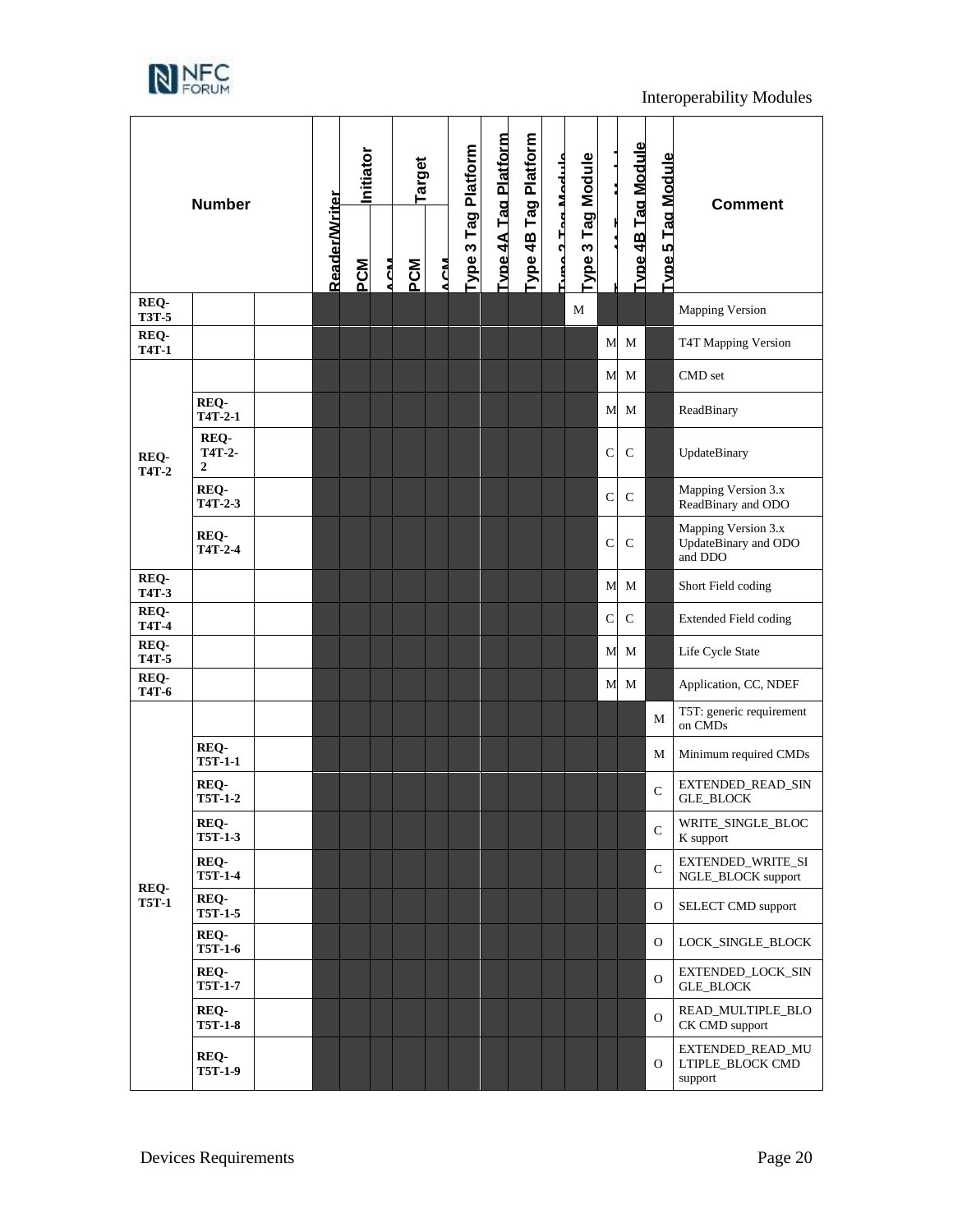

|                        | <b>Number</b>    | <b>Reader/Writer</b> | Initiator<br>PCM | A CM | Target<br>PCM | <b>ACM</b> | Type 3 Tag Platform | Tvne 4A Tag Platform | Tag Platform<br>Type 4B | Tung 2 Tag Medule | Type 3 Tag Module |   | <b>Type 4B Tag Module</b> | <b>Type 5 Tag Module</b> | <b>Comment</b>                                        |
|------------------------|------------------|----------------------|------------------|------|---------------|------------|---------------------|----------------------|-------------------------|-------------------|-------------------|---|---------------------------|--------------------------|-------------------------------------------------------|
|                        | REQ-<br>T5T-1-10 |                      |                  |      |               |            |                     |                      |                         |                   |                   |   |                           | $\overline{O}$           | Special Frame support                                 |
| REQ-<br><b>T5T-2</b>   |                  |                      |                  |      |               |            |                     |                      |                         |                   |                   |   |                           | М                        | Valid Life Cycle State                                |
| REQ-<br><b>T5T-3</b>   |                  |                      |                  |      |               |            |                     |                      |                         |                   |                   |   |                           | М                        | CC and NDEF                                           |
| REQ-<br><b>T5T-4</b>   |                  |                      |                  |      |               |            |                     |                      |                         |                   |                   |   |                           | М                        | <b>Mapping Version</b>                                |
| REQ-<br>Tag-<br>Perf-1 |                  |                      |                  |      |               |            |                     |                      |                         | M                 | M                 | M | M                         | M                        | Tag Performance in<br>compliance operating<br>volume  |
| REQ-<br>Tag-<br>Perf-2 |                  |                      |                  |      |               |            |                     |                      |                         | M                 | M                 | M | M                         | M                        | Tag Performance in<br>performance operating<br>volume |
| REQ-<br>TST-<br>1.A    |                  | M                    |                  |      |               |            |                     |                      |                         |                   |                   |   |                           |                          | [DTA] support in<br>RW mode                           |
| REQ-<br>TST-<br>1.B    |                  |                      | M                | M    |               |            |                     |                      |                         |                   |                   |   |                           |                          | [DTA] support as P2P<br>Initiator                     |
| REQ-<br>TST-<br>1.C    |                  |                      |                  |      | M             | M          |                     |                      |                         |                   |                   |   |                           |                          | [DTA] support as P2P<br>Target                        |
| REQ-<br>TST-<br>1.D    |                  |                      |                  |      |               |            | $\mathbf C$         |                      |                         |                   |                   |   |                           |                          | [DTA] support as T3T<br>Listener                      |
| REQ-<br>TST-<br>1.E    |                  |                      |                  |      |               |            |                     | $\overline{C}$       | $\mathbf C$             |                   |                   |   |                           |                          | [DTA] support as T4T<br>Listener                      |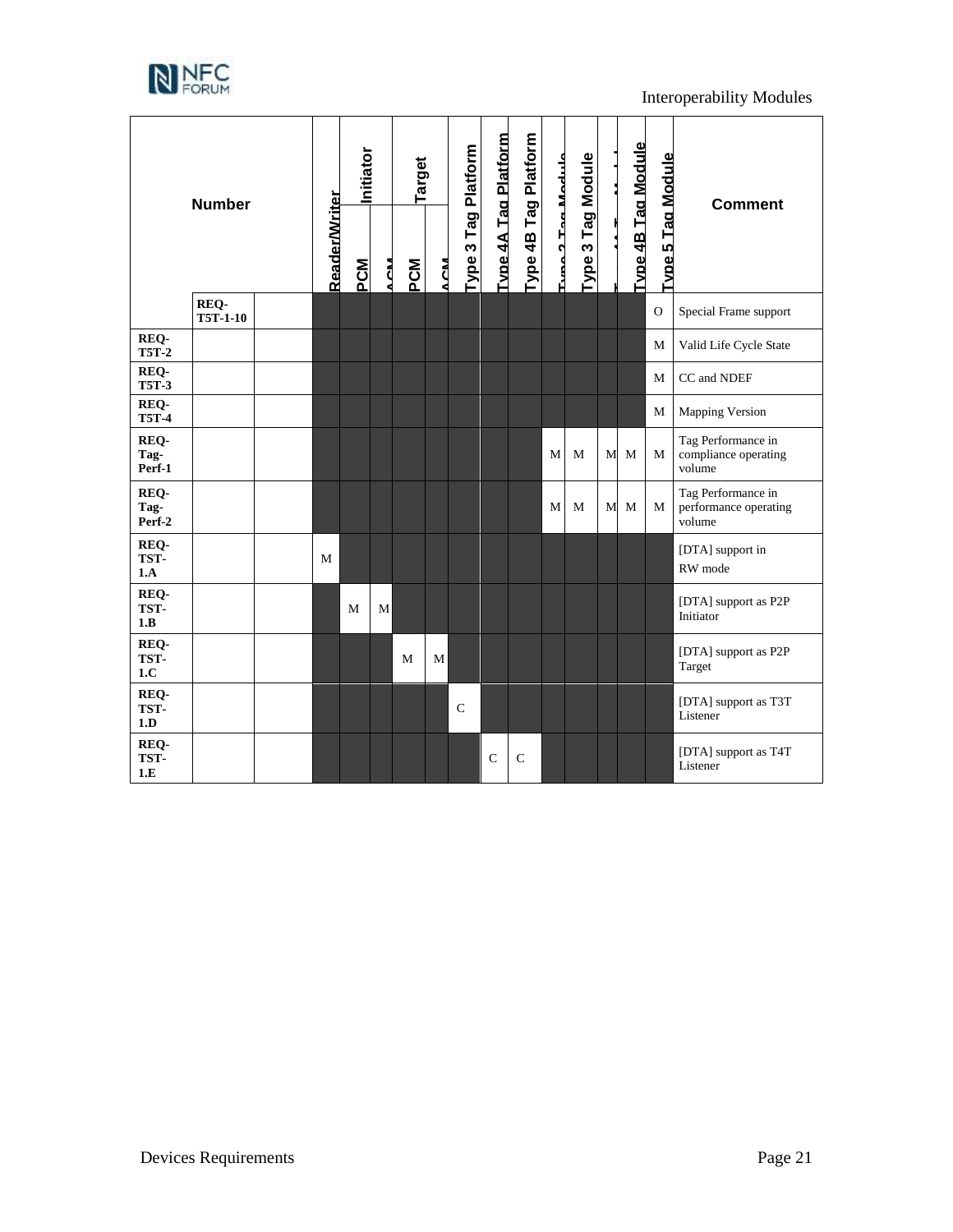NFC Forum Requirements



## <span id="page-21-0"></span>**5 NFC Forum Requirements**

The NFC Forum Devices requirements are listed in the following subsections:

- [5.1](#page-22-0) [Requirements](#page-22-0) Terms (see [Table 6\)](#page-22-1): Defines capabilities of NFC-Forum-compliant devices.
- [5.2](#page-25-0) [RF Requirements](#page-25-0) (see [Table 7\)](#page-25-1): Defines common performance requirements (for example, Operating Volume).
- [5.3](#page-26-0) [Requirements for NFC Forum Peer Mode](#page-26-0) (see [Table 8\)](#page-26-1): Defines in detail the capabilities of NFC-Forum-compliant devices in NFC Forum Peer Mode.
- [5.4](#page-28-0) [Requirements for NFC Forum Reader/Writer Mode](#page-28-0) (se[e Table 9\)](#page-28-1): Defines in detail the capabilities of NFC-Forum-compliant devices in NFC Forum Reader/Writer Mode.
- [5.5](#page-32-0) [Requirements for NFC Forum Tag Platform](#page-32-0) and Module (see [Table 10\)](#page-32-1): Defines generic capabilities of NFC Forum Universal Devices in CE Mode and NFC Tag Devices.
- [5.6](#page-33-0) [5.9](#page-36-0) Tag Module Requirements (see [Table 11](#page-33-1) to [Table 14\)](#page-36-1): Defines in detail the capabilities of NFC Tag Devices.
- [5.10](#page-37-0) [Tag Performance Requirements](#page-37-0) (see [Table 15\)](#page-37-1): Defines generic requirements on performance for NFC Tag Devices.
- [5.11](#page-38-0) Requirements [for NFC Forum Certification](#page-38-0) (see [Table 16\)](#page-38-1): Defines requirements for certification of NFC Universal and NFC Reader Devices.

NOTE Requirements terms are specific to each class of devices.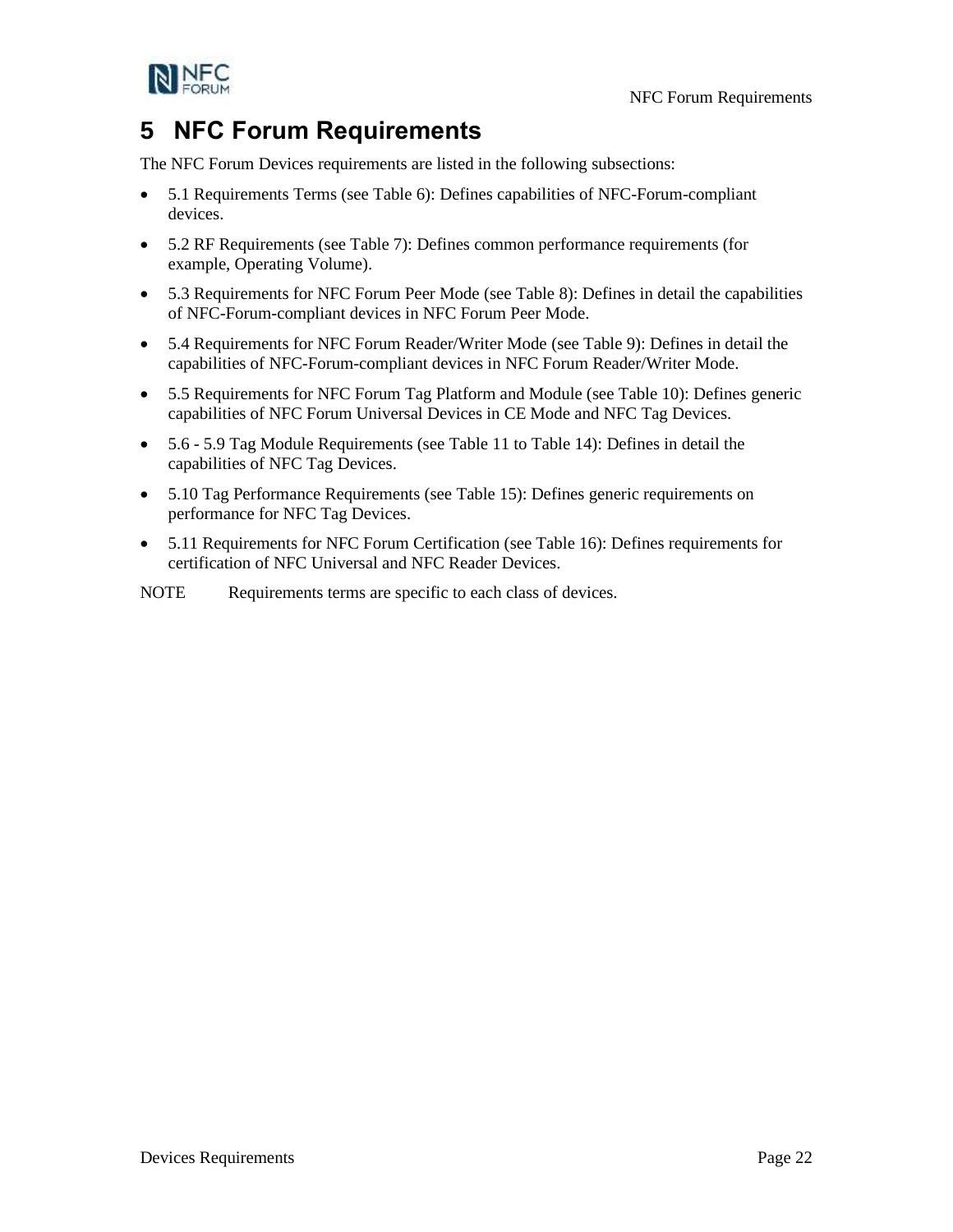

NFC Forum Requirements

## <span id="page-22-1"></span><span id="page-22-0"></span>**5.1 Requirements Terms**

#### **Table 6: Requirements Terms**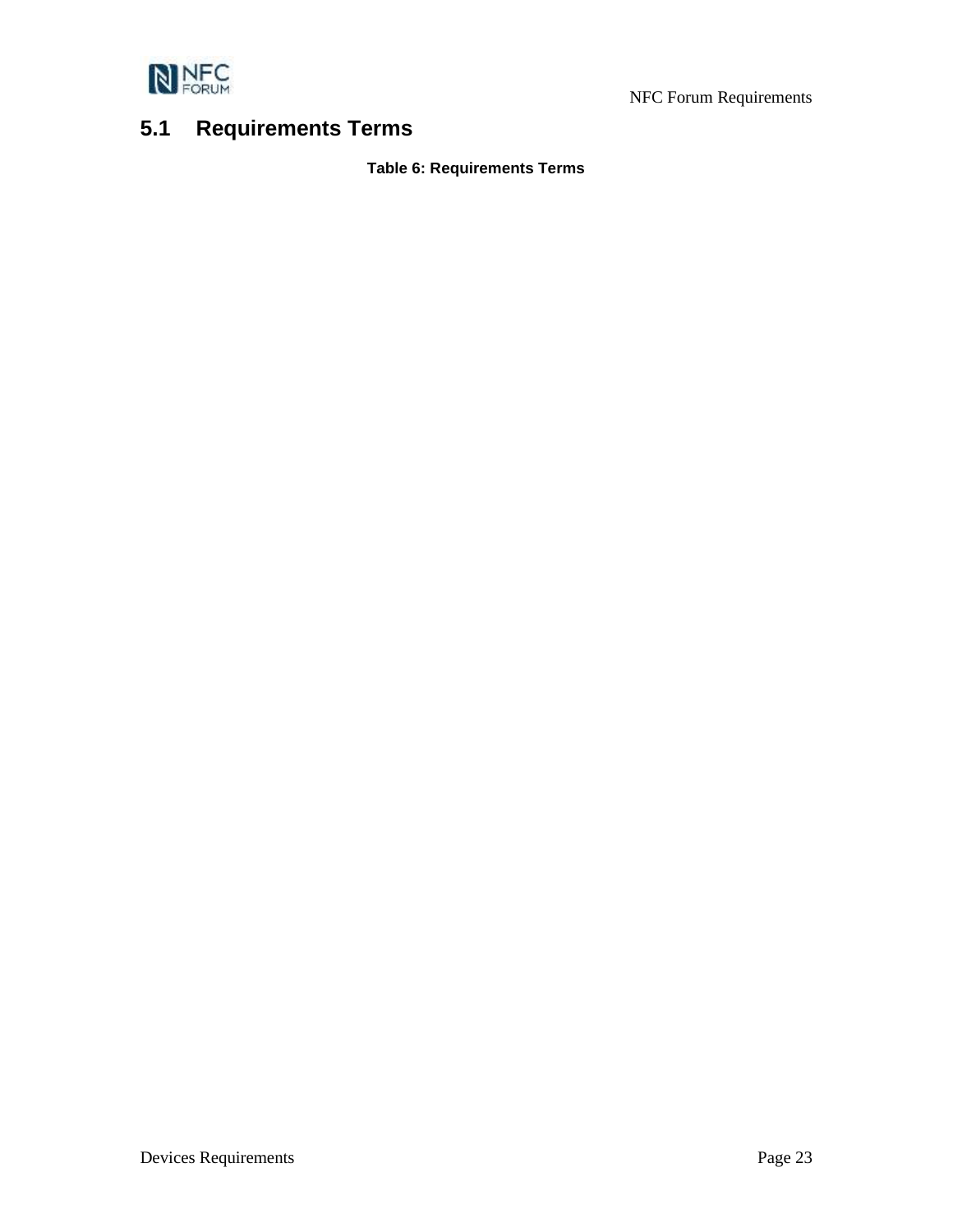

| <b>Number</b> | <b>Requirements Terms</b>                                                                                                                   | <b>Remark</b>                                                                                                                                                                                                                                                       |
|---------------|---------------------------------------------------------------------------------------------------------------------------------------------|---------------------------------------------------------------------------------------------------------------------------------------------------------------------------------------------------------------------------------------------------------------------|
| REQ-1.A       | The ability to communicate in Peer Mode.                                                                                                    | See Section 5.3.                                                                                                                                                                                                                                                    |
| $REQ-1.B$     | The ability to communicate in NFC<br>Forum Reader/Writer Mode.                                                                              | See Section 5.4.                                                                                                                                                                                                                                                    |
| REQ-1.C       | The ability to communicate in NFC<br>Forum Card Emulation Mode.                                                                             | See Section 5.5.                                                                                                                                                                                                                                                    |
| REQ-2.A       | The ability to operate in Poll Mode.                                                                                                        |                                                                                                                                                                                                                                                                     |
| $REQ-2.B$     | The ability to operate in Listen Mode.                                                                                                      |                                                                                                                                                                                                                                                                     |
| REQ-3.A       | The ability to detect any NFC Forum Tag<br>(potentially containing an NDEF<br>message).                                                     |                                                                                                                                                                                                                                                                     |
| $REQ-3.1A$    | The ability in Poll Mode to detect an NFC<br>Tag Device within 5 seconds after the tag<br>or device enters the Operating Volume.            | This is not a requirement to<br>force a device to poll all the<br>time. However, when the<br>device is polling, this<br>requirement applies. This<br>requirement applies to the<br>digital protocol layer and<br>defines an upper limit to<br>detect a Tag.         |
| $REQ-3.B$     | The ability to detect an NFC Forum<br>Universal Device.                                                                                     |                                                                                                                                                                                                                                                                     |
| $REQ-3.1B$    | The ability in Poll Mode to detect an NFC<br>Forum Device in Peer Mode within 5<br>seconds after the device enters the<br>Operating Volume. | This is not a requirement to<br>force a device to poll all the<br>time. However, when the<br>device is polling, this<br>requirement applies. This<br>requirement applies to the<br>digital protocol layer and<br>defines an upper limit to<br>detect a peer device. |
| REQ-4.A       | The ability to poll for Technology: NFC-<br>A                                                                                               |                                                                                                                                                                                                                                                                     |
| REQ-4.B       | The ability to poll for Technology: NFC-<br>B                                                                                               |                                                                                                                                                                                                                                                                     |
| REQ-4.C       | The ability to poll for Technology: NFC-<br>F                                                                                               |                                                                                                                                                                                                                                                                     |
| REQ-4.D       | The ability to poll for Technology: NFC-<br>V                                                                                               |                                                                                                                                                                                                                                                                     |
| REQ-5         | Void                                                                                                                                        |                                                                                                                                                                                                                                                                     |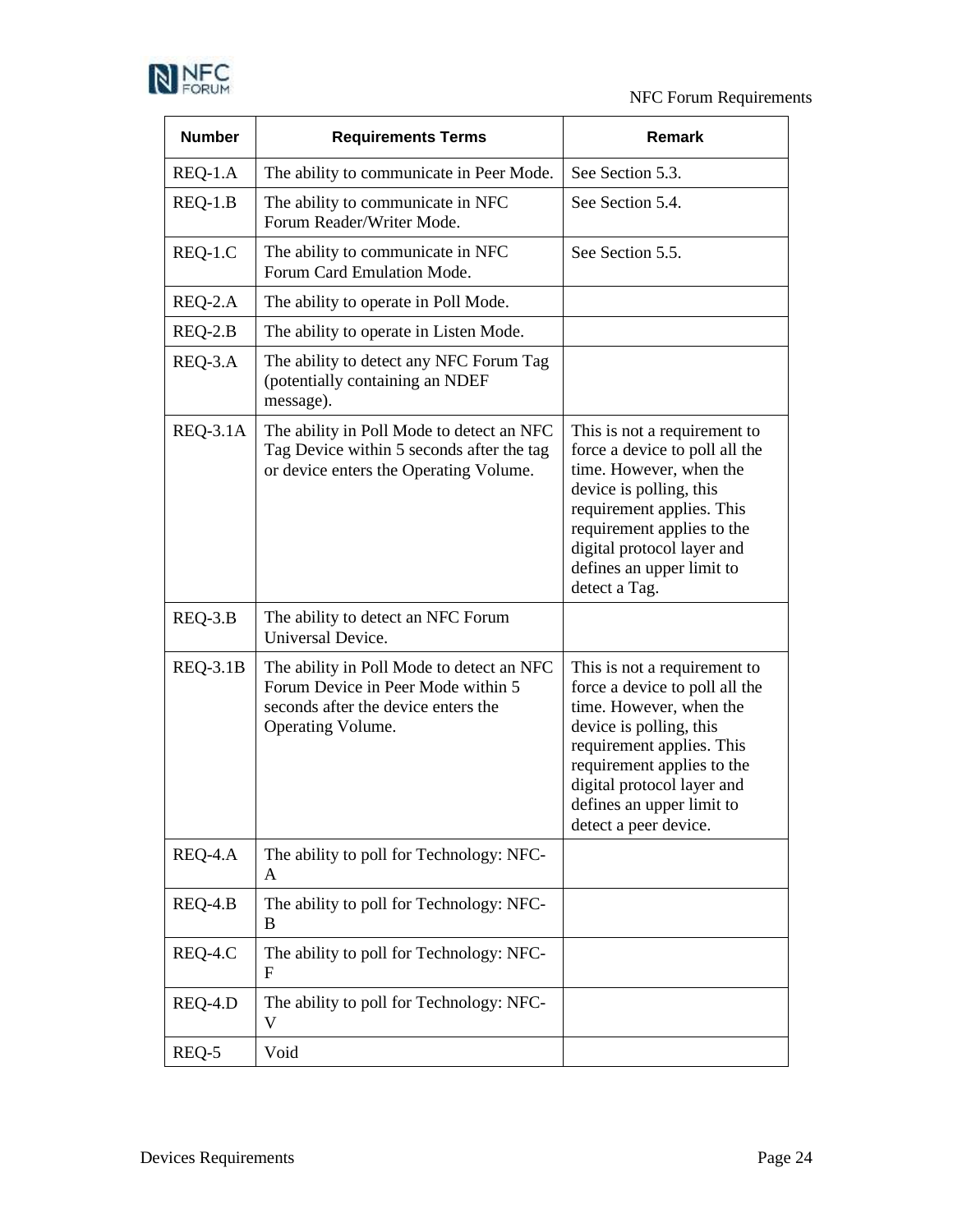

| <b>Number</b>   | <b>Requirements Terms</b>                                                                                                                                                                                                                                                                                                                                                                              | Remark                                                                                                                                            |
|-----------------|--------------------------------------------------------------------------------------------------------------------------------------------------------------------------------------------------------------------------------------------------------------------------------------------------------------------------------------------------------------------------------------------------------|---------------------------------------------------------------------------------------------------------------------------------------------------|
| REQ-6           | The ability to detect whether multiple<br>NFC Forum Devices and/or NFC Tag<br>Devices respond to a poll command.<br>There is no requirement to identify each<br>responding device.                                                                                                                                                                                                                     |                                                                                                                                                   |
| REQ-7           | The ability to generate NDEF data, as<br>defined by [NDEF].                                                                                                                                                                                                                                                                                                                                            |                                                                                                                                                   |
| REQ-8           | The ability to accept an NDEF message,<br>correctly formatted according to [NDEF].                                                                                                                                                                                                                                                                                                                     |                                                                                                                                                   |
| $REQ-9.A1$      | In NFC-A, the ability to set the<br>parameters to disable the support of<br>advanced protocol features, as follows:<br>In the RATS command, the<br>ability to set FSDI to at least 8h.                                                                                                                                                                                                                 | Poll mode requirement on<br><b>RATS</b> command                                                                                                   |
| <b>REQ-9.A2</b> | In NFC-A, the ability to set the<br>parameters to disable the support of<br>advanced protocol features, as follows:<br>In response to the RATS<br>command, the ability to set the<br>following to 0b:<br>Bits b7 to b5 and b3 to b1 of<br>TA(1)                                                                                                                                                        | Listen mode requirement on<br><b>RATS</b> response                                                                                                |
| <b>REQ-9.B1</b> | In NFC-B, the ability to set the<br>parameters to disable the support of<br>advanced protocol features, as follows:<br>In the ALLB_REQ and<br>SENSB_REQ commands, the<br>ability to set bit b5 of PARAM to<br>Ob.<br>In the ATTRIB command, the<br>ability to set bits b8 to b3 of<br>Param 1 to 0b.<br>In the ATTRIB Command the<br>ability to set bits b4 to b1 (FSDI)<br>of Param 2 to at least 8h. | Support for the advanced<br>protocol features as described<br>in [DIGITAL] will be allowed<br>when the necessary<br>specifications are developed. |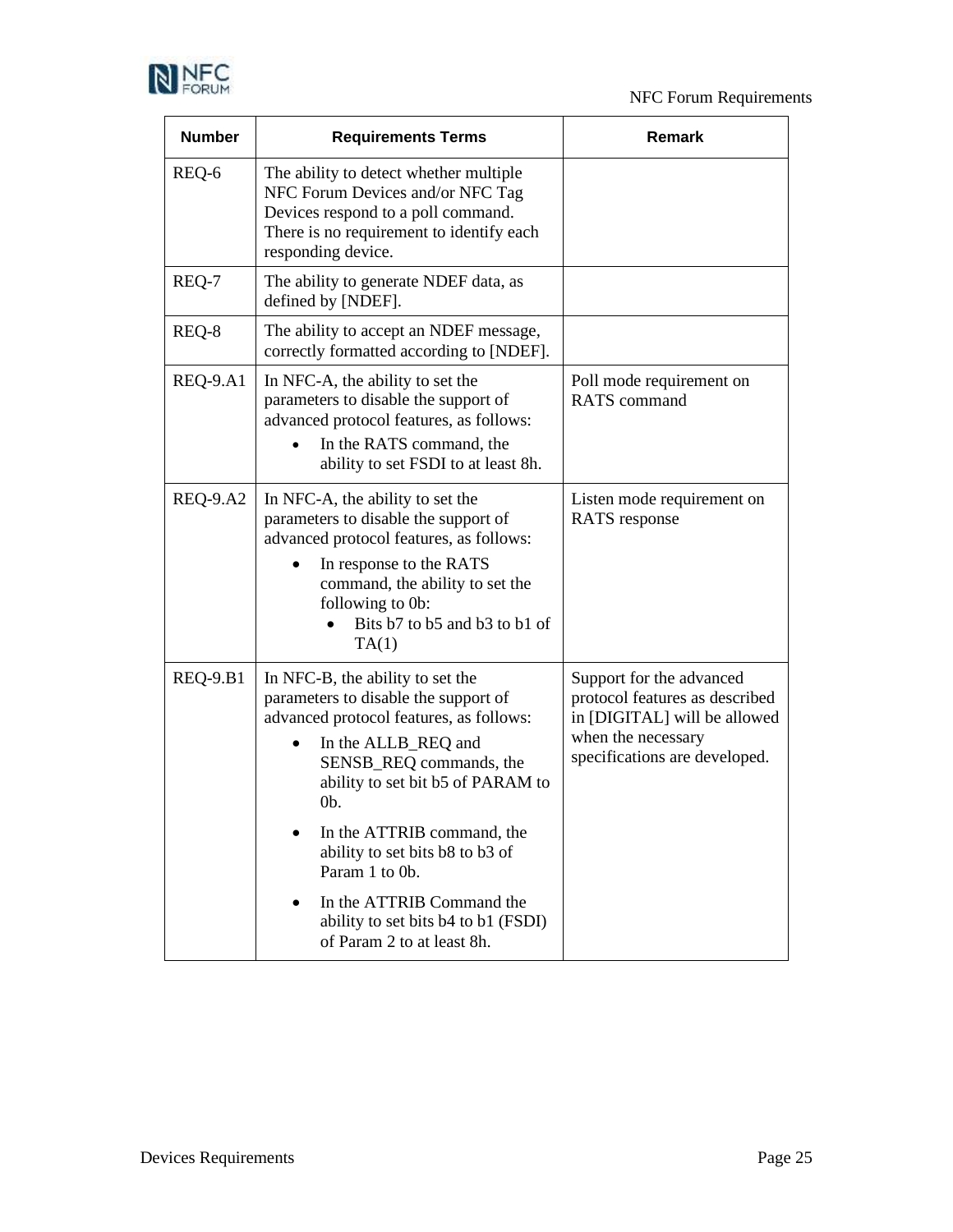

| <b>Number</b>   | <b>Requirements Terms</b>                                                                                                                                                                                 | Remark |
|-----------------|-----------------------------------------------------------------------------------------------------------------------------------------------------------------------------------------------------------|--------|
| <b>REQ-9.B2</b> | In NFC-B, the ability to set the<br>parameters to disable the support of<br>advanced protocol features, as follows:<br>In the SENSB_RES response, the<br>$\bullet$<br>ability to set the following to 0b: |        |
|                 | Bits b7 to b5 and b3 to b1 of<br>$\bullet$<br>the Bit_Rate_Capability field                                                                                                                               |        |
|                 | Bits b3 and b2 of the<br>$\bullet$<br>Protocol_Type field.                                                                                                                                                |        |

# <span id="page-25-1"></span><span id="page-25-0"></span>**5.2 RF Requirements**

#### **Table 7: RF Requirements**

| <b>RF</b><br><b>Number</b> | <b>RF Requirement</b>                                                                                                          | Remark |
|----------------------------|--------------------------------------------------------------------------------------------------------------------------------|--------|
| REQ-RF-1                   | The ability to exchange data with<br>another compliant NFC Forum Device in<br>the Operating Volume, as defined in<br>[ANALOG]. |        |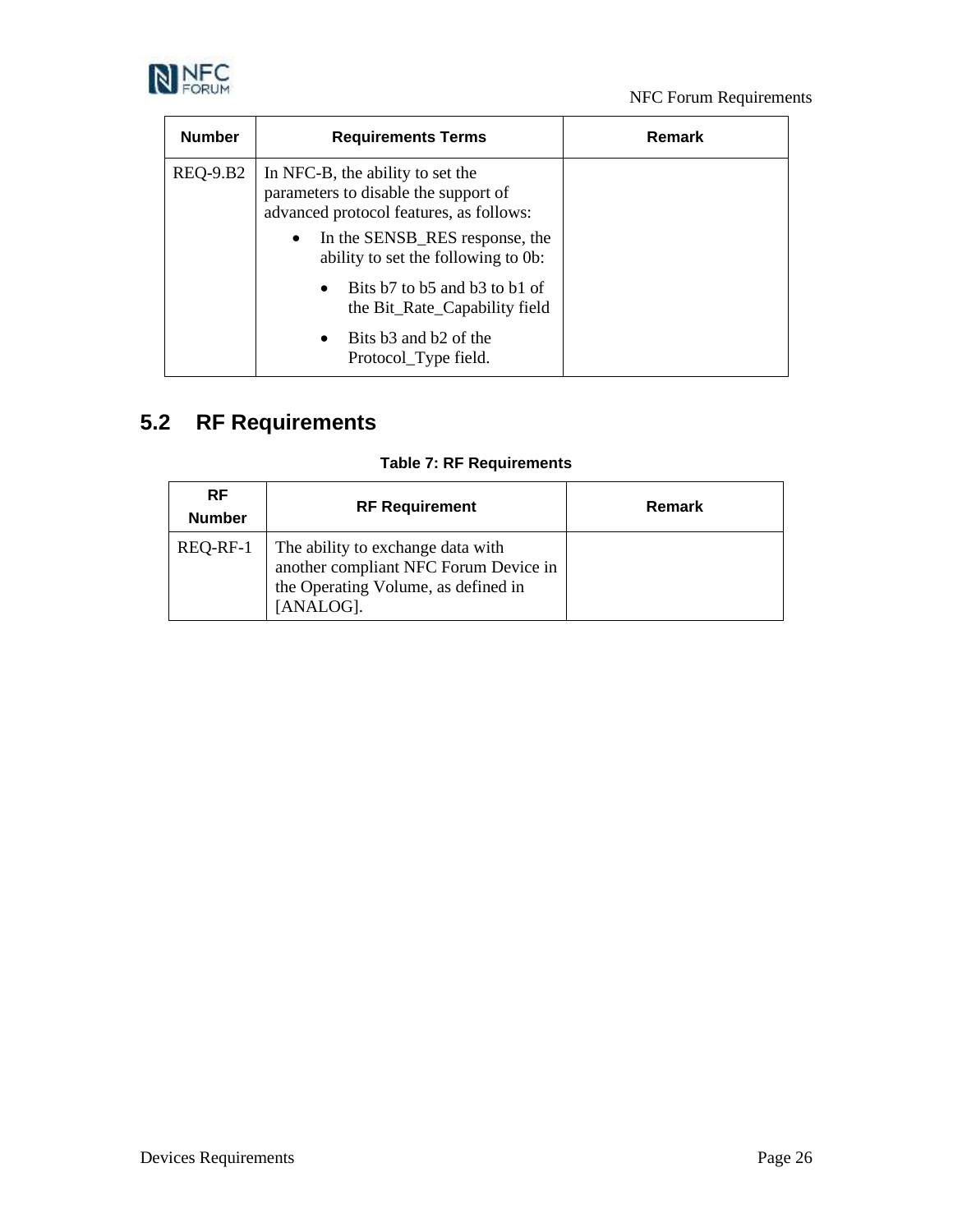



## <span id="page-26-1"></span><span id="page-26-0"></span>**5.3 Requirements for NFC Forum Peer Mode**

**Table 8: Requirements for NFC Forum Peer Mode**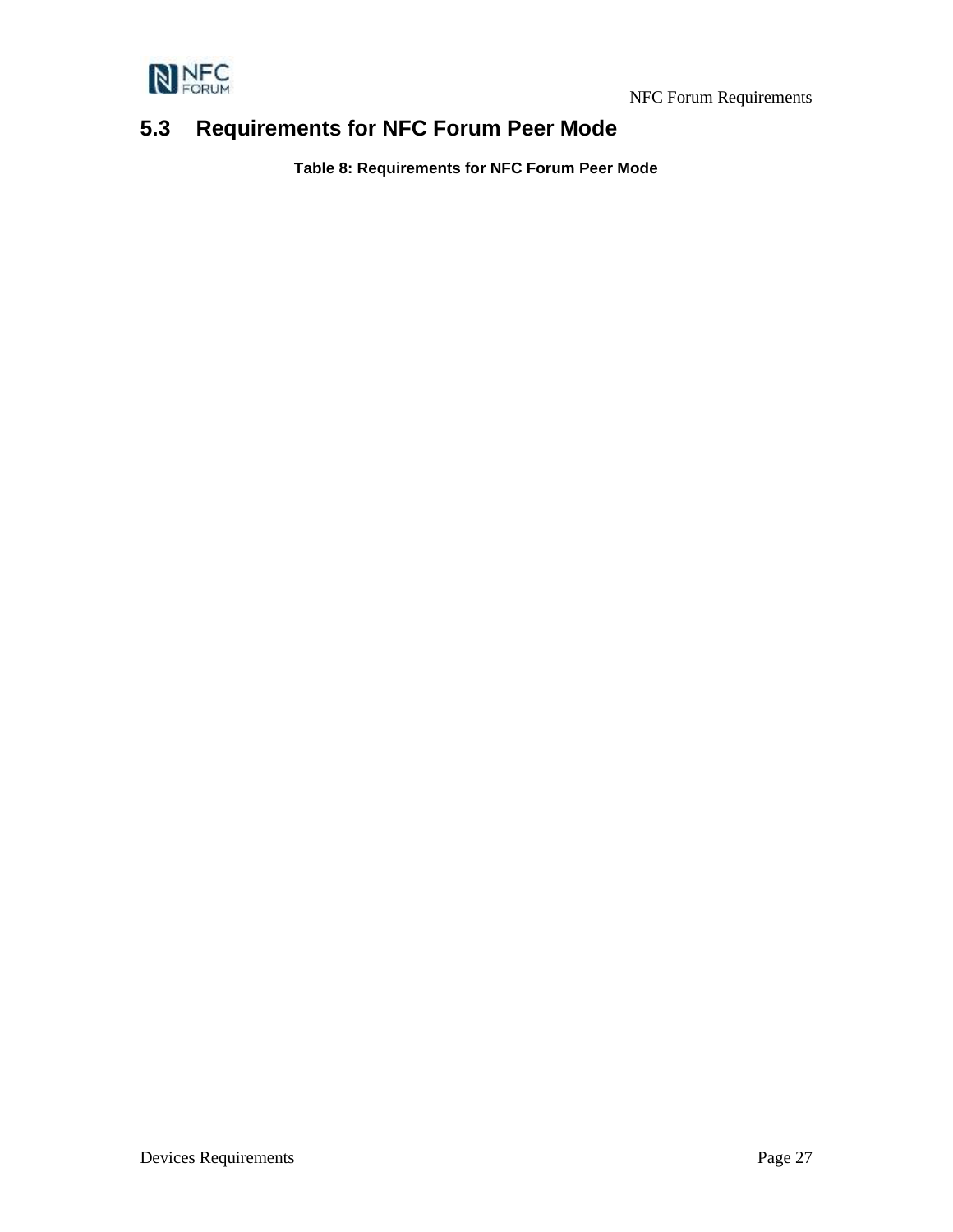

| REQ-P2P<br><b>Number</b> | <b>P2P Requirement</b>                                                                                                                                                    | <b>Remark</b>                                                                                |  |  |  |  |  |
|--------------------------|---------------------------------------------------------------------------------------------------------------------------------------------------------------------------|----------------------------------------------------------------------------------------------|--|--|--|--|--|
| REQ-P2P-1                | In Peer Mode the ability to<br>communicate with another device in<br>Peer Mode to exchange data.                                                                          |                                                                                              |  |  |  |  |  |
| REQ-P2P-<br>1.1.1        | In Peer Mode the ability to exchange<br>data as initiator in passive<br>communication mode using at least one<br>of the following bit rates: 106, 212 or<br>$424$ kbit/s. | <b>PCM</b> Initiator                                                                         |  |  |  |  |  |
| REQ-P2P-<br>1.1.2        | In Peer Mode, the ability to exchange<br>data as initiator in active<br>communication mode using at least one<br>of the following bit rates: 106, 212, or<br>424 kbit/s.  | <b>ACM</b> Initiator                                                                         |  |  |  |  |  |
| REQ-P2P-<br>1.2.1        | In Peer Mode the ability to exchange<br>data as the target in passive<br>communication mode at 106, 212 and<br>$424$ kbit/s.                                              | <b>PCM</b> Target                                                                            |  |  |  |  |  |
| REQ-P2P-<br>1.2.2        | In Peer Mode, the ability to exchange<br>data as the target in active<br>communication mode at 106, 212, and<br>$424$ kbit/s.                                             | <b>ACM</b> Target                                                                            |  |  |  |  |  |
| REQ-P2P-<br>1.3          | In Peer Mode the ability to support<br>payload sizes up to and including 254<br>bytes.                                                                                    | The definition of payload is<br>according to NFC-DEP<br>Protocol as defined in<br>[DIGITAL]. |  |  |  |  |  |
| REQ-P2P-2                | In Peer Mode the ability to support<br>LLCP as defined in [LLCP].                                                                                                         |                                                                                              |  |  |  |  |  |
| REQ-P2P-<br>2.1          | In Peer Mode the ability to support<br>LLCP link service class 3 as defined in<br>[LLCP].                                                                                 |                                                                                              |  |  |  |  |  |
| REQ-P2P-<br>2.2          | In Peer Mode the ability to support<br>protocol bindings for NFC Forum<br>Registered Protocols (LLCP or SNEP<br>or both).                                                 |                                                                                              |  |  |  |  |  |
| REQ-P2P-3                | In Peer Mode the ability to<br>communicate with another device in<br>Peer Mode to exchange NDEF Data as<br>defined in [SNEP].                                             |                                                                                              |  |  |  |  |  |
| REQ-P2P-<br>3.1          | In Peer Mode the ability to support a<br>Default SNEP Server as defined in<br>[SNEP].                                                                                     |                                                                                              |  |  |  |  |  |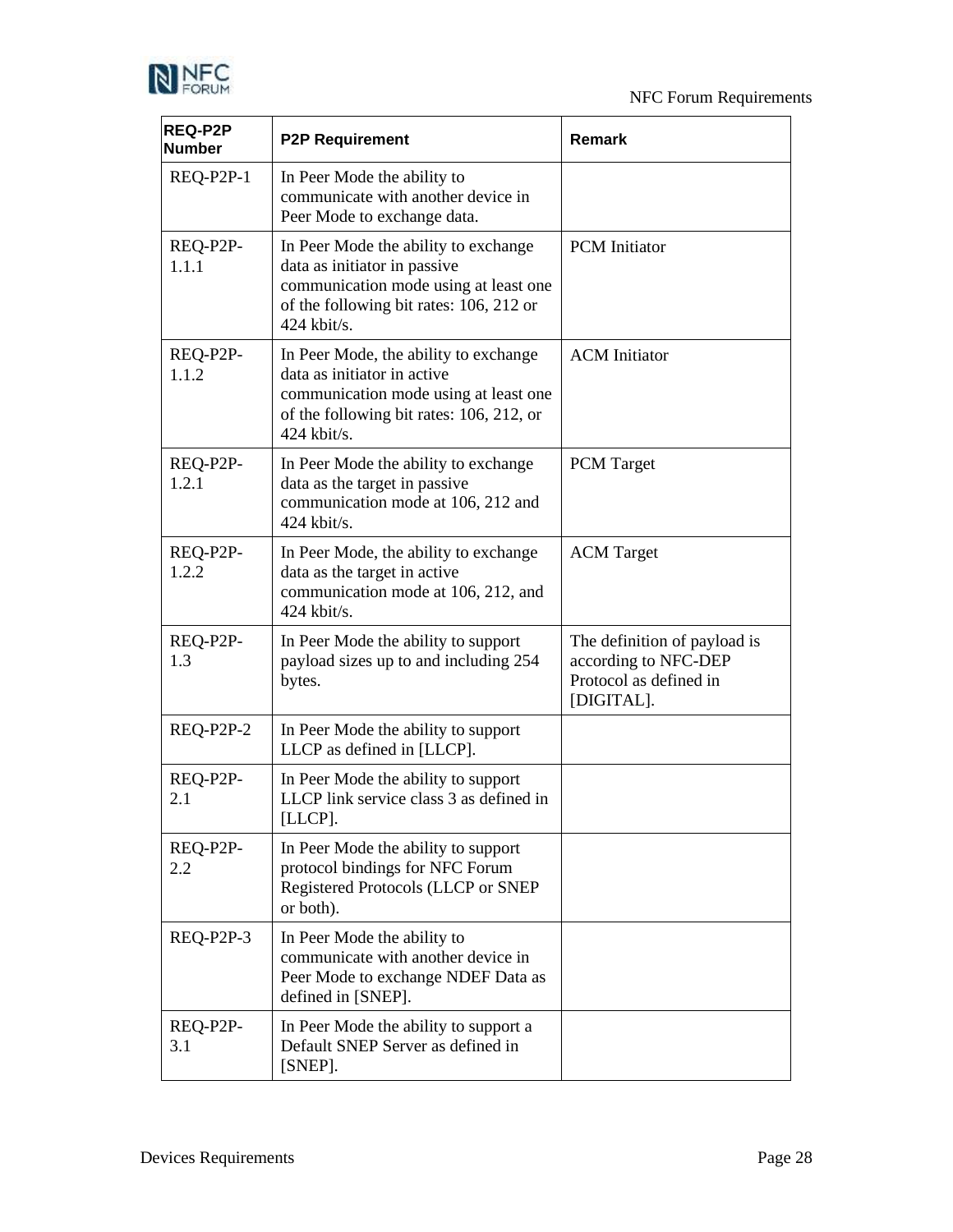

## <span id="page-28-1"></span><span id="page-28-0"></span>**5.4 Requirements for NFC Forum Reader/Writer Mode**

**Table 9: Requirements for NFC Forum Reader/Writer Mode**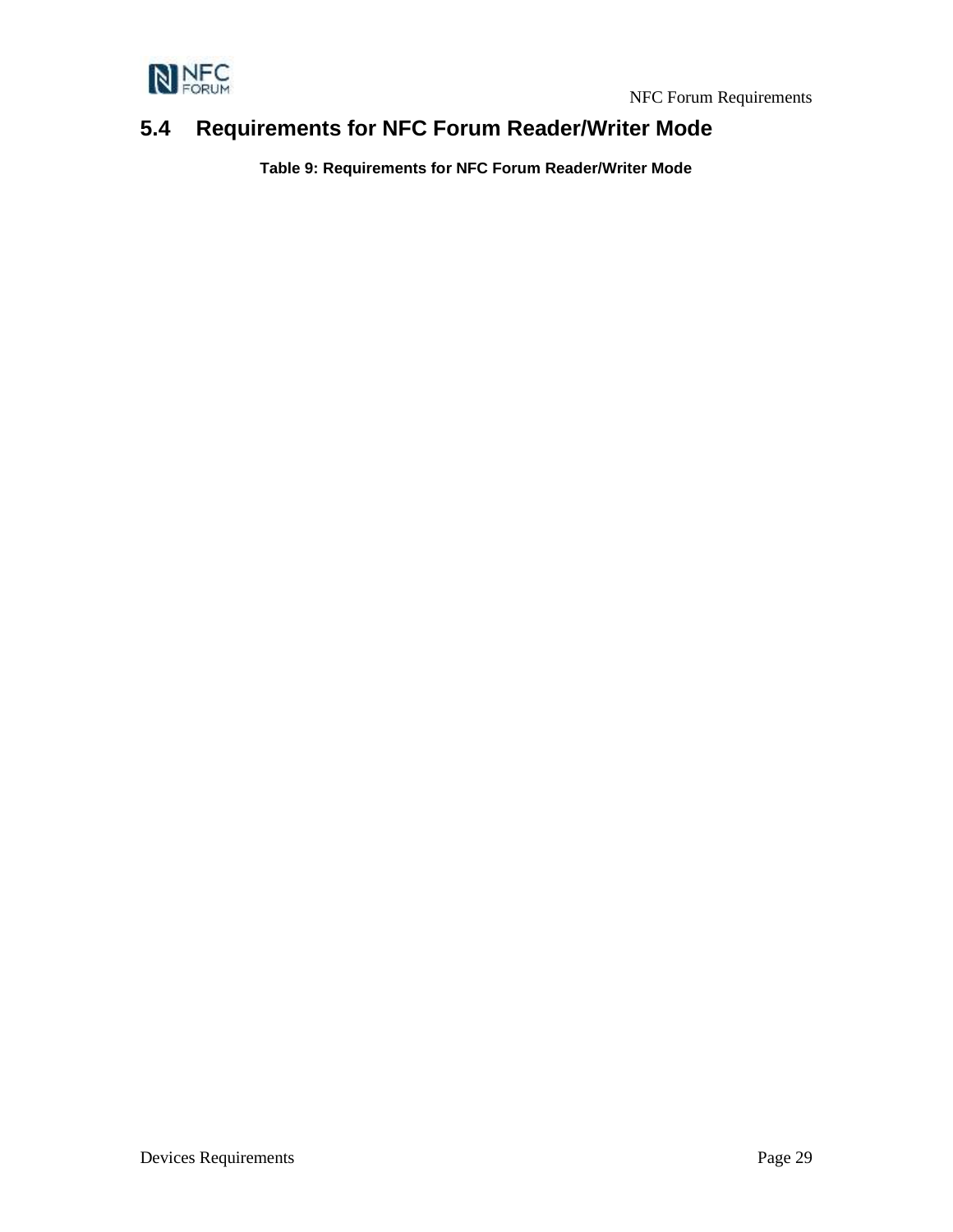

| <b>REQ-RW</b><br><b>Number</b> | <b>Reader/Writer Mode Requirement</b>                                                                                                                                                                                  | Remark                                                                                  |
|--------------------------------|------------------------------------------------------------------------------------------------------------------------------------------------------------------------------------------------------------------------|-----------------------------------------------------------------------------------------|
| REQ-RW-1                       | The ability to read NDEF data structures from<br>all NFC Tag Types when a single tag is<br>present in the Operating Volume.                                                                                            |                                                                                         |
| $REQ-RW-1.1$                   | The ability to read NDEF data structures of<br>an NFC Type 1 Tag [T1T].                                                                                                                                                |                                                                                         |
| <b>REQ-RW-1.2</b>              | The ability to read NDEF data structures of<br>an NFC Type 2 Tag [T2T].                                                                                                                                                |                                                                                         |
| $REQ-RW-1.3$                   | The ability to read NDEF data structures of<br>an NFC Type 3 Tag [T3T].                                                                                                                                                |                                                                                         |
| REQ-RW-1.3.1                   | The ability to read payload sizes up to 254<br>bytes at a bit rate of at least 212 kbit/s from a<br>NFC Type 3 Tag.<br>Payload is defined according to [DIGITAL]<br>for the Type 3 Tag Platform.                       |                                                                                         |
| <b>REQ-RW-1.4</b>              | The ability to support ISO-DEP for<br>communicating to NFC Type 4A and 4B Tag<br>$[T4T]$ .                                                                                                                             |                                                                                         |
| REQ-RW-1.4.1                   | The ability to read NDEF data structures of<br>an NFC Type 4A and 4B Tag.                                                                                                                                              |                                                                                         |
| REQ-RW-1.4.2                   | Reading an NFC Type 4A and 4B Tag, the<br>ability to support a payload size of 254 bytes<br>and a bit rate of 106 kbit/s.<br>Payload is defined according to [DIGITAL].                                                |                                                                                         |
| REQ-RW-1.4.3                   | Reading an NFC Type 4A and 4B Tag<br>implementing Mapping Version 2.x, the<br>ability to support 256 data bytes in the<br>response APDU.<br>The definition of data bytes is used in<br>accordance with [T4T].          | 256 bytes is the<br>maximum amount of<br>data that can be read<br>by a command<br>APDU. |
| REQ-RW-1.4.4                   | Reading an NFC Type 4A and 4B Tag<br>implementing Mapping Version 3.x, the<br>ability to support at least 32 kB data within<br>the response APDU.<br>The definition of data bytes is used in<br>accordance with [T4T]. |                                                                                         |
| $REQ-RW-1.5$                   | The ability to read NDEF data structures of<br>an NFC Type 5 Tag.                                                                                                                                                      |                                                                                         |
| REQ-RW-1.5.1                   | The ability to support 1 Byte Commands for<br>reading NDEF data structures of an NFC<br>Type 5 Tag as defined in [T5T].                                                                                                |                                                                                         |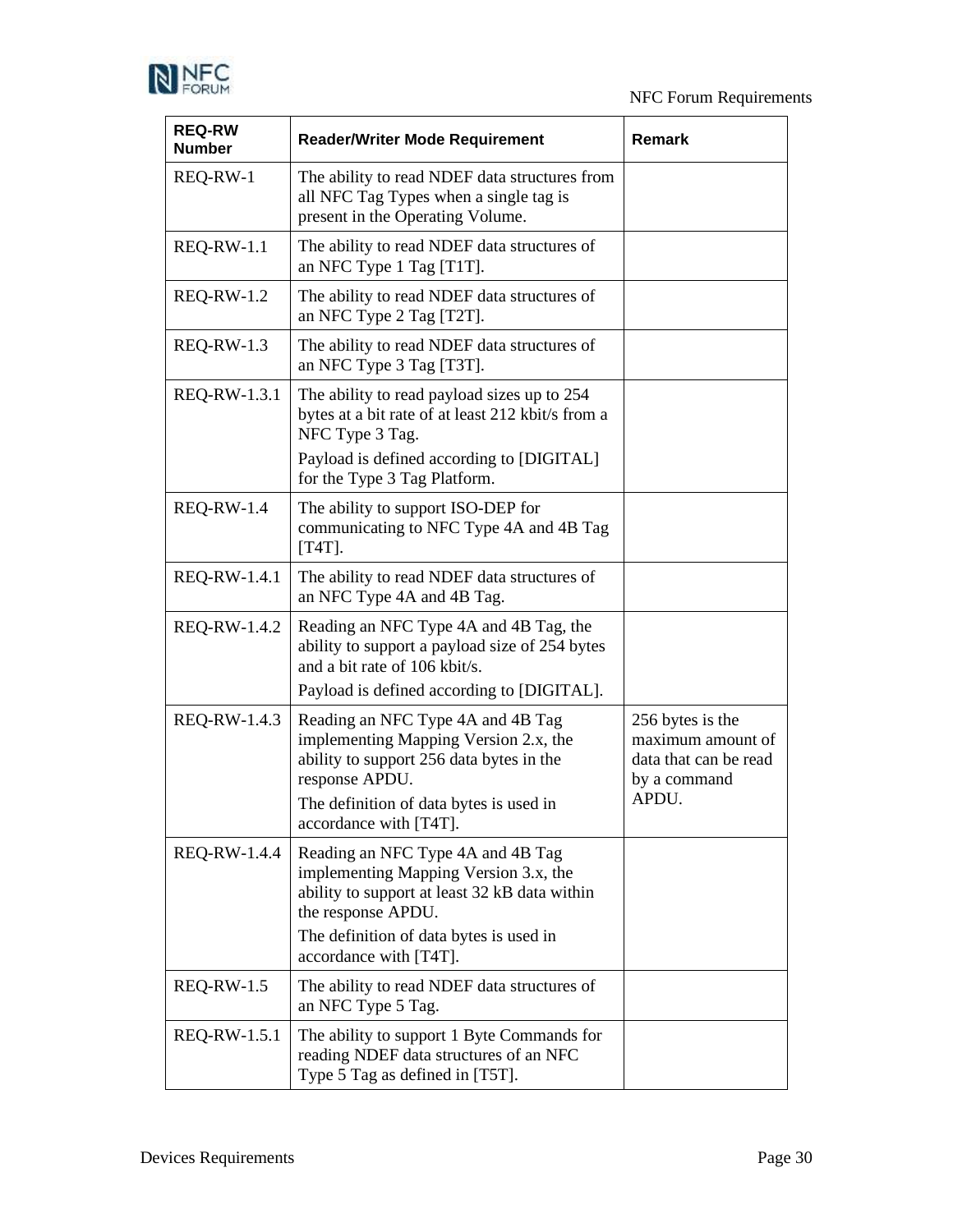

| <b>REQ-RW</b><br><b>Number</b> | <b>Reader/Writer Mode Requirement</b>                                                                                                                                                                                               | <b>Remark</b>                                                                              |
|--------------------------------|-------------------------------------------------------------------------------------------------------------------------------------------------------------------------------------------------------------------------------------|--------------------------------------------------------------------------------------------|
| REQ-RW-1.5.2                   | The ability to support 2 Byte Commands for<br>reading NDEF data structures of an NFC<br>Type 5 Tag as defined in [T5T].                                                                                                             |                                                                                            |
| REQ-RW-1.5.3                   | The ability to read payload sizes up to 256<br>bytes at a bit rate of 26 kbit/s from a NFC<br>Type 5 Tag.<br>The definition of payload is according to<br>[DIGITAL] for Type 5 Tag Platform.                                        |                                                                                            |
| REQ-RW-1.5.4                   | Reading NDEF data from an NFC Type 5<br>Tag implementing Mapping Version 1.x as<br>defined in [T5T].                                                                                                                                |                                                                                            |
| REQ-RW-2                       | The ability to write NDEF data structures to<br>all NFC Tag Types when a single tag is<br>present in the Operating Volume.                                                                                                          |                                                                                            |
| <b>REQ-RW-2.1</b>              | The ability to write NDEF data structures to<br>an NFC Type 1 Tag [T1T].                                                                                                                                                            |                                                                                            |
| <b>REQ-RW-2.2</b>              | The ability to write NDEF data structures to<br>an NFC Type 2 Tag [T2T].                                                                                                                                                            |                                                                                            |
| <b>REQ-RW-2.3</b>              | The ability to write NDEF data structures to<br>an NFC Type 3 Tag [T3T].                                                                                                                                                            |                                                                                            |
| REQ-RW-2.3.1                   | Writing NDEF data to an NFC Type 3 Tag,<br>the ability to support payload sizes up to 254<br>bytes and SHALL support a bit rate of at least<br>212 kbit/s.<br>Payload is defined according to [DIGITAL]<br>for Type 3 Tag Platform. |                                                                                            |
| <b>REQ-RW-2.4</b>              | The ability to write NDEF data structures to<br>an NFC Type 4A and 4B Tag [T4T].                                                                                                                                                    |                                                                                            |
| REQ-RW-2.4.1                   | Writing NDEF data to an NFC Type 4A and<br>4B Tag, the ability to support a payload size<br>of 254 bytes and a bit rate of 106 kbit/s.<br>Payload is defined according to [DIGITAL].                                                |                                                                                            |
| REQ-RW-2.4.2                   | Writing NDEF data to an NFC Type 4A and<br>4B Tag implementing Mapping Version 2.x,<br>the ability to support 255 data bytes in the<br>command APDU.<br>The definition of data bytes is used in<br>accordance with [T4T].           | 255 bytes is the<br>maximum amount of<br>data that can be<br>written by a<br>command APDU. |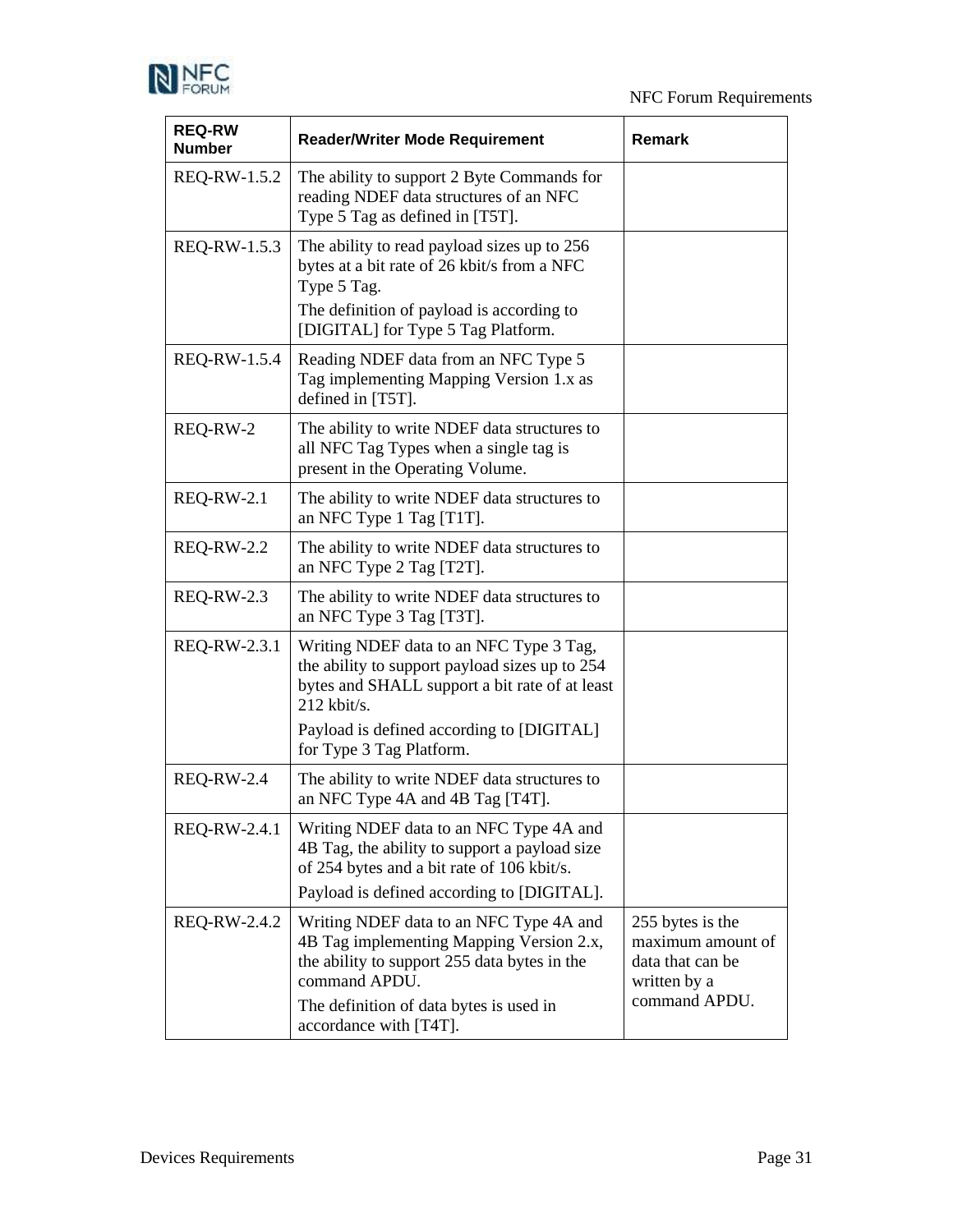

| <b>REQ-RW</b><br><b>Number</b> | <b>Reader/Writer Mode Requirement</b>                                                                                                                                                                                    | Remark |
|--------------------------------|--------------------------------------------------------------------------------------------------------------------------------------------------------------------------------------------------------------------------|--------|
| REQ-RW-2.4.3                   | Writing NDEF data to an NFC Type 4A and<br>4B Tag implementing Mapping Version 3.x,<br>the ability to support 32kB data within the<br>command APDU.<br>The definition of data bytes is used in<br>accordance with [T4T]. |        |
| <b>REQ-RW-2.5</b>              | The ability to write NDEF data structures to<br>an NFC Type 5 Tag [T5T].                                                                                                                                                 |        |
| REQ-RW-2.5.1                   | The ability to support 1 Byte Commands for<br>writing NDEF data structures to an NFC<br>Type 5 Tag.                                                                                                                      |        |
| REQ-RW-2.5.2                   | The ability to support 2 Byte Commands for<br>writing NDEF data structures to an NFC<br>Type 5 Tag.                                                                                                                      |        |
| REQ-RW-2.5.3                   | The ability to write payload sizes up to 32<br>Bytes at a bit rate of 26 kbit/s to an NFC<br>Type 5 Tag.<br>The definition of payload is according to<br>[DIGITAL] for Type 5 Tag Platform.                              |        |
| REQ-RW-2.5.4                   | Writing NDEF data to an NFC Type 5 Tag<br>implementing Mapping Version 1.x as<br>defined in [T5T].                                                                                                                       |        |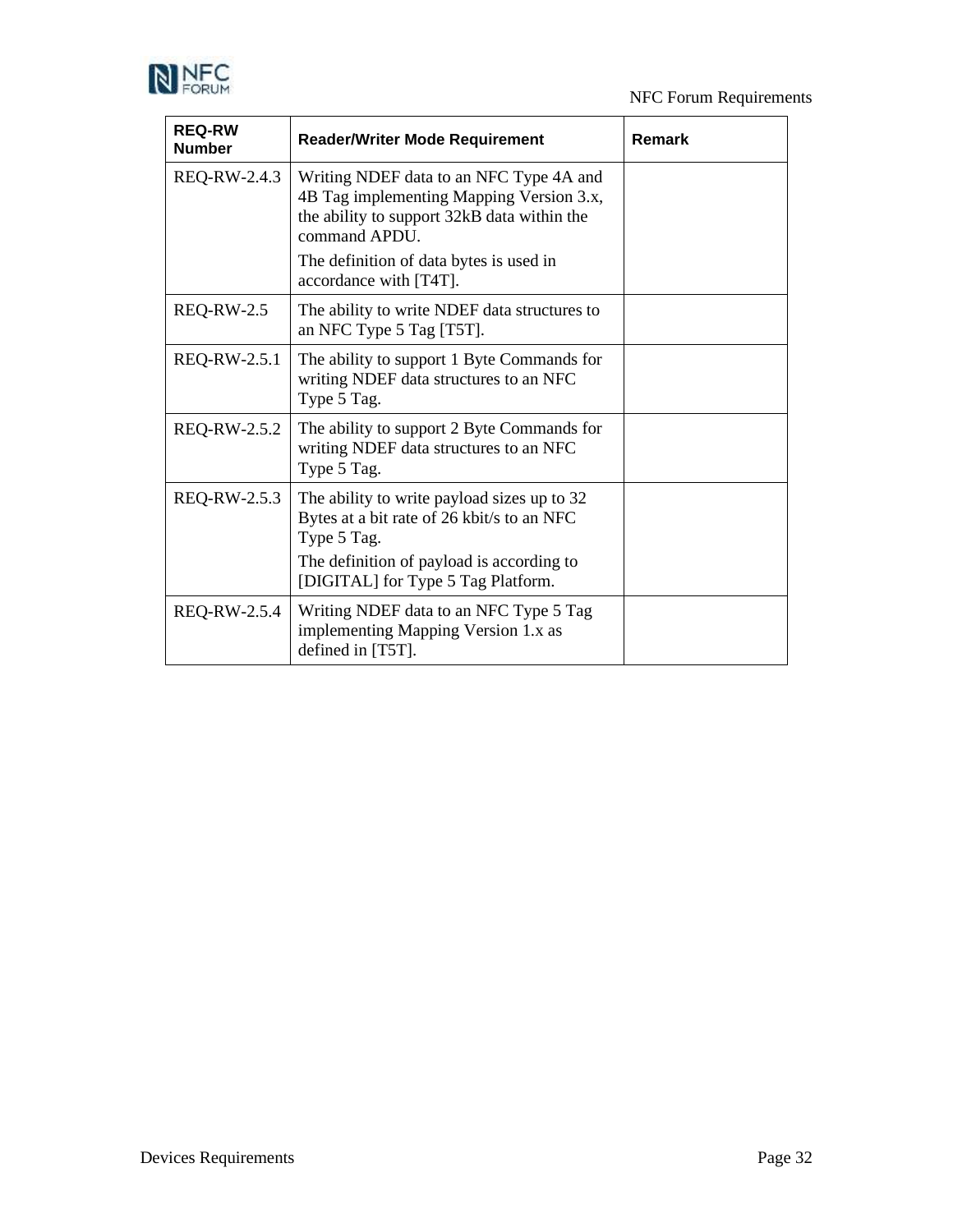



## <span id="page-32-1"></span><span id="page-32-0"></span>**5.5 Requirements for NFC Forum Tag Platform and Module**

| <b>Tag Number</b> | <b>Tag Mode Requirement</b>                                                                                 | <b>Remarks</b>                      |
|-------------------|-------------------------------------------------------------------------------------------------------------|-------------------------------------|
| REQ-Tag-1.A       | The ability to support NFC-A in listen mode.                                                                | T <sub>2</sub> T, T <sub>4</sub> AT |
| REQ-Tag-1.B       | The ability to support NFC-B in listen mode.                                                                | T <sub>4</sub> BT                   |
| REQ-Tag-1.C       | The ability to support NFC-F in listen mode.                                                                | T <sub>3</sub> T                    |
| REQ-Tag-1.D       | The ability to support NFC-V in listen mode.                                                                | T <sub>5</sub> T                    |
| REQ-Tag-1.2       | Compliant with the Type 2 Tag Platform as<br>defined in [DIGITAL] and [ACTIVITY].                           | T <sub>2</sub> T                    |
| REQ-Tag-1.3       | Compliant with the Type 3 Tag Platform<br>defined in [DIGITAL], and [ACTIVITY].                             | T3T                                 |
| REQ-Tag-1.4A      | Compliant with the Type 4A Tag Platform and<br>ISO-DEP Protocol as defined in [DIGITAL],<br>and [ACTIVITY]. | T <sub>4</sub> AT                   |
| REQ-Tag-1.4B      | Compliant with the Type 4B Tag Platform and<br>ISO-DEP Protocol defined in [DIGITAL] and<br>[ACTIVITY].     | T <sub>4</sub> BT                   |
| REQ-Tag-1.5       | Compliant with the Type 5 Tag Platform<br>defined in [DIGITAL] and [ACTIVITY].                              | T <sub>5</sub> T                    |

#### **Table 10: Requirements for NFC Forum Tag Platform and Module**

NOTE In Card Emulation Mode no requirements are specified for tag emulation to exchange NDEF data between NFC Universal Devices.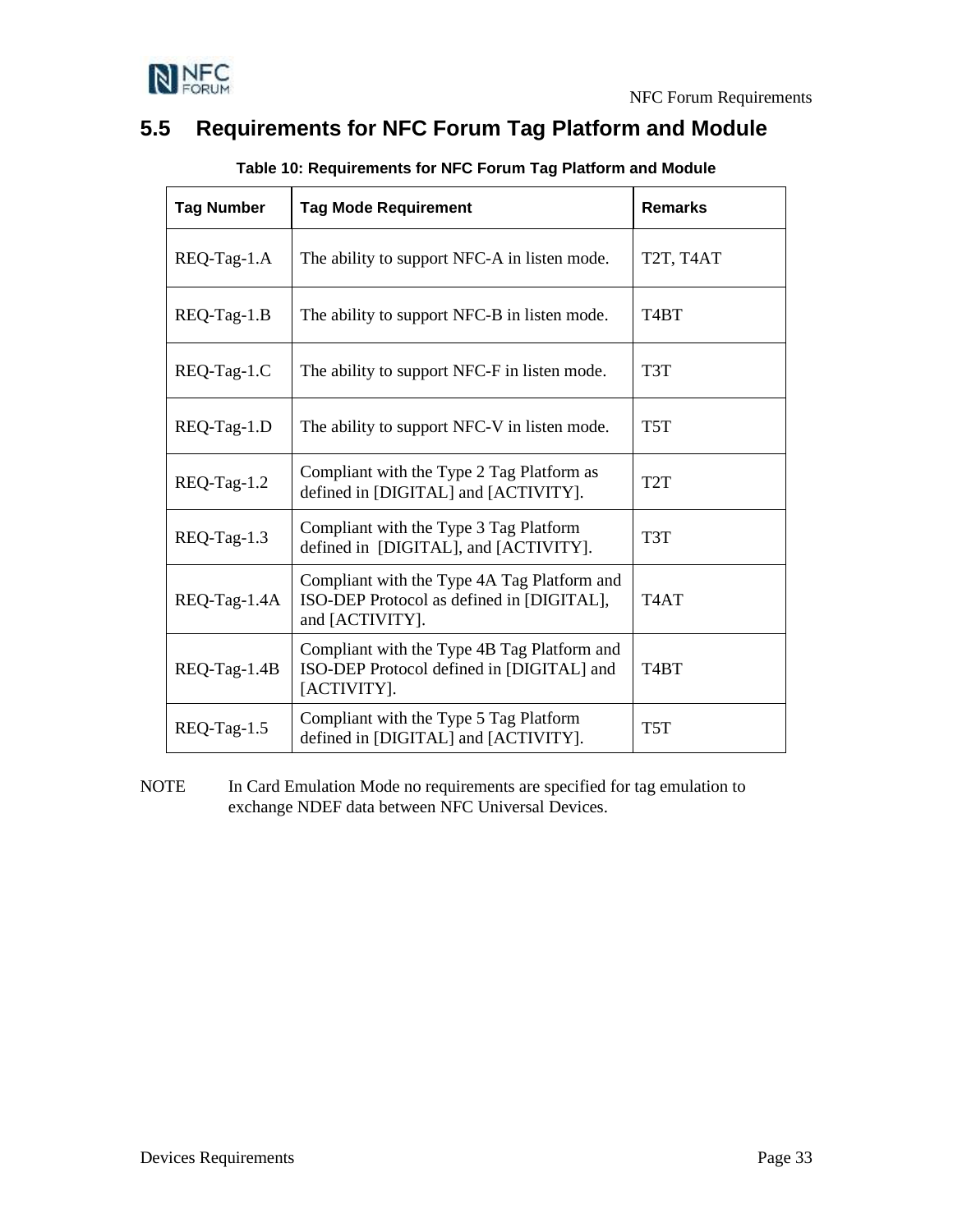

## <span id="page-33-1"></span><span id="page-33-0"></span>**5.6 Requirements for NFC Forum Type 2 Tag Module**

| T2T<br><b>Number</b> | <b>Tag Mode Requirement</b>                                                                              | <b>Remarks</b>                                         |
|----------------------|----------------------------------------------------------------------------------------------------------|--------------------------------------------------------|
| REQ-<br><b>T2T-1</b> | The ability to support the command set defined<br>in $[T2T]$ .                                           | CMD set                                                |
| REQ-<br>$T2T-1-1$    | The ability to support the READ command.                                                                 | CMD needed to read data                                |
| REQ-<br>$T2T-1-2$    | If in INITIALIZED or READ/WRITE life<br>cycle state, the ability to support the WRITE<br>command.        | CMD needed to write data                               |
| REQ-<br>$T2T-1-3$    | If the T2T_Area exceeds Sector Number 0, the<br>ability to support the SECTOR_SELECT<br>command.         |                                                        |
| REQ-<br><b>T2T-2</b> | Compliant with at least one of the Life Cycle<br>states, as defined in [T2T].                            | Tag access                                             |
| REQ-<br>$T2T-3$      | The ability to contain at least the Capability<br>Container and the NDEF TLV, as defined in<br>$[T2T]$ . | A T2T contains at least<br>the CC and the NDEF<br>TLV. |
| REQ-<br><b>T2T-4</b> | The ability to support Mapping Version 1.x, as<br>defined in [T2T].                                      | Valid versions: $1.0 - 1.9$                            |

#### **Table 11: Requirements for NFC Forum Type 2 Tag Module**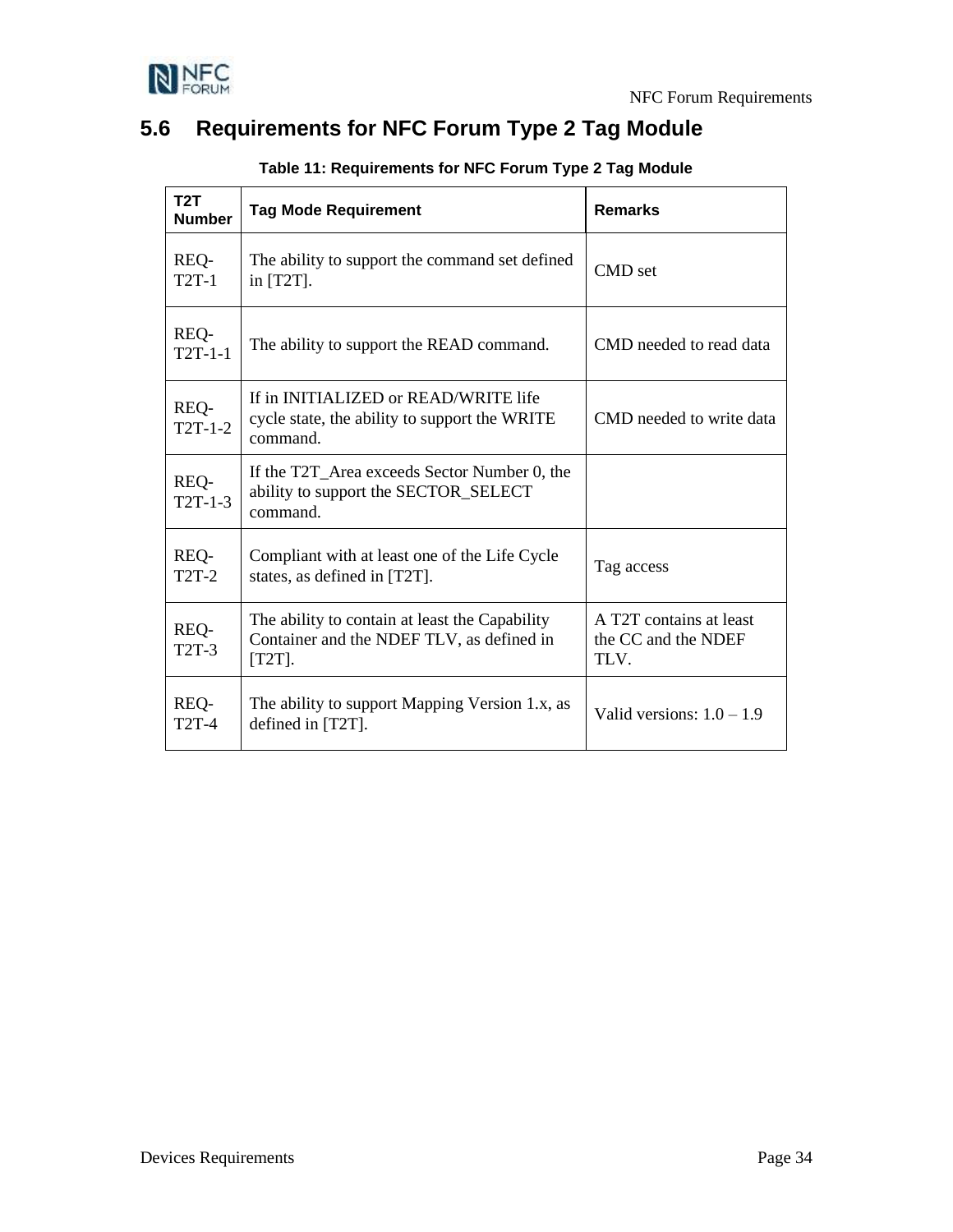

## <span id="page-34-1"></span><span id="page-34-0"></span>**5.7 Requirements for NFC Forum Type 3 Tag Module**

| <b>T3T Number</b> | <b>Tag Mode Requirement</b>                                                                               | <b>Remarks</b>              |
|-------------------|-----------------------------------------------------------------------------------------------------------|-----------------------------|
| REQ-T3T-1         | The ability to support the command set<br>defined in [T3T].                                               | CMD set                     |
| REQ-T3T-1-1       | The ability to support the CHECK<br>command.                                                              | CMD needed to read data     |
| REQ-T3T-1-2       | If in INITIALIZED or READ/WRITE life<br>cycle state, the ability to support the<br><b>UPDATE</b> command. | CMD needed to write<br>data |
| REQ-T3T-2         | Compliant with at least one of the Life<br>Cycle States, as defined in [T3T].                             | Tag access                  |
| REQ-T3T-3         | The ability to contain the Service with the<br>Service Number 0, as defined in [T3T].                     | NDEF storage service        |
| REQ-T3T-4         | The ability to contain at least the Attribute<br>Information Block, as defined in [T3T].                  |                             |
| REQ-T3T-5         | The ability to support Mapping Version<br>1.x, as defined in $[T3T]$ .                                    | Valid versions: $1.0 - 1.9$ |

**Table 12: Requirements for NFC Forum Type 3 Tag Module and Platform**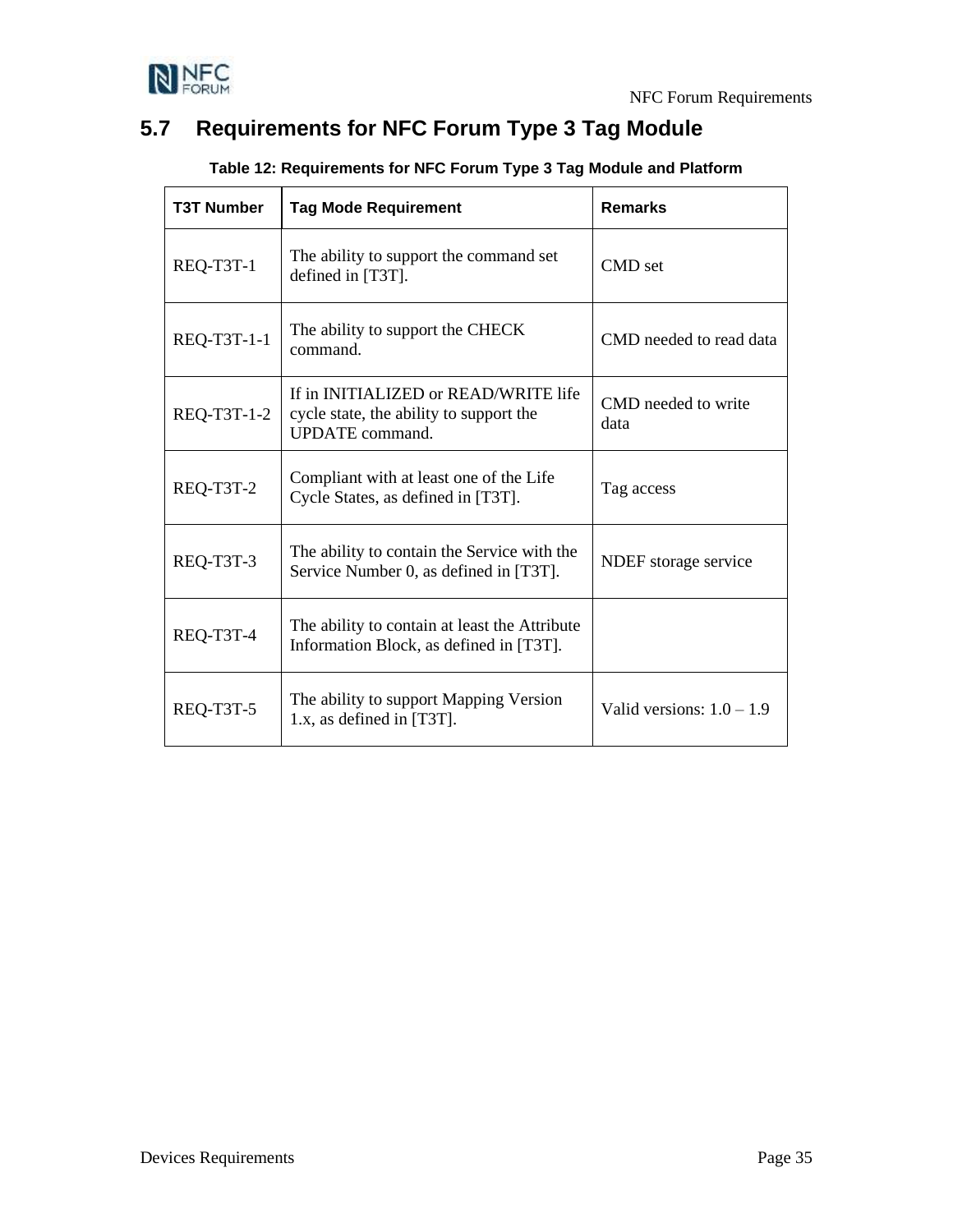

## <span id="page-35-1"></span><span id="page-35-0"></span>**5.8 Requirements for NFC Forum Type 4A and 4B Tag Modules**

| T4T<br><b>Number</b>                   | <b>Tag Mode Requirement</b>                                                                                                                                                       | <b>Remarks</b>                                                              |
|----------------------------------------|-----------------------------------------------------------------------------------------------------------------------------------------------------------------------------------|-----------------------------------------------------------------------------|
| REQ-<br>$T4T-1$                        | The ability to implement either Mapping<br>Version 2.x or Mapping Version 3.x, as<br>defined in [T4T].                                                                            | Valid versions: $2.0 - 2.9$<br><sub>or</sub><br>Valid versions: $3.0 - 3.9$ |
| REQ-<br>T4T-2                          | The ability to support the command set for<br>Mapping Version 2.x or Mapping Version 3.x,<br>as defined in [T4T].                                                                 | CMD set                                                                     |
| REQ-<br>$T4T-2-1$                      | The ability to support the Select and<br>ReadBinary commands.                                                                                                                     | Needed to read NDEF                                                         |
| REQ-<br>T4T-2-2                        | If in INITIALIZED or READ/WRITE Life<br>Cycle State, the ability to support the<br>UpdateBinary command.                                                                          | Needed to write NDEF                                                        |
| REQ-<br>T4T-2-3                        | If implementing the Mapping Version 3.x the<br>ability to support ReadBinary with ODO.                                                                                            | Needed to read NDEF<br>from T4T Mapping<br>Version 3.x                      |
| REQ-<br>T4T-2-4                        | If in INITIALIZED or READ/WRITE life<br>cycle and implementing the Mapping Version<br>3.x, the ability to support UpdateBinary with<br>ODO and DDO.                               | Needed to write NDEF to<br>T4T Mapping Version 3.x                          |
| REQ-<br>T <sub>4</sub> T <sub>-3</sub> | The ability to support Short Field coding.                                                                                                                                        | Mandatory                                                                   |
| REQ-<br>T4T-4                          | If MLc is larger than a Data field length of<br>255 bytes and/or MLe is larger than an<br>expected response length of 256 bytes, the<br>ability to support Extended Field coding. | Conditional                                                                 |
| REQ-<br>T4T-5                          | Compliant with at least one of the Life Cycle<br>states, as defined in [T4T].                                                                                                     | Life Cycle State                                                            |
| REQ-<br>T4T-6                          | The ability to contain at least the NDEF Tag<br>application, Capability Container and the<br>NDEF file, as defined in [T4T].                                                      |                                                                             |

**Table 13: Requirements for NFC Forum Type 4A and 4B Tag Modules**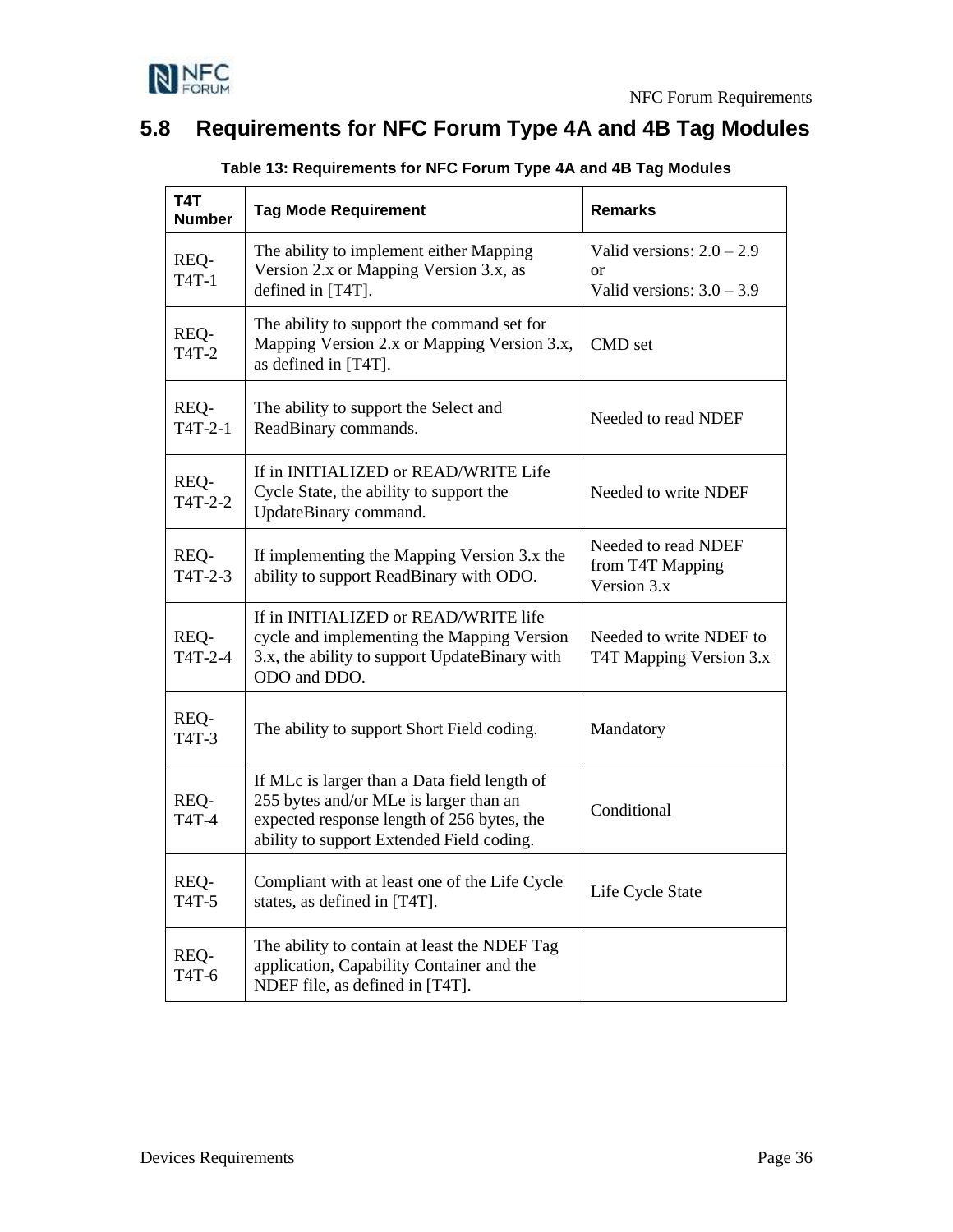

## <span id="page-36-1"></span><span id="page-36-0"></span>**5.9 Requirements for NFC Forum Type 5 Tag Module**

| T <sub>5</sub> T<br><b>Number</b> | <b>Tag Mode Requirement</b>                                                                                                                                            | <b>Remarks</b>                                                                                                  |  |  |  |
|-----------------------------------|------------------------------------------------------------------------------------------------------------------------------------------------------------------------|-----------------------------------------------------------------------------------------------------------------|--|--|--|
| REQ-<br>$T5T-1$                   | The ability to support the defined subset of<br>commands, as defined in [T5T].                                                                                         | Generic requirement on<br>command set                                                                           |  |  |  |
| REQ-<br>$T5T-1-1$                 | The ability to support the INVENTORY,<br>READ_SINGLE_BLOCK and SLPV_REQ<br>commands.                                                                                   | Minimum set of CMDs to be<br>supported by a T5T (need to<br>read content).                                      |  |  |  |
| REQ-<br>$T5T-1-2$                 | If 2-byte address mode is supported, the<br>ability to support the<br>EXTENDED_READ_SINGLE command.                                                                    | Additional minimum<br>required CMD in case 2-byte<br>address mode is supported<br>(need to read content).       |  |  |  |
| REQ-<br>$T5T-1-3$                 | If in INITIALIZED or READ/WRITE life<br>cycle states, the ability to support the<br>WRITE_SINGLE_BLOCK command.                                                        | For READ/WRITE Tags,<br>the write CMD is supported.                                                             |  |  |  |
| REQ-<br>$T5T-1-4$                 | If 2-byte address mode is supported and if in<br>INITIALIZED or READ/WRITE life cycles<br>state, the ability to support the<br>EXTENDED_WRITE_SINGLE_BLOCK<br>command. | For READ/WRITE Tags<br>and, if 2-byte address mode<br>is supported, additionally the<br>write CMD is supported. |  |  |  |
| REQ-<br>$T5T-1-5$                 | The ability to support the SELECT<br>command.                                                                                                                          | Optional feature.                                                                                               |  |  |  |
| REQ-<br>$T5T-1-6$                 | The ability to support the<br>LOCK_SINGLE_BLOCK command.                                                                                                               | Optional feature, to move<br>the Tag from READ/WRITE<br>to Read-Only Life Cycle<br>State.                       |  |  |  |
| REQ-<br>$T5T-1-7$                 | If 2-byte address mode is supported, the<br>ability to support the<br>EXTENDED_LOCK_SINGLE_BLOCK<br>command.                                                           | Optional feature, to move<br>the Tag from READ/WRITE<br>to Read-Only Life Cycle<br>State.                       |  |  |  |
| REQ-<br>$T5T-1-8$                 | The ability to support the<br>READ_MULTIPLE_BLOCK command.                                                                                                             | Optional feature.                                                                                               |  |  |  |
| REQ-<br>T5T-1-9                   | If 2-byte address mode is supported, the<br>ability to support the<br>EXTENDED READ MULTIPLE BLOCK<br>command.                                                         | Optional feature.                                                                                               |  |  |  |

#### **Table 14: Requirements for NFC Forum Type 5 Tag Module**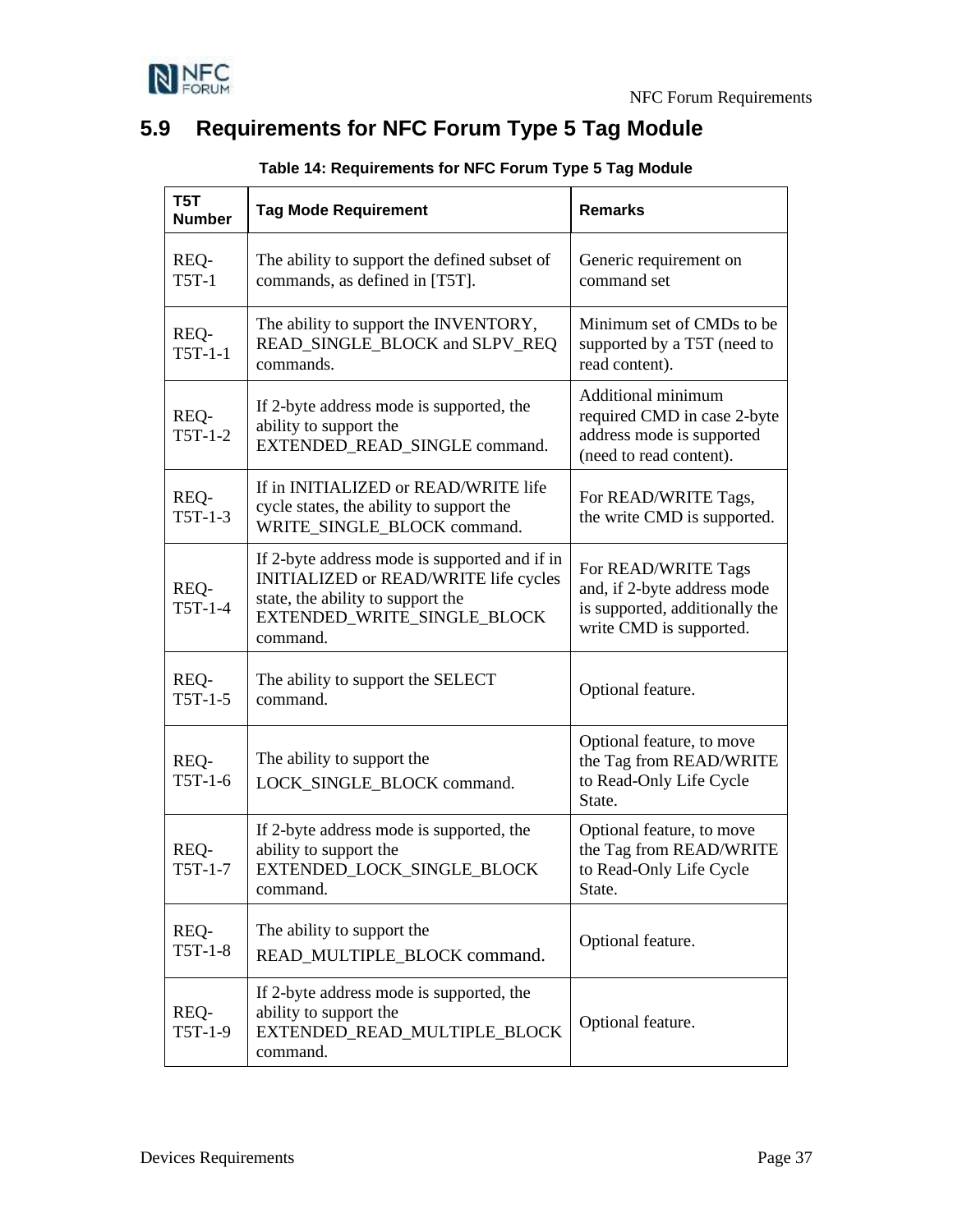



| T <sub>5</sub> T<br><b>Number</b> | <b>Tag Mode Requirement</b>                                                                              | <b>Remarks</b>                                      |
|-----------------------------------|----------------------------------------------------------------------------------------------------------|-----------------------------------------------------|
| REQ-<br>$T5T-1-$<br>10            | The ability to support the special frame.<br>during Write-Alike command execution.                       | Optional feature.                                   |
| REQ-<br><b>T5T-2</b>              | Compliant to at least one of the Life Cycle<br>states, as defined in [T5T].                              | Life Cycle State.                                   |
| REQ-<br><b>T5T-3</b>              | The ability to contain at least the Capability<br>Container and the NDEF TLV, as defined in<br>$[T5T]$ . | A T5T contains at least the<br>CC and the NDEF TLV. |
| REQ-<br><b>T5T-4</b>              | The ability to support Mapping Version 1.x,<br>as defined in [T5T].                                      | Valid versions: $1.0 - 1.9$                         |

## <span id="page-37-1"></span><span id="page-37-0"></span>**5.10 Tag Performance Requirements**

| <b>Tag-Perf</b><br><b>Number</b> | <b>Tag Mode Requirement</b>                                                                                                                | <b>Remarks</b>                       |
|----------------------------------|--------------------------------------------------------------------------------------------------------------------------------------------|--------------------------------------|
| Tag-Perf-1                       | The ability to successfully transmit an<br>NDEF message in the compliance operating<br>volume (see [ANALOG]), as defined in<br>[PERF].     | Applies to T2T, T3T, T4T<br>and T5T. |
| Tag-Perf-2                       | Measuring the maximum distance of<br>successful NDEF message transmission in<br>the performance operating volume, as<br>defined in [PERF]. | Applies to T2T, T3T, T4T<br>and T5T. |

#### **Table 15: Tag Performance Requirements**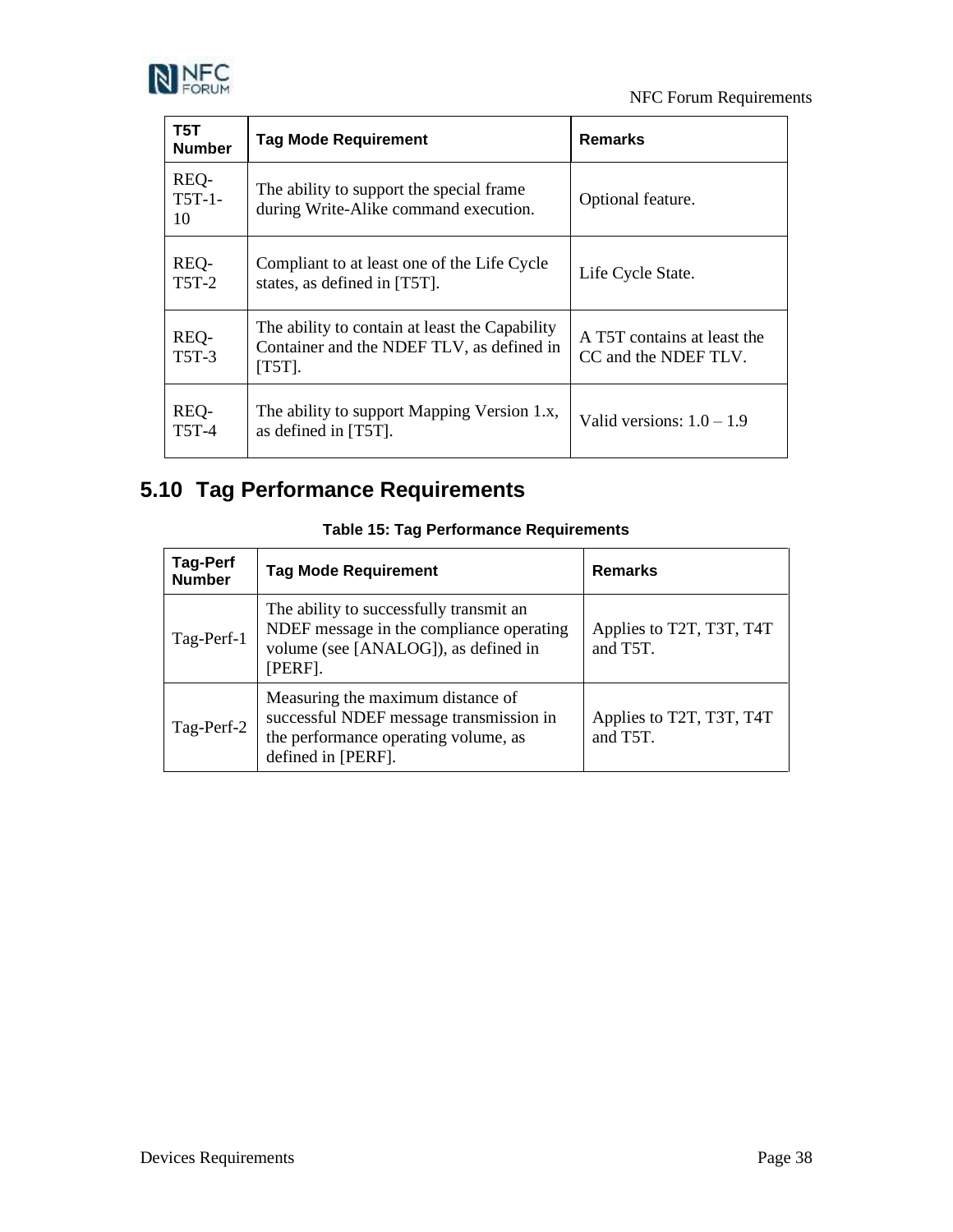

## <span id="page-38-1"></span><span id="page-38-0"></span>**5.11 Requirements for NFC Forum Certification**

| <b>REQ-TST</b><br><b>Number</b> | <b>Test Requirement</b>                                                                                                                                               | Remark                                                                                                                                                                                                                     |  |  |  |  |
|---------------------------------|-----------------------------------------------------------------------------------------------------------------------------------------------------------------------|----------------------------------------------------------------------------------------------------------------------------------------------------------------------------------------------------------------------------|--|--|--|--|
| REQ-<br>$TST-1.A$               | Implementation of the Device<br><b>Test Application for</b><br>Reader/Writer mode, as<br>defined in [DTA] for use<br>during NFC Forum<br>certification testing.       | Besides NFC Forum certification testing,<br>the management of the presence and<br>visibility of the DTA during the lifetime<br>of the NFC Forum Device is out of<br>scope.                                                 |  |  |  |  |
| REQ-<br>$TST-1.B$               | Implementation of the Device<br>Test Application for Initiator,<br>as defined in [DTA] for use<br>during NFC Forum<br>certification testing.                          | In DTA Initiator is referred to Poll mode.<br>Besides NFC Forum certification testing,<br>the management of the presence and<br>visibility of the DTA during the lifetime<br>of the NFC Forum Device is out of scope       |  |  |  |  |
| REQ-<br>$TST-1.C$               | Implementation of the Device<br>Test Application for Target, as<br>defined in [DTA] for use<br>during NFC Forum<br>certification testing.                             | In DTA Target is referred to Listen<br>mode.<br>Besides NFC Forum certification testing,<br>the management of the presence and<br>visibility of the DTA during the lifetime<br>of the NFC Forum Device is out of<br>scope. |  |  |  |  |
| REQ-<br>$TST-1.D$               | Implementation of the Device<br>Test Application for Type 3<br>Tag Platform Listen mode, as<br>defined in [DTA] for use<br>during NFC Forum<br>certification testing. | Besides NFC Forum certification testing,<br>the management of the presence and<br>visibility of the DTA during the lifetime<br>of the NFC Forum Device is out of<br>scope.                                                 |  |  |  |  |
| REQ-<br><b>TST-1.E</b>          | Implementation of the Device<br>Test Application for Type 4<br>Tag Platform Listen mode, as<br>defined in [DTA] for use<br>during NFC Forum<br>certification testing. | Besides NFC Forum certification testing,<br>the management of the presence and<br>visibility of the DTA during the lifetime<br>of the NFC Forum Device is out of<br>scope.                                                 |  |  |  |  |

#### **Table 16: Test Requirements**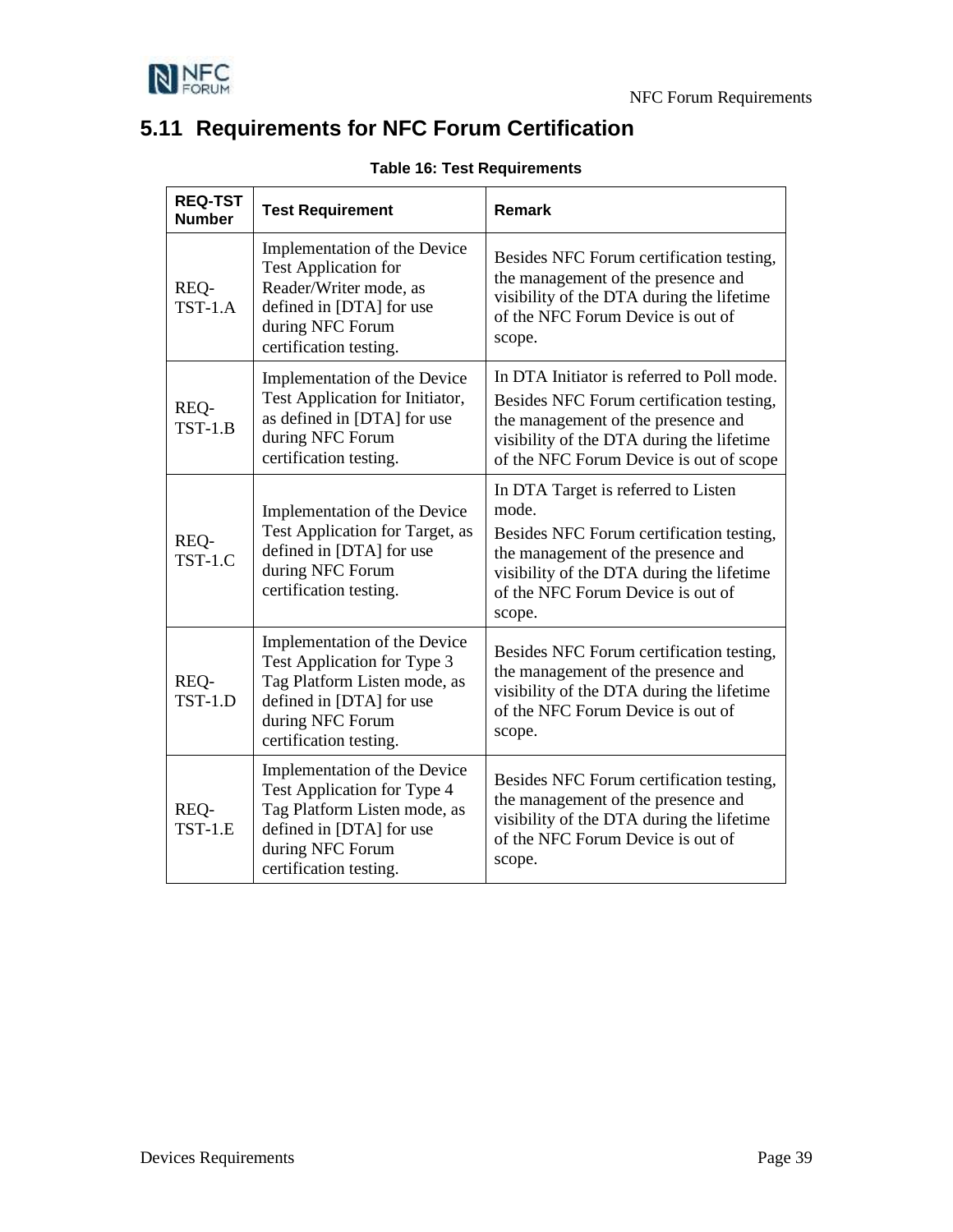

# <span id="page-39-0"></span>**A. Specification Cross Reference**

# **(Informative)**

[Table 17](#page-39-1) shows the cross references between the requirements in this document and the relevant set of NFC Forum Technical Specifications.

<span id="page-39-1"></span>

| <b>Number</b>   |                             | <b>ANALOG</b> | ACTIVITY | DIG PROT    | LLCP                      | <b>SNEP</b> | NDEF | $\mathbf{TxT}$ | Performance | Comment |                                                                                          |  |
|-----------------|-----------------------------|---------------|----------|-------------|---------------------------|-------------|------|----------------|-------------|---------|------------------------------------------------------------------------------------------|--|
| <b>REQ</b>      |                             |               |          |             |                           |             |      |                |             |         |                                                                                          |  |
| REQ-1           |                             |               | X        | $\mathbf X$ | $\mathbf X$               |             |      |                |             |         | P <sub>2</sub> P<br>RW<br>CE (Opt.)                                                      |  |
| REQ-2           |                             |               |          | $\mathbf X$ |                           |             |      |                |             |         | Poll/Listen mode support.                                                                |  |
| REQ-3           |                             |               |          | X           |                           |             |      |                |             |         | Tag and Device Detection                                                                 |  |
| REQ-4           |                             |               |          | X           | $\boldsymbol{\mathrm{X}}$ |             |      |                |             |         | <b>Technology Detection</b><br>Activity for NFC-A, -B, -F<br>and -V                      |  |
| REQ-5           |                             |               |          |             |                           |             |      |                |             |         | <b>VOID</b>                                                                              |  |
| REQ-6           |                             |               |          | X           |                           |             |      |                |             |         | Multiple Device/Tag<br>Detection                                                         |  |
| REQ-7           |                             |               |          |             |                           |             |      | X              |             |         | NDEF forming                                                                             |  |
| REQ-8           |                             |               |          |             |                           |             |      | X              |             |         | NDEF accepting                                                                           |  |
| REQ-<br>9.A     |                             |               |          |             | X                         |             |      |                |             |         | RATS/ATS restrictions                                                                    |  |
| REQ-<br>9.B     |                             |               |          |             | X                         |             |      |                |             |         | ALLB_REQ, ATTRIB,<br><b>SENSB_RES</b> restrictions                                       |  |
| REQ-<br>$RF-1$  |                             |               | X        |             |                           |             |      |                |             |         | <b>Operating Volume</b>                                                                  |  |
|                 | REQ-<br>P <sub>2P-1.1</sub> |               |          |             | X                         |             |      |                |             |         | <b>Combination of Technology</b>                                                         |  |
| REQ-<br>$P2P-1$ | REQ-<br>P <sub>2P-1.2</sub> |               |          | X           | X                         |             |      |                |             |         | Detection, Collision<br><b>Resolution and Data</b><br><b>Exchange Activities for PCM</b> |  |
|                 | REQ-<br>$P2P-1.3$           |               |          |             | $\mathbf X$               |             |      |                |             |         | and ACM.                                                                                 |  |
| REQ-<br>$P2P-2$ | REQ-<br>P2P-2.1             |               |          |             |                           | $\mathbf X$ |      |                |             |         | LLCP support                                                                             |  |

| <b>Table 17: Cross Reference</b> |  |  |  |  |
|----------------------------------|--|--|--|--|
|----------------------------------|--|--|--|--|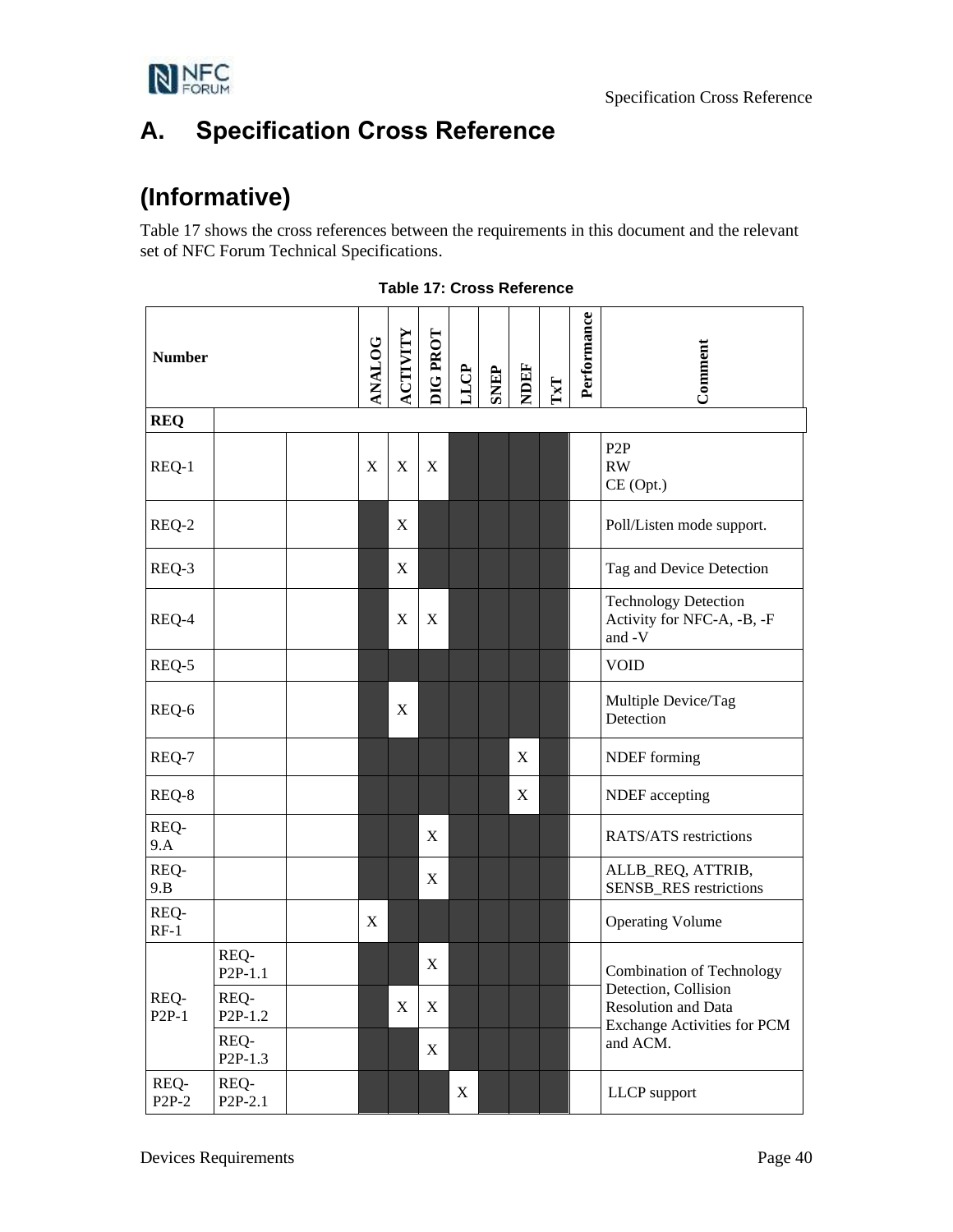

#### Specification Cross Reference

| <b>Number</b>   |                              |                        | <b>ANALOG</b> | <b>ACTIVITY</b> | DIG PROT    | LLCP        | <b>SNEP</b> | NDEF | $\mathbf{TxT}$ | Performance | Comment                                                            |
|-----------------|------------------------------|------------------------|---------------|-----------------|-------------|-------------|-------------|------|----------------|-------------|--------------------------------------------------------------------|
|                 | REQ-P2P-<br>$2.2\,$          |                        |               |                 |             | $\mathbf X$ |             |      |                |             |                                                                    |
| REQ-<br>$P2P-3$ | REQ-<br>P <sub>2</sub> P-3.1 |                        |               |                 |             |             | $\mathbf X$ |      |                |             | <b>SNEP</b> support                                                |
|                 |                              |                        |               | $\mathbf X$     |             |             |             |      |                |             |                                                                    |
|                 | REQ-<br>$RW-1.1$             |                        |               |                 | $\mathbf X$ |             |             |      | $\mathbf X$    |             |                                                                    |
|                 | REQ-<br>$RW-1.2$             |                        |               |                 | $\mathbf X$ |             |             |      | $\mathbf X$    |             |                                                                    |
|                 |                              |                        |               |                 | $\mathbf X$ |             |             |      | $\mathbf X$    |             |                                                                    |
|                 | REQ-<br>$RW-1.3$             | REQ-<br>RW-<br>1.3.1   |               |                 | $\mathbf X$ |             |             |      | $\mathbf X$    |             |                                                                    |
|                 |                              |                        |               |                 | $\mathbf X$ |             |             |      | $\mathbf X$    |             |                                                                    |
|                 |                              | REQ-<br>RW-<br>1.4.1   |               |                 | $\mathbf X$ |             |             |      |                |             |                                                                    |
|                 | REQ-<br>$RW-1.4$             | REQ-<br>RW-<br>1.4.2   |               |                 | $\mathbf X$ |             |             |      | $\mathbf X$    |             | <b>Combination of Technology</b><br>Detection, Collision           |
| $REQ-RW-1$      |                              | REQ-<br>RW-<br>1.4.3   |               |                 |             |             |             |      | $\mathbf X$    |             | Resolution and Data<br><b>Exchange Activities for</b><br>NDEF read |
|                 |                              | REQ-<br>RW-<br>1.4.4   |               |                 |             |             |             |      | $\mathbf X$    |             |                                                                    |
|                 |                              |                        |               |                 | $\mathbf X$ |             |             |      | $\mathbf X$    |             |                                                                    |
|                 |                              | REQ-<br>RW-<br>1.5.1   |               |                 | $\mathbf X$ |             |             |      | $\mathbf X$    |             |                                                                    |
|                 | REQ-<br>$RW-1.5$             | REQ-<br>RW-<br>1.5.2   |               |                 |             |             |             |      | $\mathbf X$    |             |                                                                    |
|                 |                              | REQ-<br>$RW-$<br>1.5.3 |               |                 |             |             |             |      | $\mathbf X$    |             |                                                                    |
|                 |                              | REQ-<br>RW-<br>1.5.4   |               |                 |             |             |             |      | $\mathbf X$    |             |                                                                    |
| 田<br>20 K       |                              |                        |               | $\mathbf X$     |             |             |             |      |                |             |                                                                    |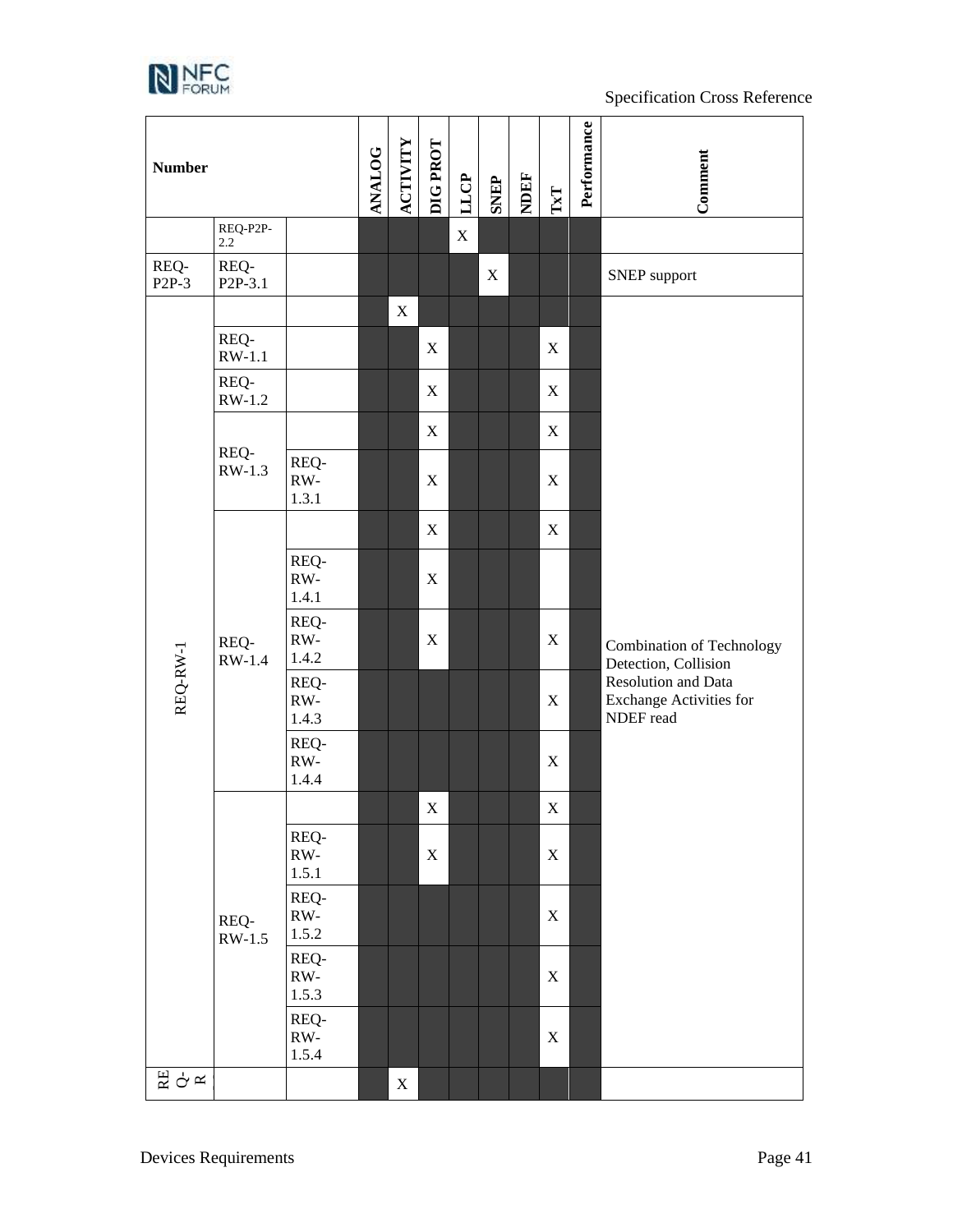

#### Specification Cross Reference

| <b>Number</b> |                |                      | <b>ANALOG</b>                            | ACTIVITY    | DIG PROT                  | LLCP               | <b>SNEP</b> | NDEF | $\mathbf{TxT}$            | Performance | Comment                                                  |
|---------------|----------------|----------------------|------------------------------------------|-------------|---------------------------|--------------------|-------------|------|---------------------------|-------------|----------------------------------------------------------|
|               | REQ-<br>RW-2.1 |                      |                                          |             | $\mathbf X$               |                    |             |      | $\mathbf X$               |             |                                                          |
|               | REQ-<br>RW-2.2 |                      |                                          |             | $\mathbf X$               |                    |             |      | $\boldsymbol{\mathrm{X}}$ |             |                                                          |
|               |                |                      |                                          |             | $\mathbf X$               |                    |             |      | $\mathbf X$               |             |                                                          |
|               | REQ-<br>RW-2.3 | REQ-<br>RW-<br>2.3.1 |                                          |             | $\boldsymbol{\mathrm{X}}$ |                    |             |      | $\mathbf X$               |             |                                                          |
|               |                |                      |                                          |             | $\mathbf X$               |                    |             |      | $\mathbf X$               |             |                                                          |
|               |                | REQ-<br>RW-<br>2.4.1 |                                          |             | $\mathbf X$               |                    |             |      |                           |             |                                                          |
| REQ-<br>REQ-  | RW-2.4         | REQ-<br>RW-<br>2.4.2 |                                          |             |                           |                    |             |      | $\mathbf X$               |             | <b>Combination of Technology</b><br>Detection, Collision |
|               |                | REQ-<br>RW-<br>2.4.3 |                                          |             |                           |                    |             |      | $\mathbf X$               |             | Resolution & Data Exchange<br>Activities for NDEF write  |
|               | RW-2.5         |                      |                                          |             | $\mathbf X$               |                    |             |      | $\mathbf X$               |             |                                                          |
|               |                | REQ-<br>RW-<br>2.5.1 |                                          |             | $\mathbf X$               |                    |             |      | $\mathbf X$               |             |                                                          |
|               |                | REQ-<br>RW-<br>2.5.2 |                                          |             |                           |                    |             |      | $\mathbf X$               |             |                                                          |
|               |                | REQ-<br>RW-<br>2.5.3 |                                          |             |                           |                    |             |      | $\mathbf X$               |             |                                                          |
|               |                | REQ-<br>RW-<br>2.5.4 |                                          |             |                           |                    |             |      | $\mathbf X$               |             |                                                          |
|               | Tag-1.A        |                      | $\boldsymbol{\mathrm{X}}$<br>$\mathbf X$ |             |                           | NFC-A Tech Support |             |      |                           |             |                                                          |
|               | Tag- $1.B$     |                      |                                          | X           | $\mathbf X$               |                    |             |      |                           |             | NFC-B Tech Support                                       |
| $\rm Tag-1$   | Tag-1.C        |                      |                                          | $\mathbf X$ | $\mathbf X$               |                    |             |      |                           |             | NFC-F Tech Support                                       |
|               | Tag-1.D        |                      |                                          | X           | $\mathbf X$               |                    |             |      |                           |             | NFC-V Tech Support                                       |
|               | Tag-1.2        |                      |                                          |             | $\mathbf X$               |                    |             |      | $\mathbf X$               |             | T2T Platform                                             |
|               | Tag-1.3        |                      |                                          |             | $\mathbf X$               |                    |             |      | $\mathbf X$               |             | T3T Platform                                             |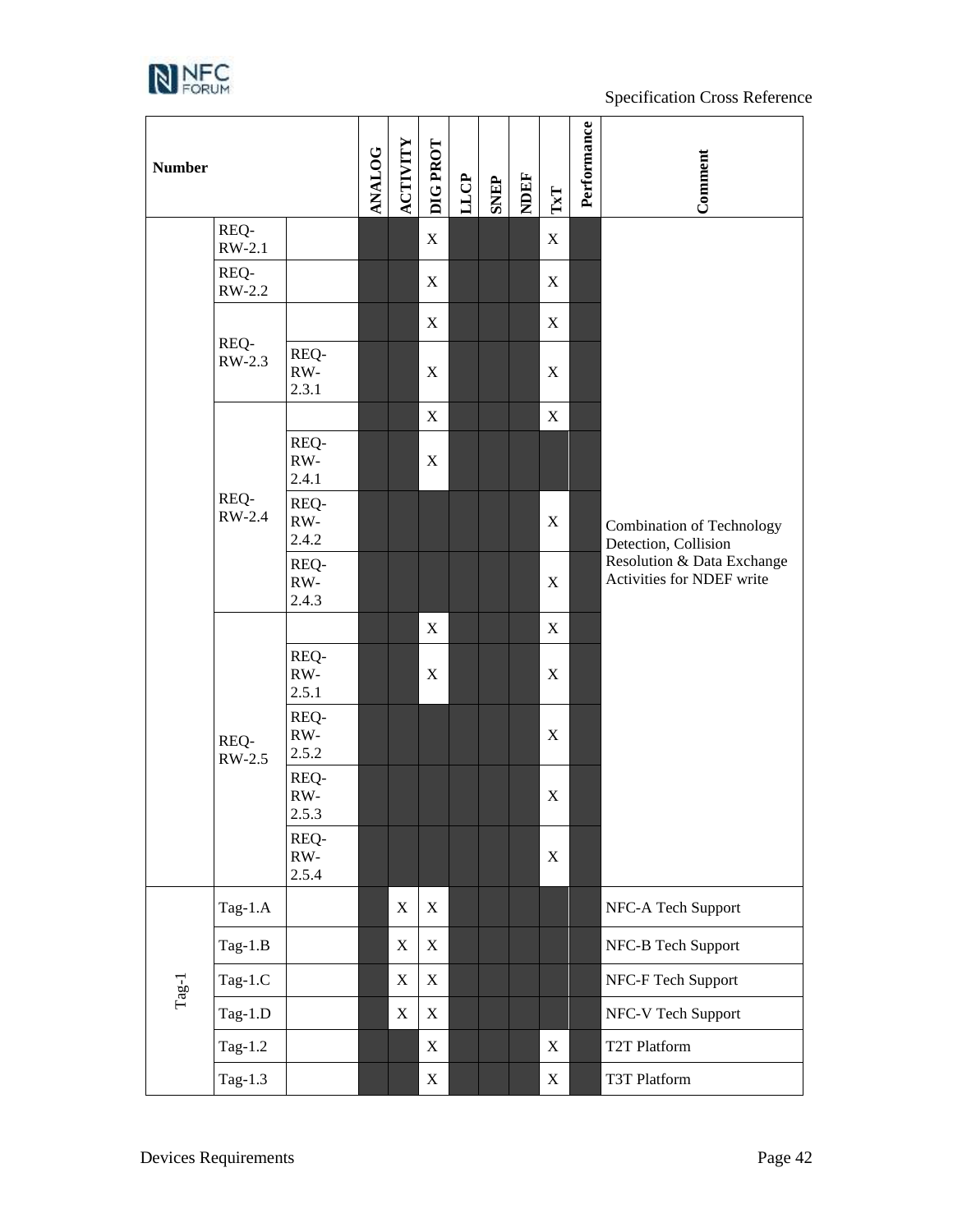

| <b>Number</b>   |          | <b>ANALOG</b> | ACTIVITY    | DIG PROT         | LLCP | <b>SNEP</b> | NDEF | $\mathbf{TxT}$            | Performance | Comment                                          |
|-----------------|----------|---------------|-------------|------------------|------|-------------|------|---------------------------|-------------|--------------------------------------------------|
|                 | Tag-1.4A |               | $\mathbf X$ | X                |      |             |      |                           |             | <b>T4AT Platform</b>                             |
|                 | Tag-1.4B |               | X           | $\boldsymbol{X}$ |      |             |      |                           |             | <b>T4BT</b> Platform                             |
|                 | Tag-1.5  |               |             | X                |      |             |      | X                         |             | T5T Platform                                     |
| $T2T-1$         |          |               |             |                  |      |             |      | X                         |             | CMD set                                          |
| <b>T2T-2</b>    |          |               |             |                  |      |             |      | X                         |             | Life Cycle                                       |
| T2T-3           |          |               |             |                  |      |             |      | X                         |             | CC and NDEF                                      |
| <b>T2T-4</b>    |          |               |             |                  |      |             |      | $\boldsymbol{\mathrm{X}}$ |             | <b>Mapping Version</b>                           |
| T3T-1           |          |               |             |                  |      |             |      | X                         |             | CMD set                                          |
| <b>T3T-2</b>    |          |               |             |                  |      |             |      | $\boldsymbol{\mathrm{X}}$ |             | Life Cycle                                       |
| T3T-3           |          |               |             |                  |      |             |      | X                         |             | <b>NDEF</b>                                      |
| T3T-4           |          |               |             |                  |      |             |      | $\boldsymbol{\mathrm{X}}$ |             | AIB presents                                     |
| T3T-5           |          |               |             |                  |      |             |      | X                         |             | <b>Mapping Version</b>                           |
| T4T-1           |          |               |             |                  |      |             |      | $\mathbf X$               |             | <b>Mapping Version</b>                           |
| T4T-2           |          |               |             |                  |      |             |      | X                         |             | CMD set                                          |
| T4T-3           |          |               |             |                  |      |             |      | $\mathbf X$               |             | Short Field                                      |
| T4T-4           |          |               |             |                  |      |             |      | X                         |             | <b>Extended Field</b>                            |
| T4T-5           |          |               |             |                  |      |             |      | $\mathbf X$               |             | Live Cycle                                       |
| T4T-6           |          |               |             |                  |      |             |      | X                         |             | APP, CC, NDEF                                    |
| $T5T-1$         |          |               |             |                  |      |             |      | $\mathbf X$               |             | CMD Set                                          |
| <b>T5T-2</b>    |          |               |             |                  |      |             |      | $\mathbf X$               |             | Live Cycle                                       |
| <b>T5T-3</b>    |          |               |             |                  |      |             |      | $\mathbf X$               |             | CC and NDEF                                      |
| <b>T5T-4</b>    |          |               |             |                  |      |             |      | X                         |             | <b>Version Number</b>                            |
| Tag-Perf        |          |               |             |                  |      |             |      |                           | $\mathbf X$ |                                                  |
| REQ-<br>$TST-1$ |          |               |             |                  |      |             |      |                           |             | Certification testing<br>requirements, see [DTA] |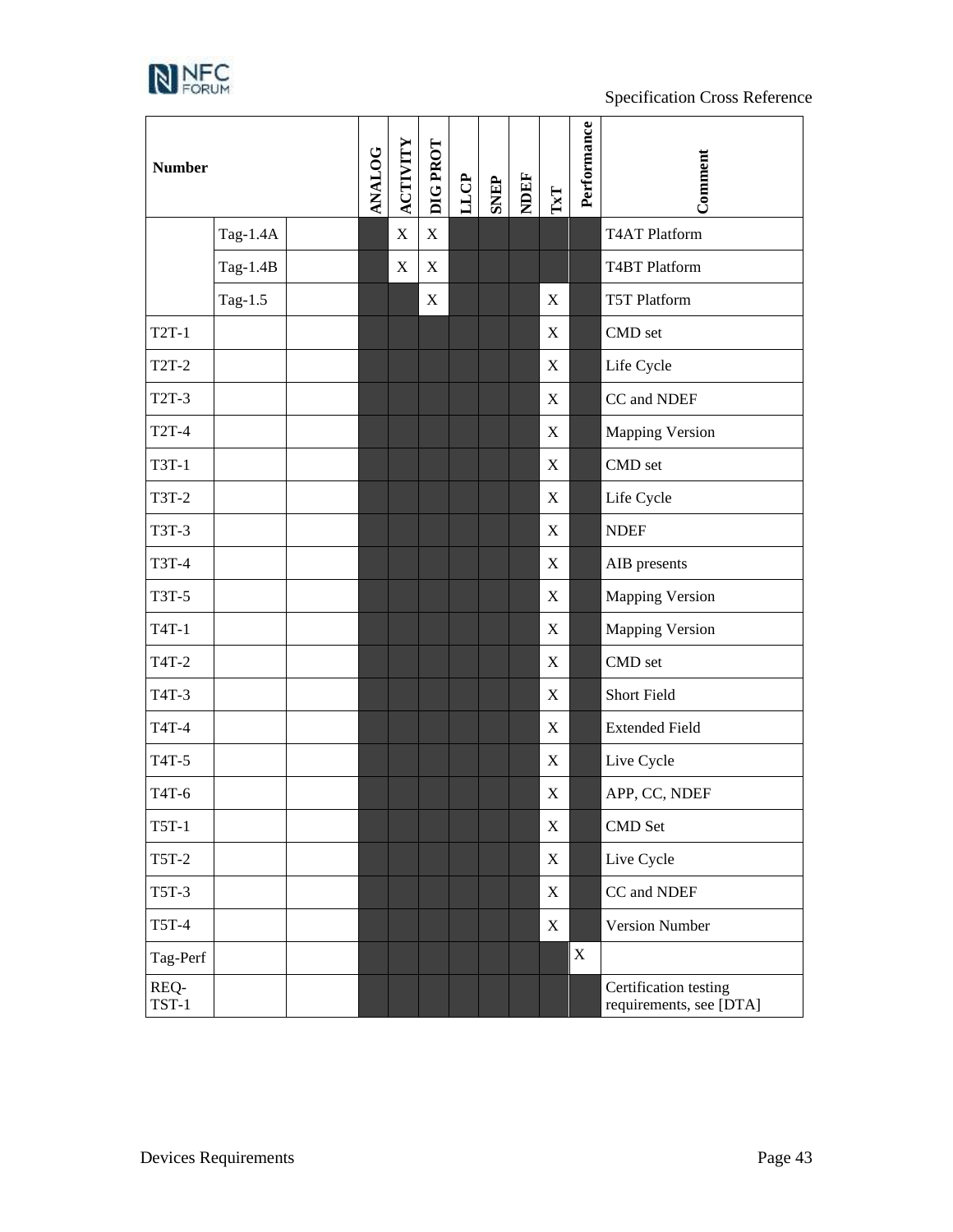

## <span id="page-43-0"></span>**B. Use Cases**

# **(Informative)**

Two broad categories of use cases were considered in identifying the requirements:

- Those in which the communication protocols are wholly defined by the NFC Forum
- Those in which an NFC Forum Device communicates with another device using compatible legacy protocols.

The use cases are described in the sections below and illustrated in the accompanying figures.

[Figure 1](#page-43-2) describes the conventions used in the figures below to indicate the roles of the different actors in the use cases. This usage is confined to the illustrations of the use cases in this document and does not indicate the general usage of the marks.



The NFC Forum Certification Mark can be used to indicate that a device is a Certified Implementation.

The NFC Forum N-Mark lets consumers know that NFC services are available. It indicates where to touch to enable NFC

Indicates a device operating as a smart card or other contactless card tag not defined by the NFC Forum.

Indicates an RF Field emanating from device.

Indicates direction of communication control: arrow shown from the Initiator pointing toward the Target device.

**Figure 1: Conventions for Use Case Diagrams**

## <span id="page-43-2"></span><span id="page-43-1"></span>**B.1 NFC Forum Communication Use Cases**

The use cases defined in this section deal with communication between an NFC Forum Device and another actor, as defined below. Interoperability on the communication level is ensured by the NFC Forum Certification Program.

1. An NFC Forum Device is able to communicate with another NFC Forum Device in NFC Forum Peer Mode. This is illustrated in [Figure 2.](#page-44-0)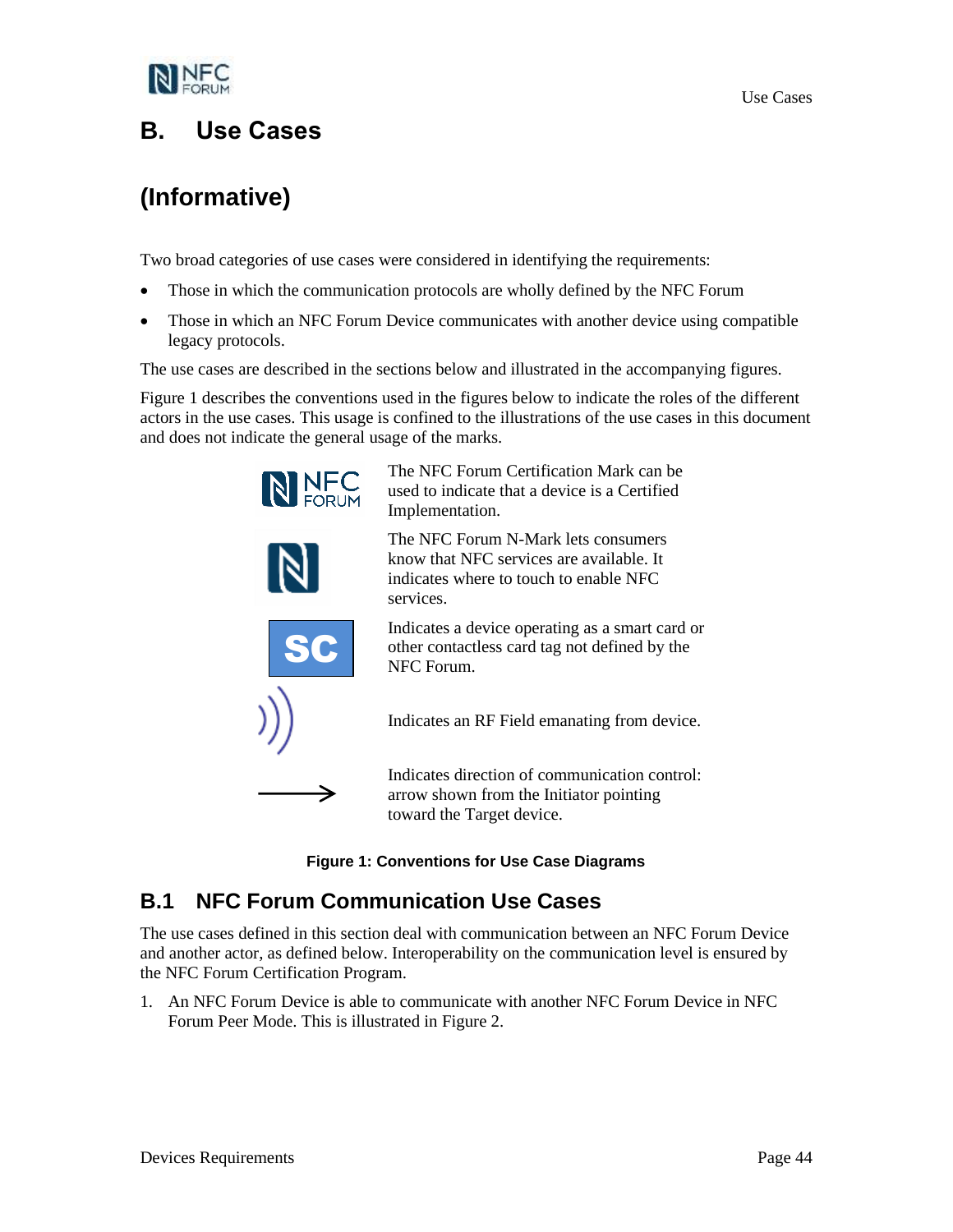



**Figure 2: Two NFC Forum Devices Communicating in NFC Forum Peer Mode**

<span id="page-44-0"></span>2. An NFC Forum Device in NFC Forum Reader/Writer Mode is able to communicate with an NFC Forum Tag. The NFC Forum Tags were specified by the NFC Forum and specifications on how to operate these tags have been made available. This is illustrated in [Figure 3.](#page-44-1)



**Figure 3: NFC Forum Device in NFC Forum Reader/Writer Mode Communicating with an NFC Forum Tag**

<span id="page-44-1"></span>3. An NFC Forum Device in NFC Forum Reader/Writer Mode is able to communicate with an NFC Forum Device emulating an NFC Forum Tag. This is illustrated in [Figure 4.](#page-45-1)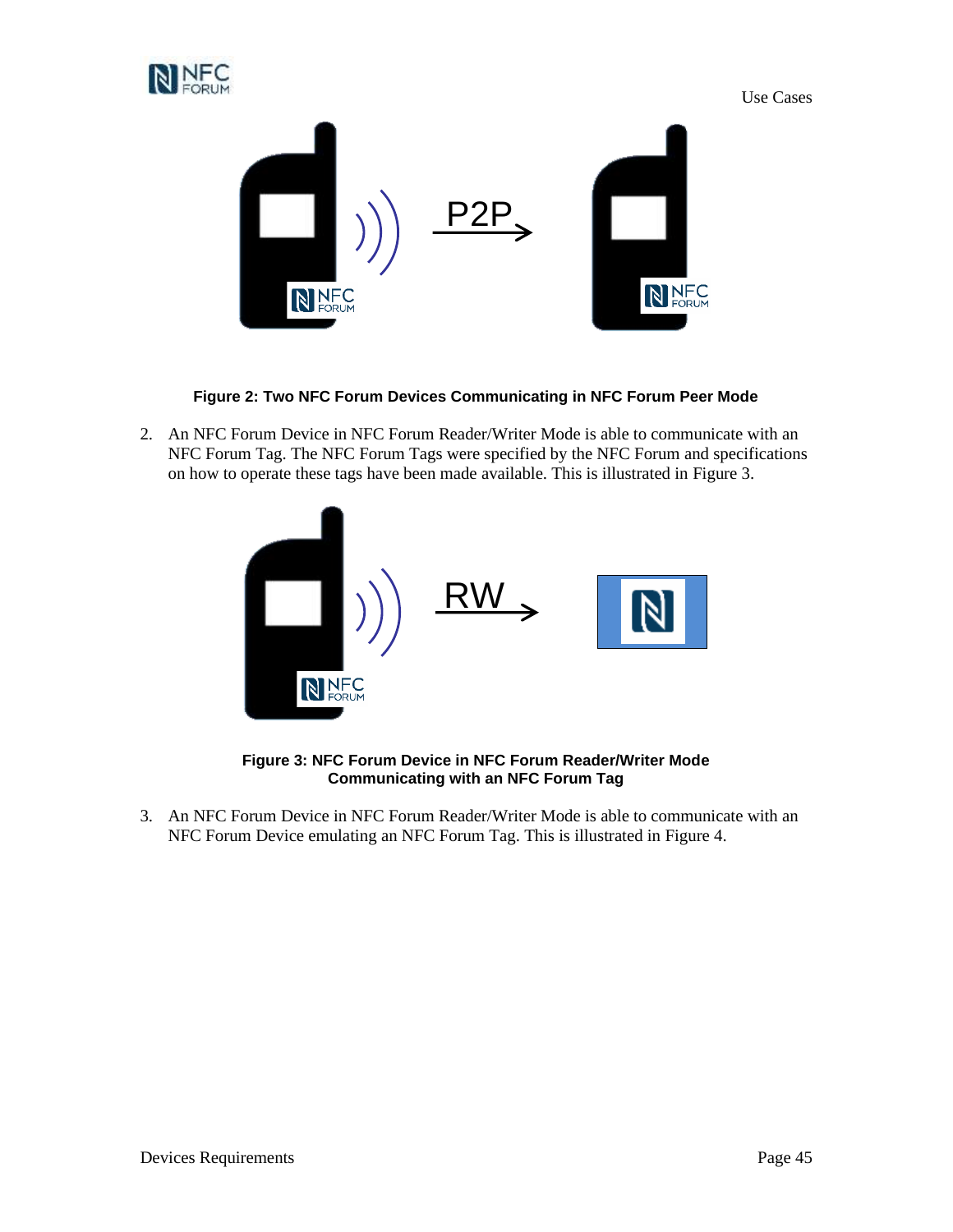

Use Cases



<span id="page-45-1"></span>**Figure 4: NFC Forum Device in NFC Forum Reader/Writer Mode Communicating with an NFC Forum Device in NFC Forum Card Emulation Mode**

## <span id="page-45-0"></span>**B.2 Legacy Communication Use Cases**

The use cases defined in this section deal with communication between an NFC Forum Device and legacy systems that are not defined by the NFC Forum. However, parts of the implementation of an NFC Forum Device, such as the RF layer or lower layer protocols, are also used by legacy infrastructure.

The NFC Forum takes into account the possibility that requirements for some parts of the protocol stack might impact the usability of NFC Forum Devices within existing contactless infrastructure. Therefore the NFC Forum takes the needs of legacy systems into consideration when it specifies tests that involve parts of the protocol stack that are also relevant for legacy systems.

An NFC Forum Device in Reader/Writer Mode can communicate to an external smart card (SC) or other contactless card or tag that is supporting applications and protocols defined outside the NFC Forum. The smart card system is based on one of the technologies (ISO/IEC 14443A, ISO/IEC 14443B, and/or JIS X 6319-4) that is compatible with the technologies defined by the NFC Forum (NFC-A, NFC-B, and/or NFC-F). This is illustrated in [Figure 5.](#page-45-2)

<span id="page-45-2"></span>

**Figure 5: NFC Forum Device in NFC Forum Reader/Writer Mode Communicating with a SC**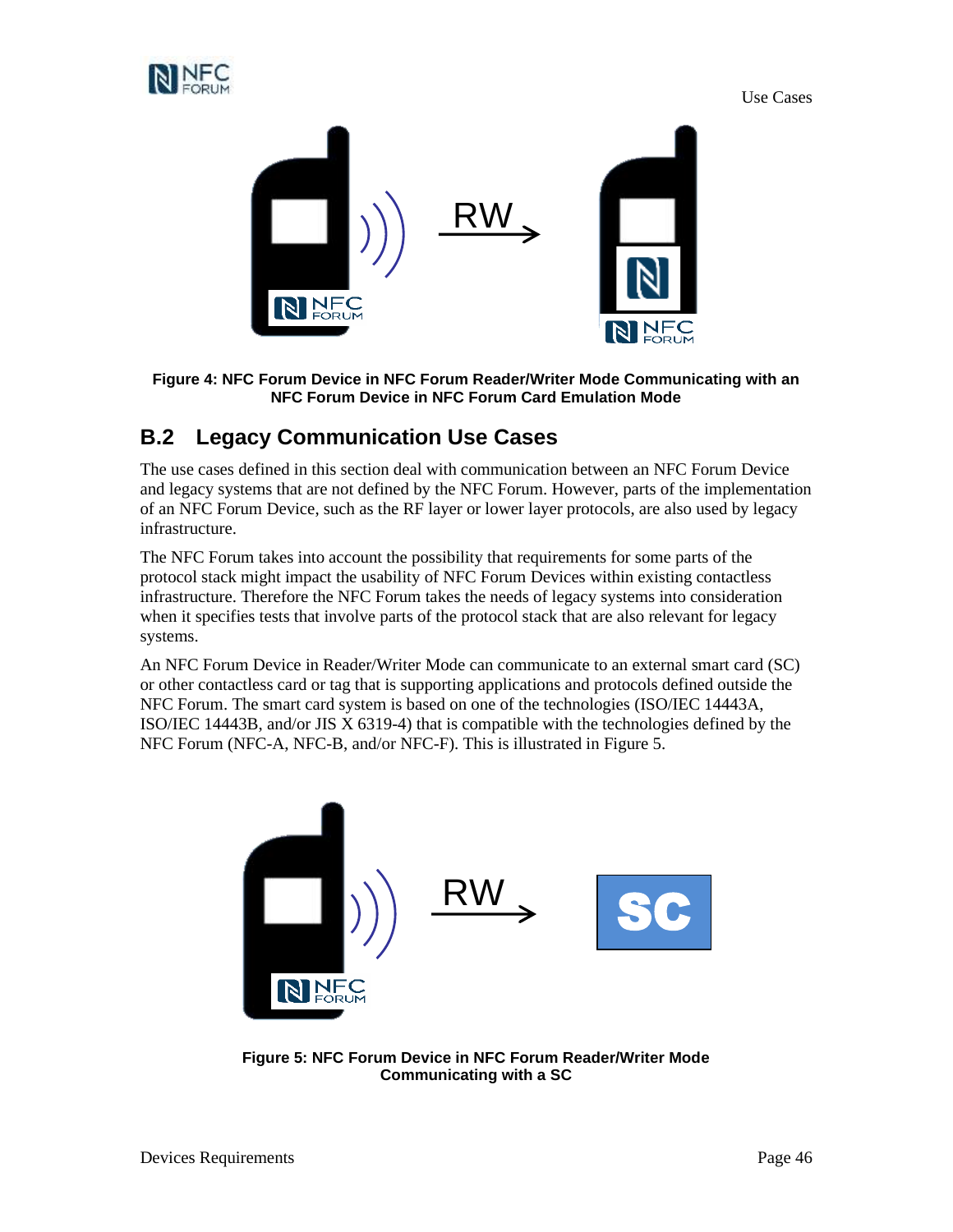

4. An NFC Forum Device in Reader/Writer mode can communicate with another NFC Forum Device emulating a smart card (or other contactless card or tag) that supports applications and protocols defined outside of the NFC Forum. The smart card system is based on a technology defined by the NFC Forum (NFC-A, NFC-B, and/or NFC-F). This is illustrated i[n Figure 6.](#page-46-0)



**Figure 6: NFC Forum Device in NFC Forum Reader/Writer Mode Communicating with an NFC Forum Device Emulating a SC**

<span id="page-46-0"></span>5. An NFC Forum Device emulating a smart card (or other contactless card or tag) can be accessed by an external reader/writer terminal. The smart card system is based on one of the technologies (ISO/IEC 14443A, ISO/IEC 14443B, and/or JIS X 6319-4) compatible with those defined by the NFC Forum (NFC-A, NFC-B, and/or NFC-F). This is illustrated in [Figure 7.](#page-46-1)



<span id="page-46-1"></span>**Figure 7: Reader/Writer Terminal and NFC Forum Device Emulating a SC**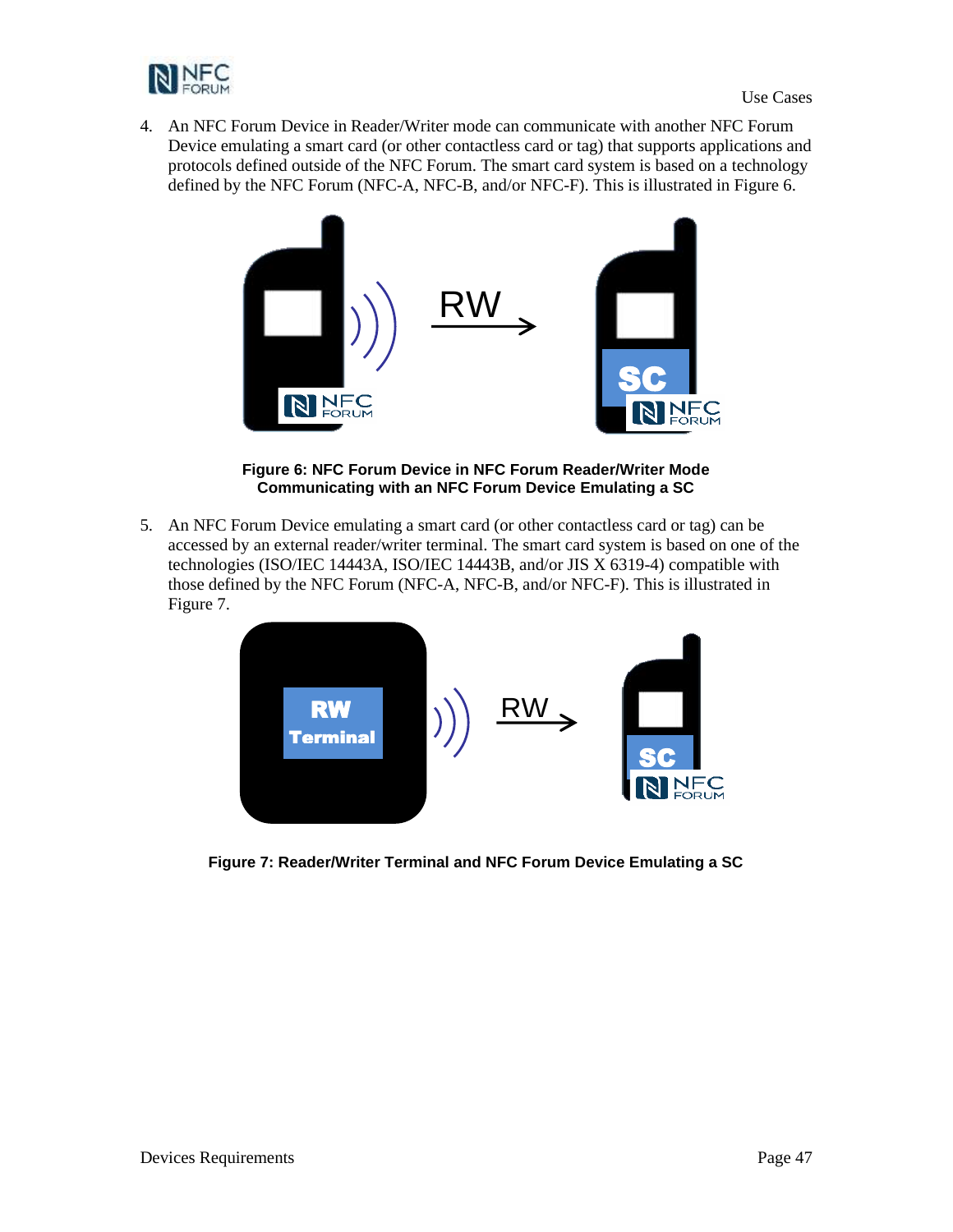

# <span id="page-47-0"></span>**C. NFC Forum Architecture**

# **(Informative)**

## <span id="page-47-1"></span>**C.1 NFC Forum Device**

The NFC Forum defines an NFC Forum Device, which is within the scope of the NFC Forum. An NFC Forum Device supports at least one of the classes of NFC Forum Device defined in this document. The properties of each class are specified in this chapter.

Each class of NFC Forum Device complies with at least one of the sets of NFC Forum Interoperability Modules. These modules are defined in the main text of this document. Independent of the class of device, the NFC Forum Device can also include additional protocols and applications not defined by the NFC Forum. Currently the NFC Forum defines three classes of NFC Forum Device: NFC Universal Device, NFC Reader Device and NFC Tag Device.

#### <span id="page-47-2"></span>**C.1.1 NFC Universal Device**

An NFC Universal Device is a device that implements at least the parts of the NFC Forum Protocol Stack that are relevant for the mandatory NFC Forum Interoperability Modules. It can additionally support optional parts of the stack.

The NFC Universal Device supports NFC Forum Reader/Writer Mode, NFC Forum Peer Mode, and may also support NFC Forum Card Emulation Mode.

The NFC Universal Device architecture is capable of being configured both for Polling and for Listening. It implements the following NFC Forum Interoperability Modules:

- Mandatory NFC Forum Interoperability Modules
	- Initiator Interoperability Module
	- Target Interoperability Module
	- Reader/Writer Interoperability Module
- Optional NFC Forum Interoperability Modules
	- Type 3 Tag Platform Interoperability Module
	- Type 4A Tag Platform Interoperability Module
	- Type 4B Tag Platform Interoperability Module.

#### <span id="page-47-3"></span>**C.1.2 NFC Reader Device**

An NFC Reader Device is a device that implements at least the parts of the NFC Forum Protocol Stack that are relevant for the mandatory NFC Forum Interoperability Modules. It can additionally support optional parts of the stack.

The NFC Reader Device supports the NFC Forum Reader/Writer Mode and may support the NFC Forum Peer Mode (Initiator component). It does not implement the NFC Forum Peer Mode (Target component) or the NFC Forum Card Emulation Mode.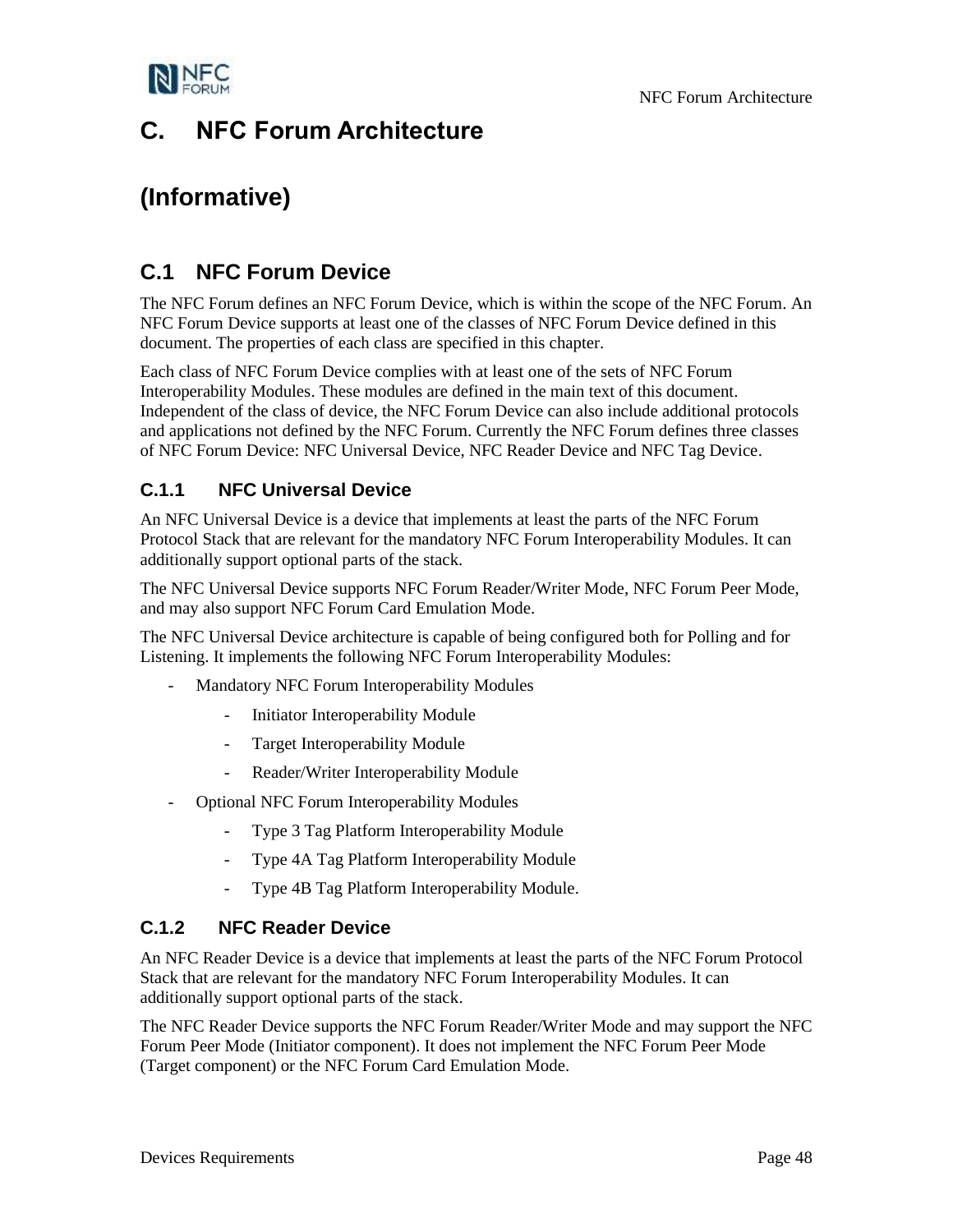

The NFC Reader Device architecture is capable of being configured for Polling but not for Listening.It implements the following NFC Forum Interoperability Modules:

- Mandatory NFC Forum Interoperability Modules
	- Reader/Writer Interoperability Module
- Optional NFC Forum Interoperability Modules
	- Initiator Interoperability Module.

#### <span id="page-48-0"></span>**C.1.3 NFC Tag Device**

An NFC Tag Device is a device that does not implement the NFC Forum Protocol Stack. It does not support any of the NFC Forum Operation Modes (as are defined in Section [C.3\)](#page-52-0).

The NFC Tag Device architecture is capable of being configured for Listening but not for Polling.

The term *NFC Tag Device* is used when describing properties that are common to all NFC Tag Devices. But a given NFC Forum Device will normally be specific to a single type of tag, and will be named accordingly:

- NFC Type 1 Tag
- NFC Type 2 Tag
- NFC Type 3 Tag
- NFC Type 4A Tag
- NFC Type 4B Tag
- NFC Type 5 Tag.

An NFC Type 1 Tag implements components supporting all requirements defined in [\[T1T\].](#page-5-6)

NOTE NFC Forum does not offer certification for the NFC Type 1 Tag.

An NFC Type 2 Tag implements the following NFC Forum Interoperability Modules:

- Mandatory NFC Forum Interoperability Modules
	- Type 2 Tag Interoperability Module.

An NFC Type 3 Tag implements the following NFC Forum Interoperability Modules:

- Mandatory NFC Forum Interoperability Modules
	- Type 3 Tag Platform Interoperability Module
	- Type 3 Tag Interoperability Module.

An NFC Type 4A Tag implements the following NFC Forum Interoperability Modules:

- Mandatory NFC Forum Interoperability Modules
	- Type 4A Tag Platform Interoperability Module
	- Type 4A Tag Interoperability Module.
- An NFC Type 4B Tag implements the following NFC Forum Interoperability Modules: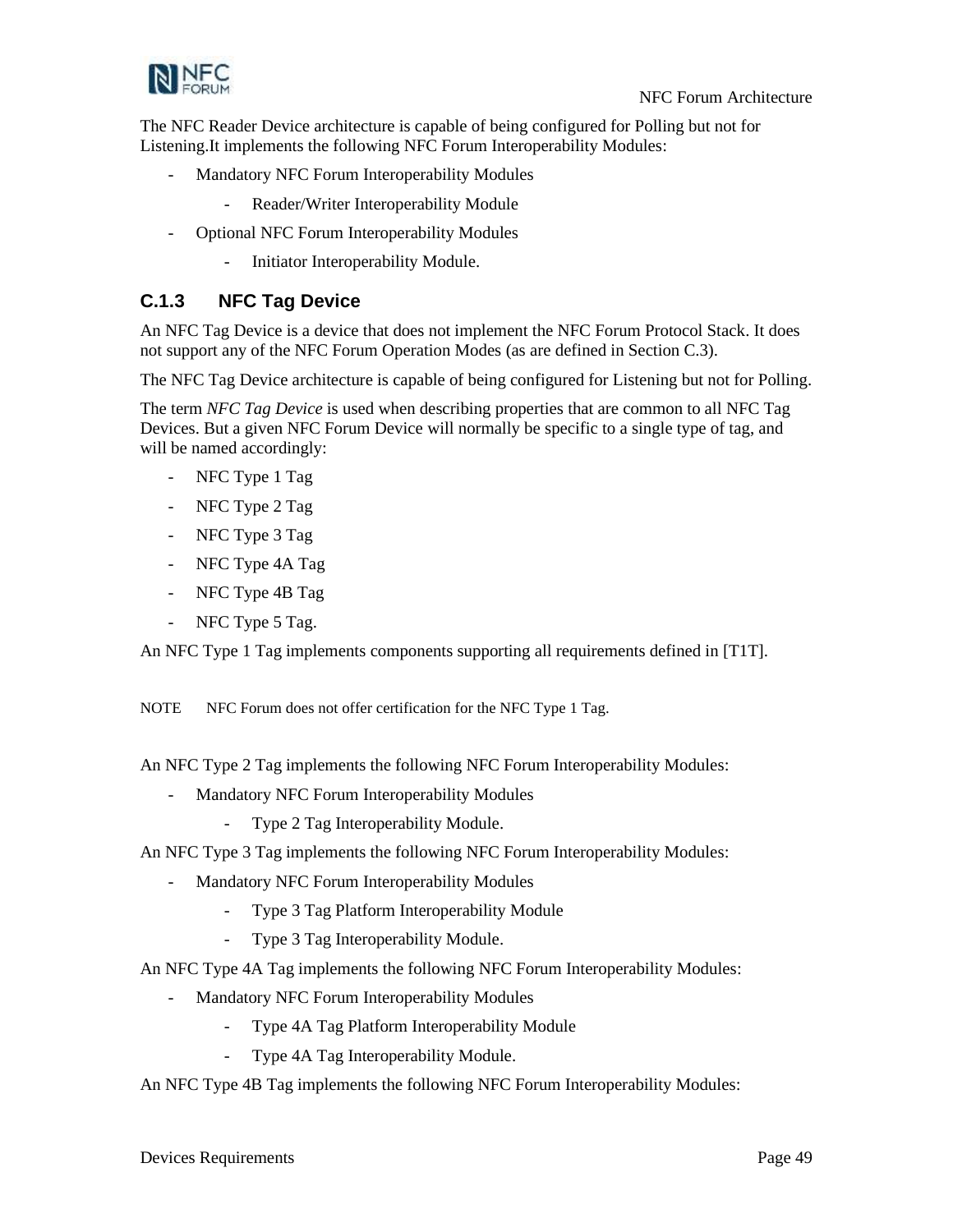

- Mandatory NFC Forum Interoperability Modules
	- Type 4B Tag Platform Interoperability Module
	- Type 4B Tag Interoperability Module.

An NFC Type 5 Tag implements the following NFC Forum Interoperability Modules:

- Mandatory NFC Forum Interoperability Modules
	- Type 5 Tag Interoperability Module.

### <span id="page-49-0"></span>**C.2 NFC Forum Protocol Stack**

The NFC Forum Protocol Stack applies to an NFC Universal Device and an NFC Reader Device but not to an NFC Tag Device.

The NFC Forum Protocol Stack includes the communication protocols:

- between an NFC Universal Device in NFC Forum Peer Mode and
	- o another NFC Universal Device in NFC Forum Peer Mode.
- between an NFC Universal Device in NFC Forum Reader/Writer Mode and
	- o an NFC Tag Device
	- o a technology-compatible contactless smart card
	- o optionally another NFC Universal Device in NFC Forum Card Emulation Mode.
- optionally between an NFC Universal Device in NFC Forum Card Emulation Mode and
	- o another NFC Universal Device in NFC Forum Reader/Writer Mode
	- o an NFC Reader Device in NFC Forum Reader/Writer Mode
	- o a technology-compatible reader/writer terminal.
- optionally between an NFC Reader Device in NFC Forum Peer Mode (Initiator) and
	- o an NFC Universal Device in NFC Forum Peer Mode (Target).

This NFC Forum Protocol Stack design includes no assumptions about the implementation or overall architecture of an NFC Forum Device.

[Table 18](#page-50-1) maps the NFC Forum terminology used to define layers within the protocol stack in relation to the ISO/OSI defined protocol layers.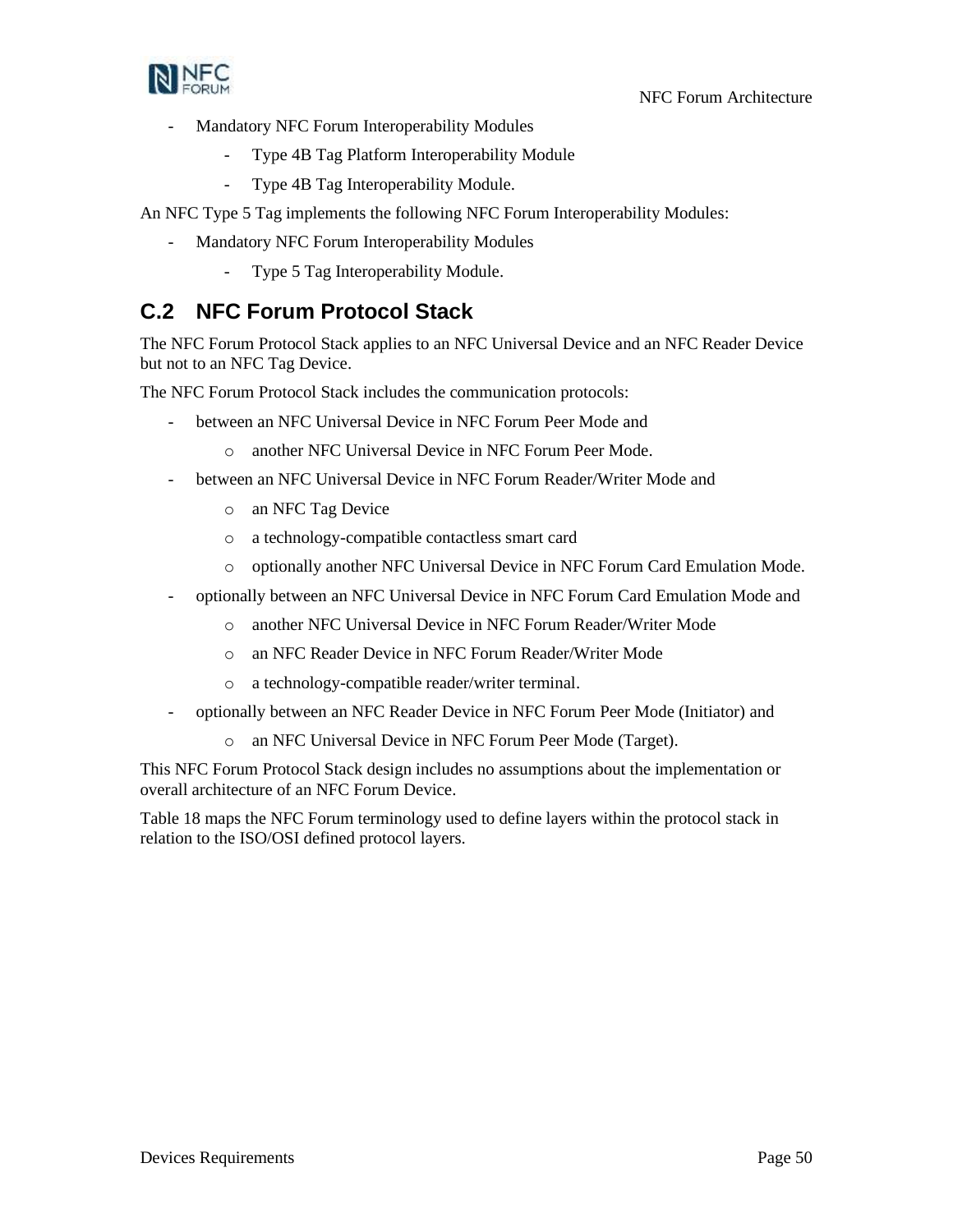

<span id="page-50-1"></span>

| <b>ISO/OSI Layer</b>                                                                        | <b>NFC Universal</b><br><b>Device</b>                         | <b>NFC Reader</b><br><b>Device</b>                            | <b>NFC Tag Device</b>         |
|---------------------------------------------------------------------------------------------|---------------------------------------------------------------|---------------------------------------------------------------|-------------------------------|
| L <sub>4</sub> and up:<br><b>Transport, Session,</b><br>Presentation,<br><b>Application</b> | Type X Tag<br>Operation, SNEP,<br>NDEF, RTDs,<br>Applications | Type X Tag<br>Operation, SNEP,<br>NDEF, RTDs,<br>Applications | Type X Tag,<br>NDEF, RTDs     |
| L3: Network                                                                                 | None                                                          | None                                                          | None                          |
| L <sub>2</sub> : Data Link                                                                  | <b>LLCP</b>                                                   | <b>LLCP</b>                                                   | None                          |
|                                                                                             | Digital Protocol,<br>Activity                                 | Digital Protocol,<br>Activity                                 | Digital Protocol,<br>Activity |
| L1: Physical                                                                                | Analog                                                        | Analog                                                        | Analog                        |

#### **Table 18: OSI Protocol Stack Mapping**

### <span id="page-50-0"></span>**C.2.1 L1 and L2 - Analog and Digital Protocol Layers**

The NFC Forum specifications that cover the analog [\[ANALOG\]](#page-4-10) and digital protocol [\[DIGITAL\]](#page-4-7) layers are based on several other specifications, including:

- ISO/IEC 14443 standard series
- ISO/IEC 18092
- JIS X 6319-4
- ISO/IEC 15693 standard series.

[\[ACTIVITY\]](#page-4-8) defines a listen state machine and polling operations for all four Technology types.

Together, these specifications define how an NFC Forum Device communicates with other devices in the following ways.

- When in NFC Forum Peer Mode:
	- o Communication with an NFC Universal Device or NFC Reader Device using NFC-DEP running on either NFC-A or NFC-F Technology using either PCM or ACM.
- When in NFC Forum Reader/Writer Mode:
	- o Communication with an NFC Universal Device using the appropriate Type X Tag Platform running on NFC-A (Type 4A Tag), NFC-B (Type 4B Tag) or NFC-F (Type 3 Tag) Technology
	- o Communication with an NFC Tag Device using the appropriate Type X Tag Platform running on NFC-A (Type 1, Type 2, or Type 4A Tag), NFC-B (Type 4B Tag), NFC-F (Type 3 Tag) or NFC-V (Type 5 Tag) Technology
	- o Communication with an ISO/IEC 14443 smart card using Type X Tag Platform and ISO-DEP running on either NFC-A or NFC-B Technology
	- o Communication with a JIS X 6319-4 (FeliCa) smart card running on NFC-F Technology
	- o Communication with a ISO/IEC 15693 Tag running on NFC-V Technology.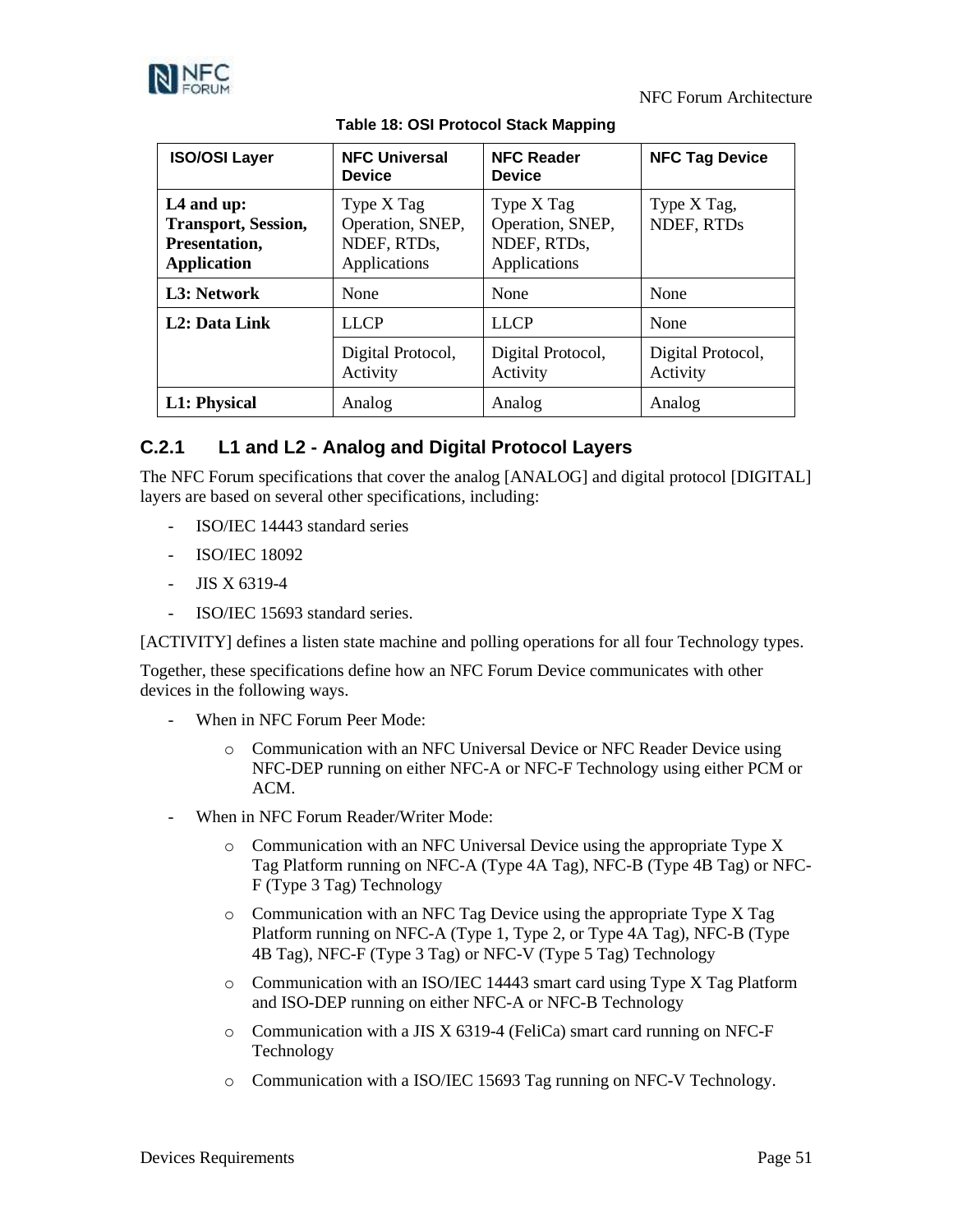

- When in NFC Forum Card Emulation Mode:
	- o Communication, using ISO-DEP running on either NFC-A or NFC-B Technology, with an NFC Universal Device, NFC Reader Device or a reader/writer that supports that capability
	- o Communication, using NFC-F Technology, with an NFC Universal Device, NFC Reader Device or a reader/writer that supports that capability.

### <span id="page-51-0"></span>**C.2.2 L2 - Logical Link Control Protocol**

The Logical Link Control Protocol (LLCP) data link layer of the NFC Forum protocol stack [\[LLCP\]](#page-4-3) allows the upper protocol layers to have a reliable bidirectional data link over NFC-DEP and hides the target-initiator model from these upper layers.

LLCP is only used for P2P Communication using both, PCM and ACM. It provides an interface to NFC applications, but it can also be used as a foundation for network layers in existing protocol stacks, such as OBEX or TCP/IP.

### <span id="page-51-1"></span>**C.2.3 L4 and Up – Type X Tag Operation**

This transport layer includes the command sets needed to read from, or write to, the mandatory NFC Tag Device technologies and the NDEF Mapping that defines how the NDEF data are mapped within these command sets for the different types of NFC Tag Device. The command sets and NDEF data mappings are defined in [\[T1T\],](#page-5-6) [\[T2T\],](#page-5-1) [\[T3T\],](#page-5-2) [\[T4T\]](#page-5-3) and [\[T5T\].](#page-5-4)

### <span id="page-51-2"></span>**C.2.4 L4 and Up – NDEF and RTDs**

This presentation layer includes the NFC data exchange format [\[NDEF\],](#page-4-4) record type definition [\[RTD\],](#page-5-8) [\[URI\],](#page-5-9) [\[TEXT\],](#page-5-10) [\[SMARTPOSTER\],](#page-5-11) [\[SIGNATURE\],](#page-5-12) [\[VERB\]](#page-6-3) and [\[DEVINFO\].](#page-4-11)

Together these specifications describe a data format that is used to exchange information between two NFC Forum Devices that supports that capability, or between a NFC Forum Device and a reader/writer, tag, or smart card that supports that capability.

An RTD specifies the way NDEF is used by specific applications. For example, a smart poster application on a NFC Forum Device that supports that capability retrieves a universal resource identifier (URI) or a short message service (SMS) message. Therefore, [\[SMARTPOSTER\]](#page-5-11) defines how the URI or SMS content is stored in an NDEF Message.

### <span id="page-51-3"></span>**C.2.5 Protocol Partitioning**

To assist with the implementation of some classes of NFC Forum Device, [\[NCI\]](#page-4-12) defines an interface between a Device Host and an NFC Controller. The mechanisms defined in NCI allow the Device Host to manage an NFC Controller at different levels in the OSI Protocol Stack. NCI applies to an NFC Universal Device and an NFC Reader Device, but not to an NFC Tag Device.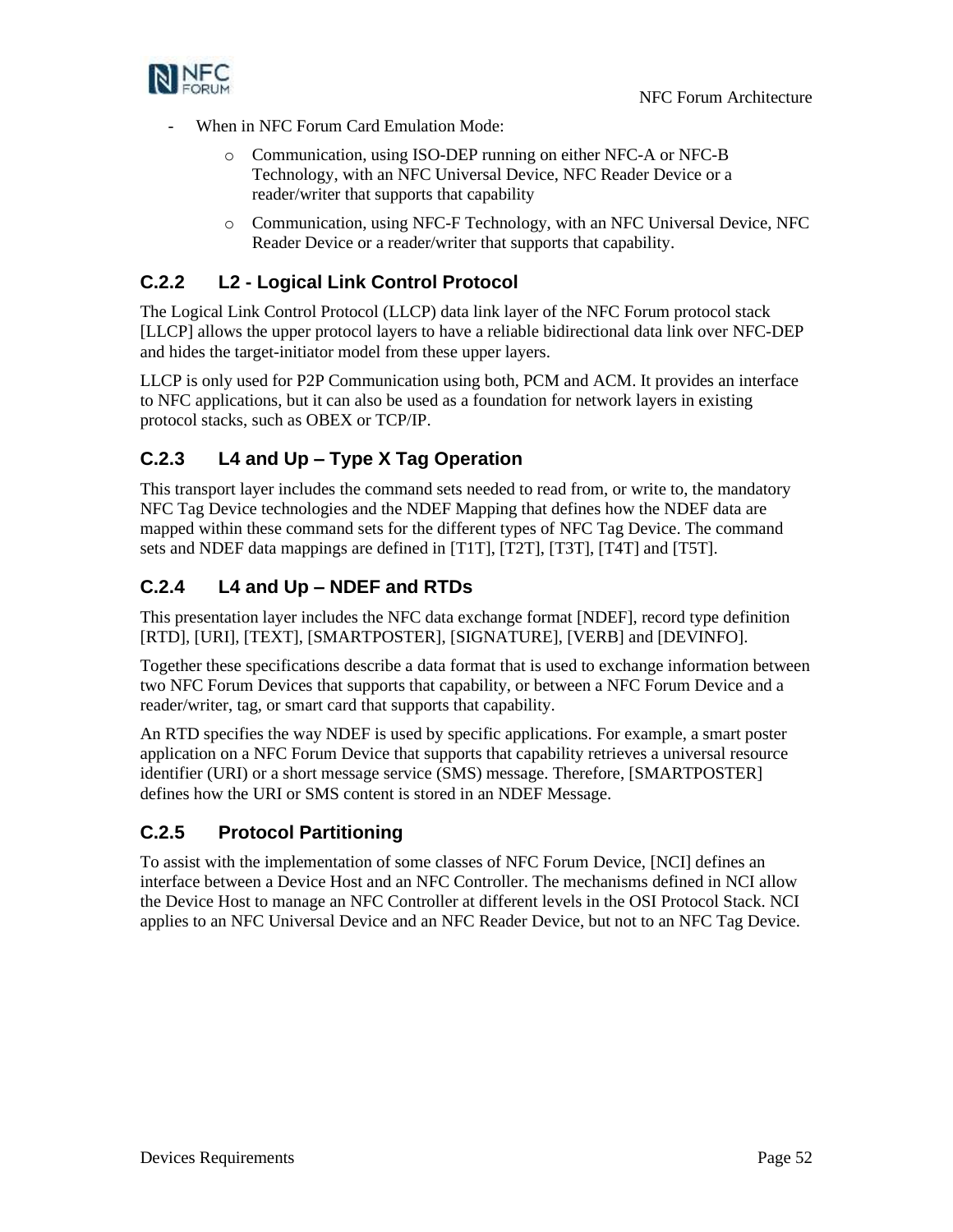

## <span id="page-52-0"></span>**C.3 Operation Modes**

The NFC Forum Protocol Stack supports three different operation modes:

- The NFC Forum Peer Mode, which is used to communicate with an NFC Universal Device or optionally with an NFC Reader Device (Initiator).
- The NFC Forum Reader/Writer Mode, which reads from, and potentially writes to, an NFC Universal Device that is acting as a card emulator, or an NFC Tag Device. This mode also allows for communication with existing technology compatible smart cards.
- The NFC Forum Card Emulation Mode, which emulates the behavior of a smart card or tag. This optional mode allows for communication with an NFC Universal Device that is acting as a reader/writer, an NFC Reader Device, or with existing technology-compatible reader/writer terminals.

Sectio[n C.1](#page-47-1) identifies which operation modes are implemented by each class of NFC Forum Device.

The following three sections and figures depict the protocol stack for each Operation Mode. The analog layer and digital protocol layer are common for all three modes. While the digital protocol layer of the stack is depicted as a single layer, it is defined in two separate specifications, [\[DIGITAL\]a](#page-4-7)n[d\[ACTIVITY\].](#page-4-8)

#### <span id="page-52-1"></span>**C.3.1 NFC Forum Peer Mode**

A Peer Mode capable NFC Forum Device is able to communicate with another Peer Mode capable NFC Forum Device using NFC-DEP using either PCM or ACM, as defined in [\[DIGITAL\].](#page-4-7) The device uses the procedures defined in [\[LLCP\]](#page-4-3) to establish and manage the link. [Figure 8](#page-53-1) shows the NFC Forum Peer Mode architecture.

The service discovery protocol defined i[n \[LLCP\]](#page-4-3) is used to identify the common services supported by both NFC Forum Devices.

The simple NDEF exchange protocol defined in [\[SNEP\]](#page-5-5) is a protocol for exchanging NDEF Messages between peer applications on different NFC Forum Devices.

Upper-level protocols registered with the NFC Forum can be bound to LLCP using bindings defined by the NFC Forum. Upper-level protocols not registered with the NFC Forum can also be bound to LLCP using proprietary bindings.

All peer applications will communicate with peer applications on another NFC Forum Device using one of these underlying protocols.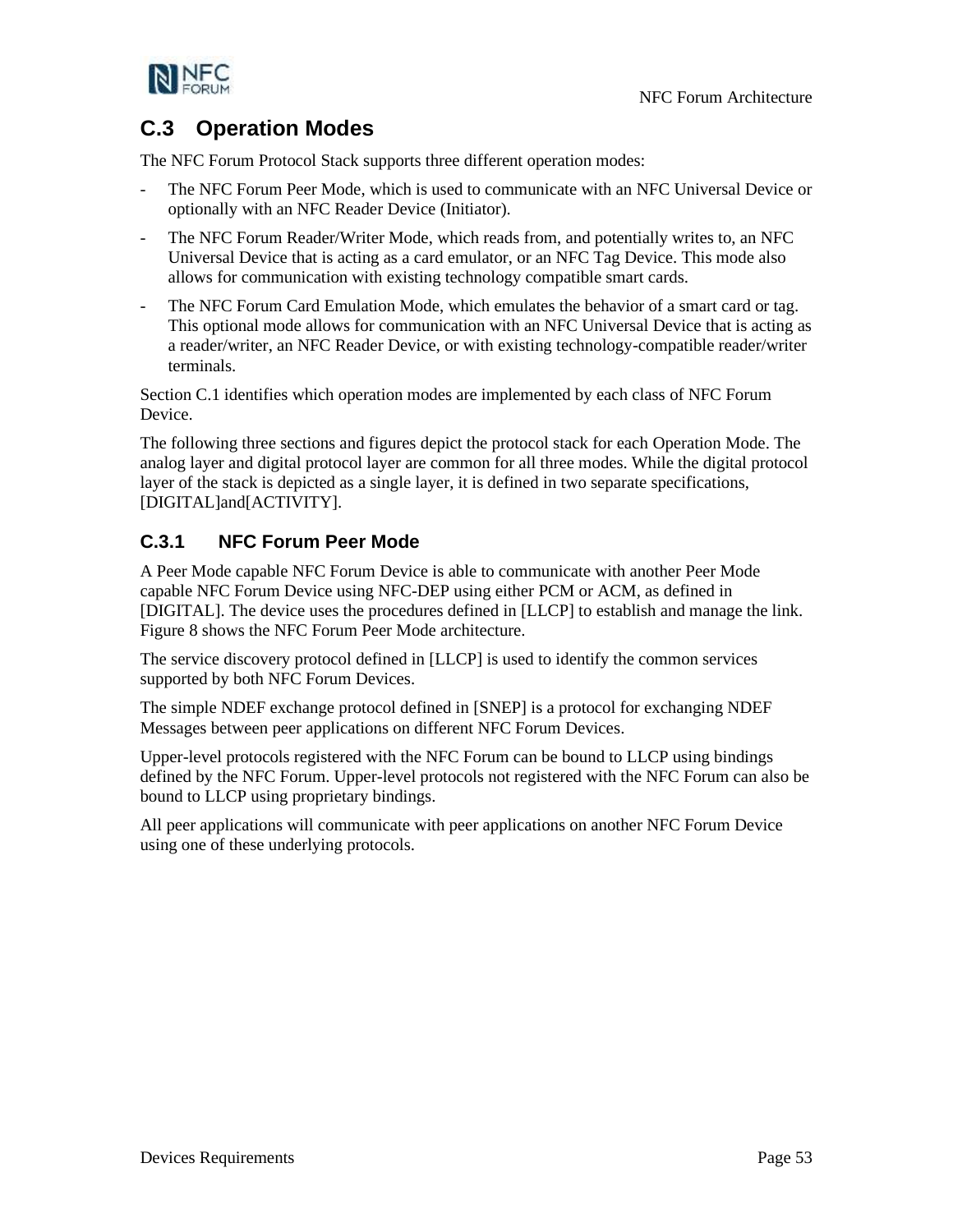

| Applications                            |                                   |                                             |                                |  |  |  |
|-----------------------------------------|-----------------------------------|---------------------------------------------|--------------------------------|--|--|--|
| Service<br><b>Discovery</b><br>Protocol | Simple<br><b>NDEF</b><br>Exchange | <b>NFC Forum</b><br>Registered<br>Protocols | Other<br>Protocols             |  |  |  |
|                                         | Protocol                          | <b>Protocol Bindings</b>                    |                                |  |  |  |
| <b>LLCP</b>                             |                                   |                                             |                                |  |  |  |
| <b>Digital Protocol</b>                 |                                   |                                             |                                |  |  |  |
| <b>PCM</b>                              | <b>ACM</b>                        |                                             |                                |  |  |  |
| Analog                                  |                                   |                                             |                                |  |  |  |
| <b>NFC Forum Specifications</b>         |                                   |                                             | <b>External Specifications</b> |  |  |  |

#### **Figure 8: Peer Mode Architecture**

#### <span id="page-53-1"></span><span id="page-53-0"></span>**C.3.2 NFC Forum Reader/Writer Mode**

A Reader/Writer Mode capable NFC Forum Device is able to communicate with an NFC Tag Device. In this mode the Tag Operation parts of all five mandatory Type X Tag specifications are supported. [Figure 9](#page-54-1) shows the NFC Forum Reader/Writer Mode architecture.

If the device supports an NDEF Application, it can exchange data with an NFC Tag Device using the NFC Forum-defined message coding format.

If the device supports third-party NDEF applications, it can exchange data with an NFC Tag Device using the third-party defined message coding format.

The device can also support non-NDEF reader/writer applications that can use the underlying layers to communicate with a variety of components (smart cards, memory cards, tags, etc.) that are compliant with one of the contactless Technology types.

An NFC Forum Device supports the RF interfaces (NFC-A, NFC-B, NFC-F and NFC-V) defined in [\[ANALOG\]](#page-4-10) and [\[DIGITAL\].](#page-4-7) It establishes communication using the poll mode operations in [\[ACTIVITY\],](#page-4-8) then performs application level communication using the Tag Operation defined in [\[T1T\],](#page-5-6) [\[T2T\],](#page-5-1) [\[T3T\]](#page-5-2)[,\[T4T\]](#page-5-3) and [\[T5T\].](#page-5-4)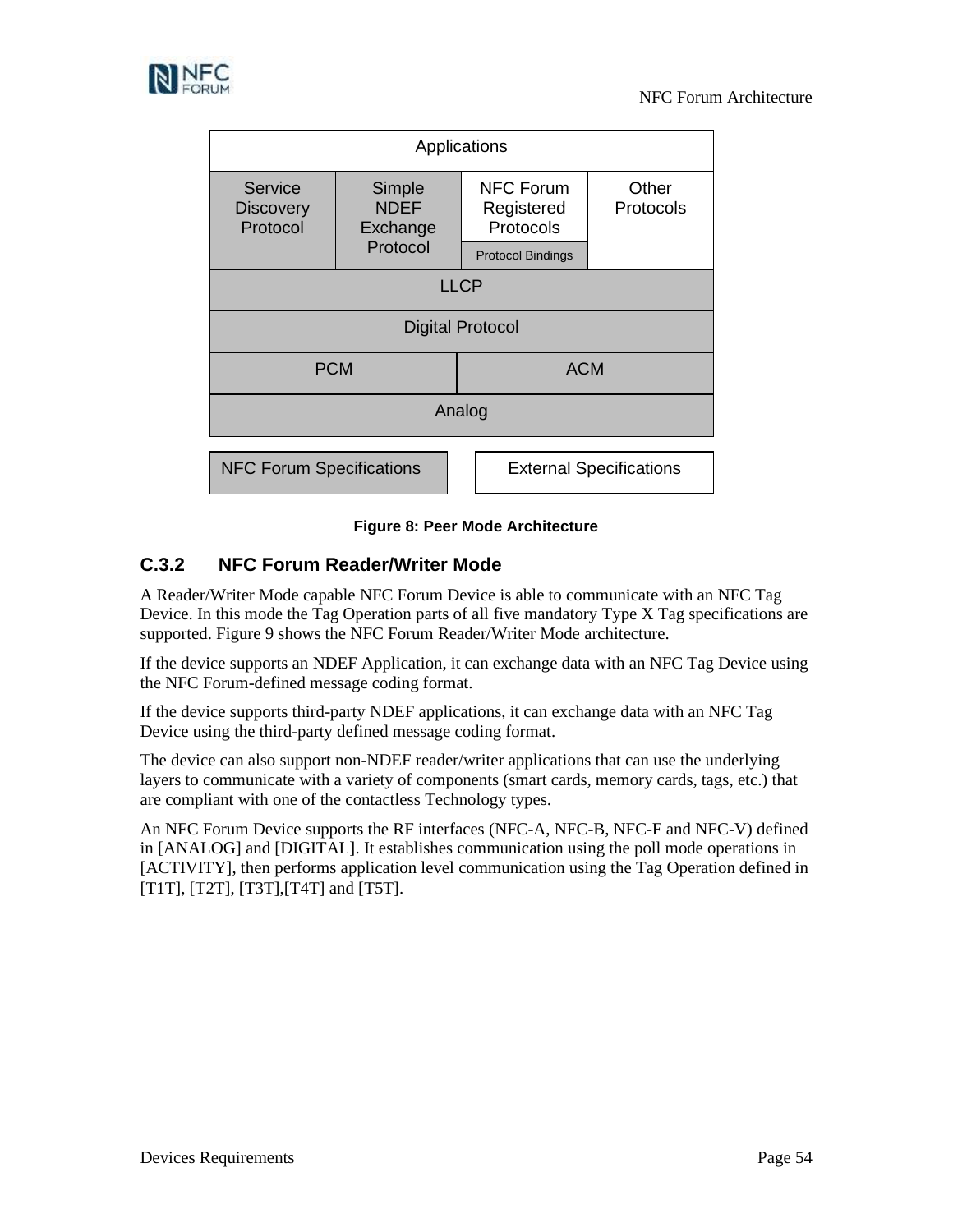

| <b>NDEF Reference</b><br>Applications | Third-party<br><b>NDEF</b><br>Applications | Non-NDEF<br>Applications |  |
|---------------------------------------|--------------------------------------------|--------------------------|--|
| Type X Tag (Operation)                |                                            |                          |  |
|                                       |                                            |                          |  |
|                                       |                                            |                          |  |
|                                       |                                            |                          |  |

NFC Forum Specifications | | External Specifications

#### **Figure 9: Reader/Writer Mode Architecture**

#### <span id="page-54-1"></span><span id="page-54-0"></span>**C.3.3 NFC Forum Card Emulation Mode**

An NFC Forum device that is NFC Forum Card Emulation Mode capable behaves as a smart card or tag in front of either another NFC Forum Device that implements the Reader/Writer Mode or a conventional technology-compatible reader/writer. This mode includes the emulation of memory cards, tags and smart cards. The emulation of smart cards is intended mainly for portable devices that can be conveniently presented to reader/writers.

Using this mode, existing technology-compatible terminal infrastructures (e.g., for payment and ticketing) can communicate with an NFC Forum Device that supports NFC Forum Card Emulation Mode[. Figure 10](#page-55-1) shows the architecture of the Card Emulation Mode.

The behavior of an NFC Forum Device in NFC Forum Card Emulation Mode is described using a state machine defined in [\[ACTIVITY\].](#page-4-8)

If the device supports an NDEF Application, it can exchange data with a reader/writer using the NFC Forum-defined message coding format.

If the device supports third-party NDEF applications, it can exchange data with a reader/writer using the third-party defined message coding format.

The device can also support non-NDEF smart card applications that can employ the underlying layers to communicate with a reader/writer using the application-specific messages.

Since NFC Forum Card Emulation Mode is an optional feature, it will not necessarily be supported by an applicable NFC Forum Device.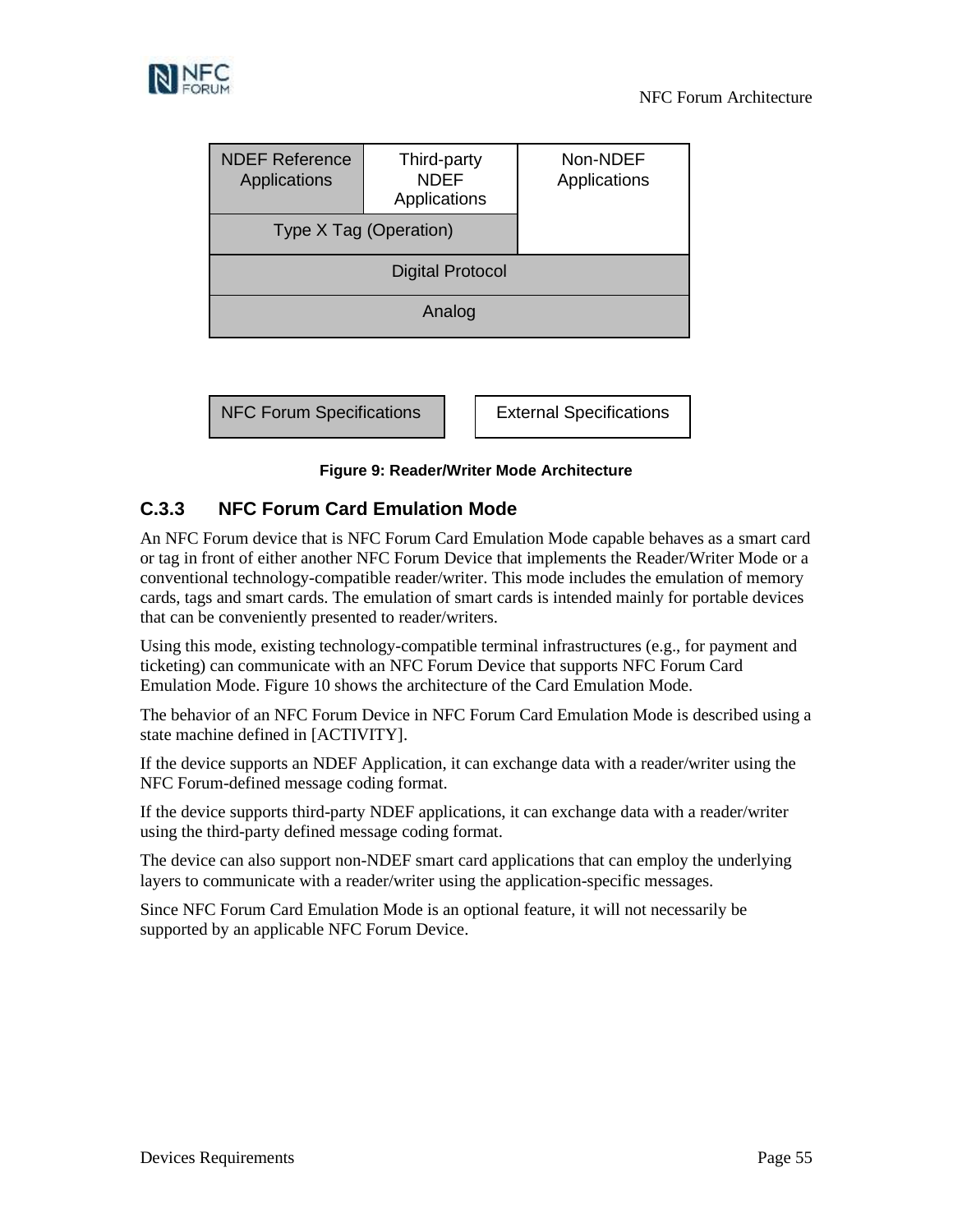

| <b>NDEF Reference</b><br>Applications | Third-party<br><b>NDEF</b><br>Applications | Non-NDEF<br>Applications |
|---------------------------------------|--------------------------------------------|--------------------------|
| Type X Tag Platform                   |                                            |                          |
|                                       |                                            |                          |
|                                       |                                            |                          |
|                                       |                                            |                          |

NFC Forum Specifications | | External Specifications

#### **Figure 10: Card Emulation Mode Architecture**

## <span id="page-55-1"></span><span id="page-55-0"></span>**C.4 Device Architecture**

[Figure 11](#page-56-1) and [Figure 12](#page-57-1) show the architecture of an NFC Forum Device when the device is Polling [\(Figure 11\)](#page-56-1) or Listening [\(Figure 12\)](#page-57-1) at the point when another device is detected in its proximity. Each block identifies an activity to be performed, and the activities depend on the behavior of the device(s) in the proximity of the NFC Forum Device.

Sectio[n C.1](#page-47-1) describes which configurations are possible for each class of NFC Forum Device.

NOTE Before starting an activity, the adjacent activity listed below has to be completed.

NOTE All P2P Communication uses LLCP.

All NFC Tag Device applications are based on NDEF. If a device also supports proprietary non-NDEF applications, these are out of scope of the NFC Forum.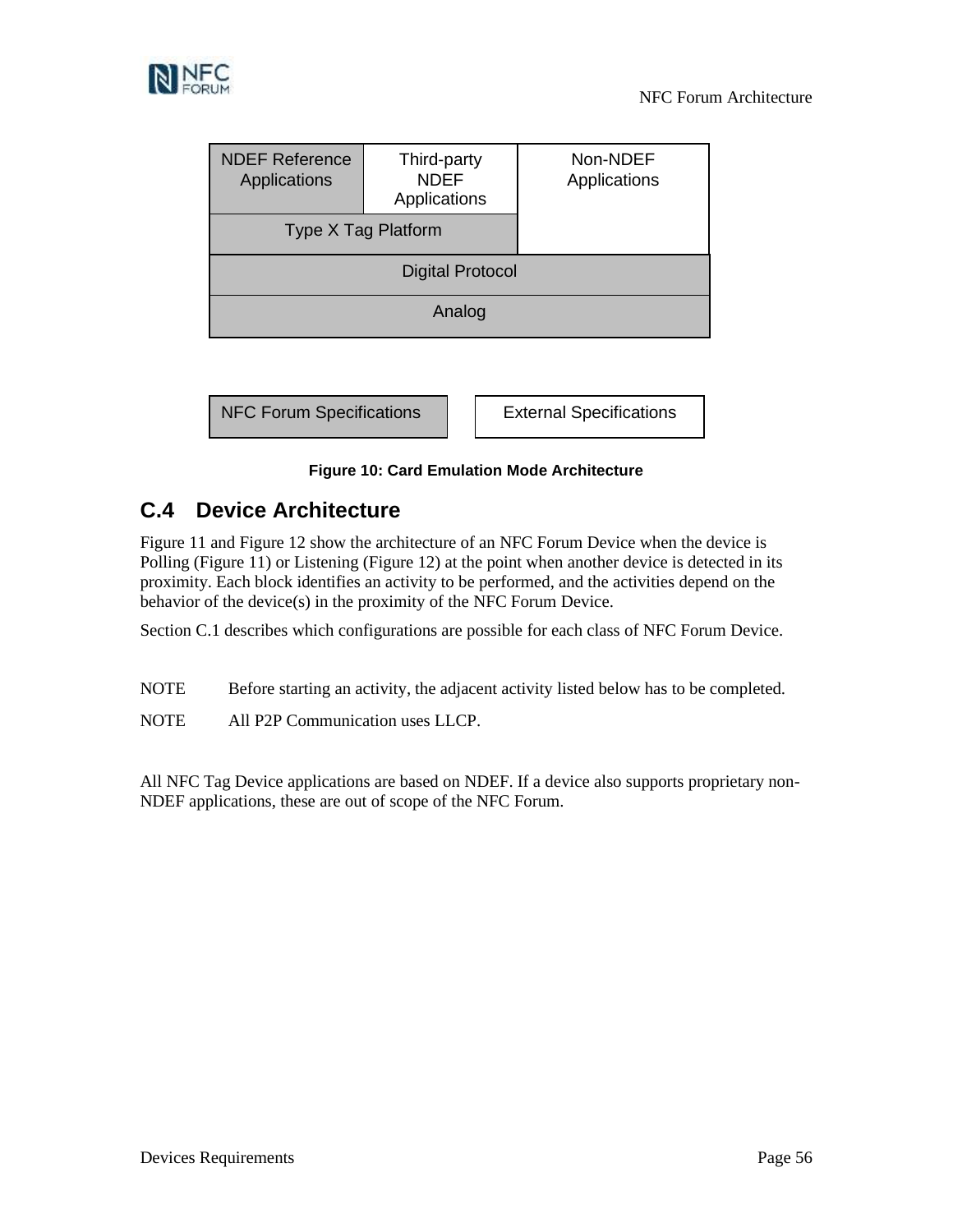

### <span id="page-56-0"></span>**C.4.1 Polling Architecture**



**Figure 11: Polling Architecture**

<span id="page-56-1"></span>Starting from the bottom, [Figure 11](#page-56-1) shows four different contactless technologies: NFC-A, NFC-B, NFC-F and NFC-V.

The Technology Detection Activity determines which Technology is supported by the listening device(s) in the proximity of the NFC Forum Device.

Each Technology has its own Collision Resolution Activity and capability discovery activities, which provide similar functionality using technology-specific commands. The Device Activation Activity which establishes the communication link is protocol-specific.

After setting all communication parameters, the device either engages with another NFC Forum Device in direct P2P Communication (note that P2P Communication is not possible with the NFC-B or NFC-V Technology), or it engages with an NFC Tag Device.

The P2P Communication using PCM or ACM is shown on the top left side of the figure. The activities in NFC Forum Peer Mode comprise the use of NFC-DEP data exchange and LLCP. Application-specific activities on top of LLCP are not displayed. At this point, the device is an NFC-DEP Initiator.

The Tag Operation part of the Type X Tag is shown on the top right side of the figure. The activities in NFC Forum Reader/Writer Mode comprise the use of the appropriate tag commands and NDEF applications. Application specific activities on top of NDEF are not displayed. At this point, the device is a Reader/Writer.

Reader/Writer Communication is allowed with devices other than one of the Type X Tag Platforms and whose data is not formatted according to NDEF (for example, communicating with payment or transit contactless smart cards), although out of scope of the NFC Forum.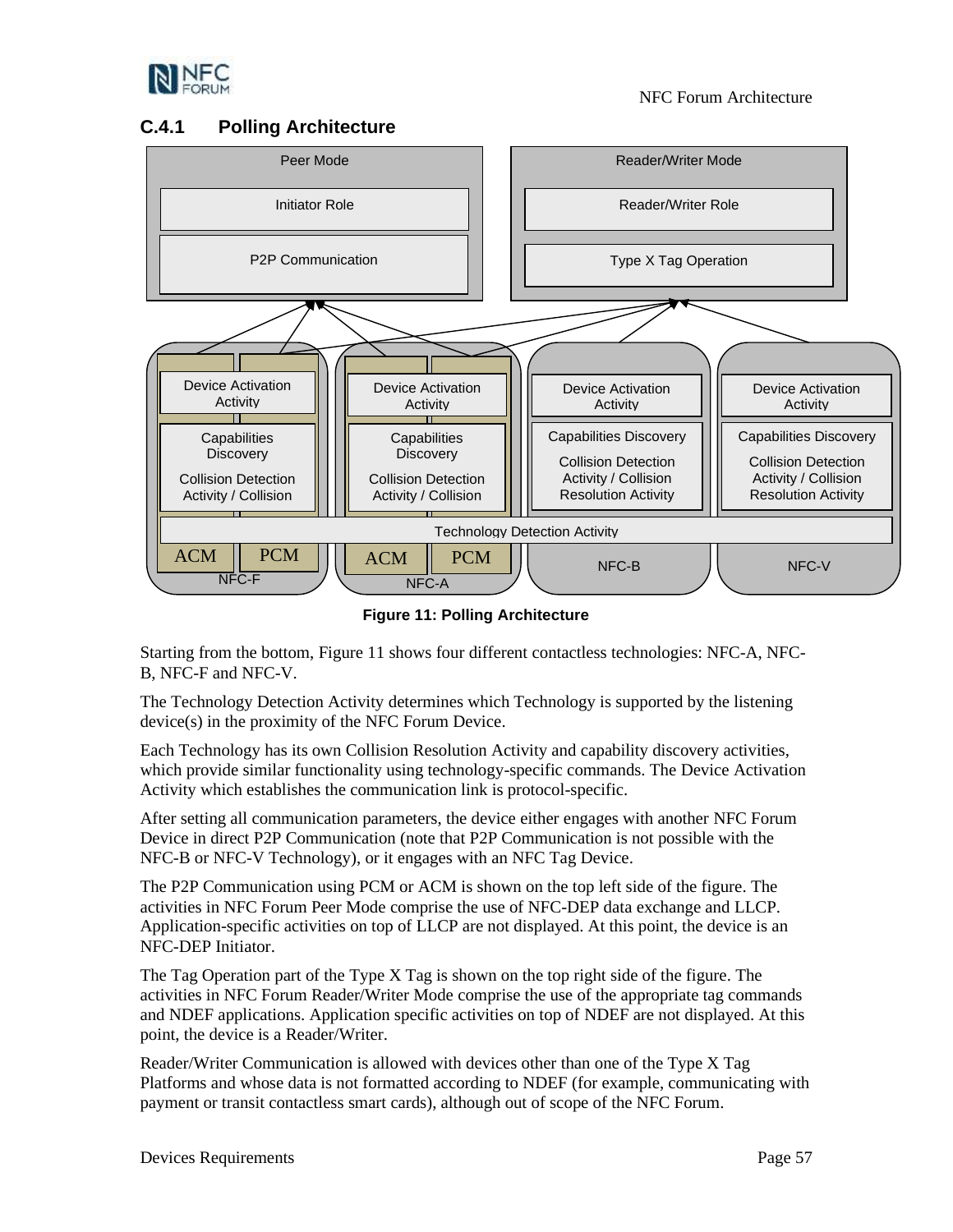

In all cases, the protocol-specific Device Deactivation Activity can be used to close the link to the remote device.

## <span id="page-57-0"></span>**C.4.2 Listening Architecture**



**Figure 12: Listening Architecture** 

<span id="page-57-1"></span>Starting from the bottom, [Figure 12](#page-57-1) shows four different contactless technologies: NFC-F, NFC-A, NFC-B, and NFC-V.

NOTE An NFC Universal Device will not listen for NFC-V technology, and an NFC Universal Device that does not support NFC Forum Card Emulation Mode, or that supports NFC Forum Card Emulation Mode but not the NFC-B based Technology, will not listen for NFC-B Technology.

The configuration of the Listener determines whether it responds to poll commands sent during the Technology Detection Activity, and the parameters sent in the responses. The response to further commands during the Technology Detection, Collision Resolution, and Device Activation activities proceeds according to the Listen State Machine.

After setting all communication parameters, the device either engages with another NFC Forum Device in direct P2P Communication using either PCM or ACM, or, if the NFC Universal Device supports NFC Forum Card Emulation Mode or if it is a NFC Tag Device, it engages with a Reader/Writer and will respond to the Tag Operation part of the Type X Tag.

The P2P communication using either PCM or ACM is shown on the top left side of the figure. The activities in NFC Forum Peer Mode comprise the use of the NFC-DEP data exchange protocol and LLCP. Application-specific activities on top of LLCP are not displayed. At this point, the device is an NFC-DEP Target.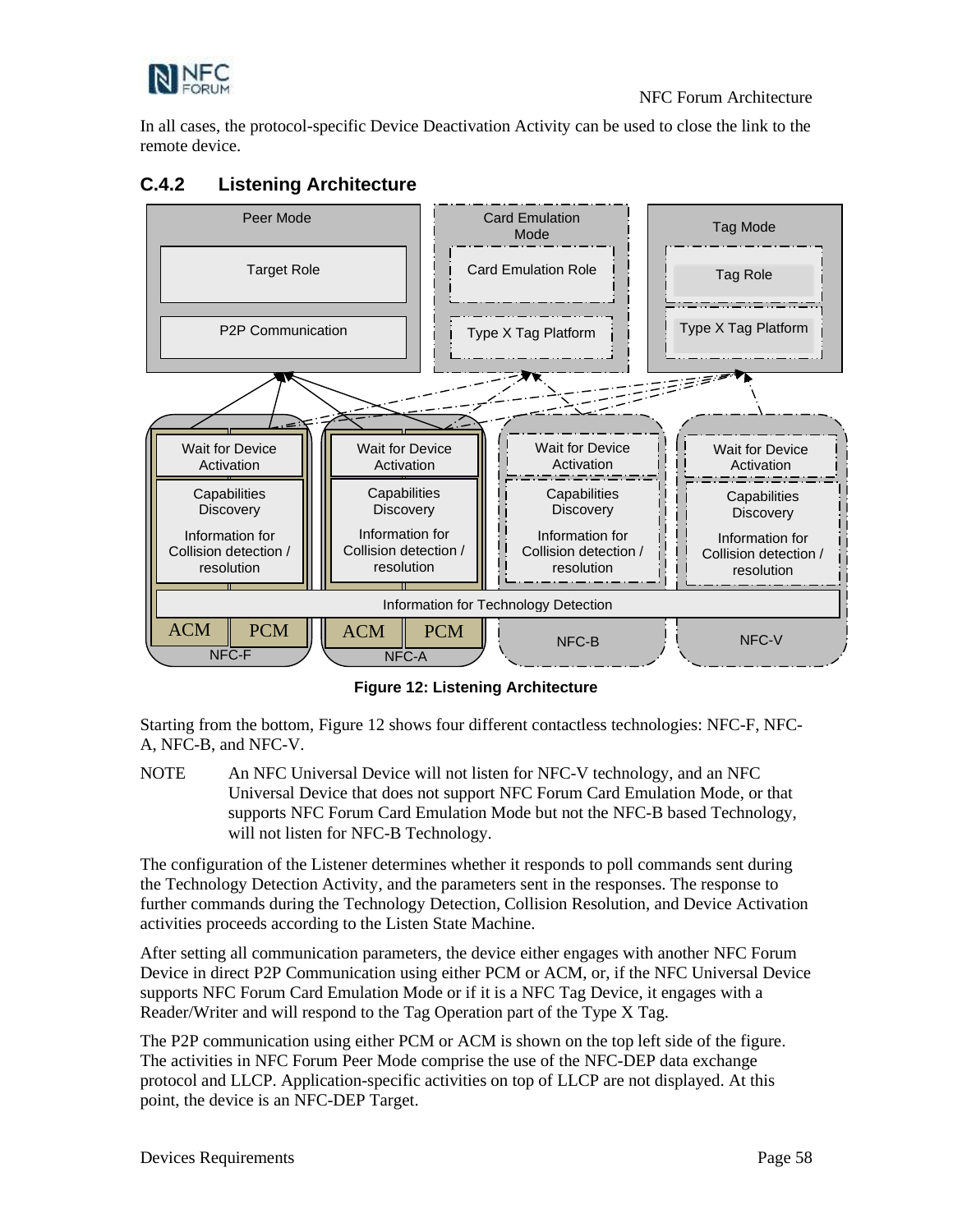

For a device that supports NFC Forum Card Emulation Mode, the Type X Tag Platform is shown in the top middle side of the figure. The activities of an NFC Universal Device in NFC Forum Card Emulation Mode comprise the use of the appropriate commands for the Platform. At this point, the device is emulating a Type X Tag.

An NFC Tag Device supports the Tag mode for at least one technology and Type X Tag Platform, as shown on the top right side of the figure. The activities of a NFC Tag Device comprise the use of the appropriate commands for the supported Type X Tag Platform.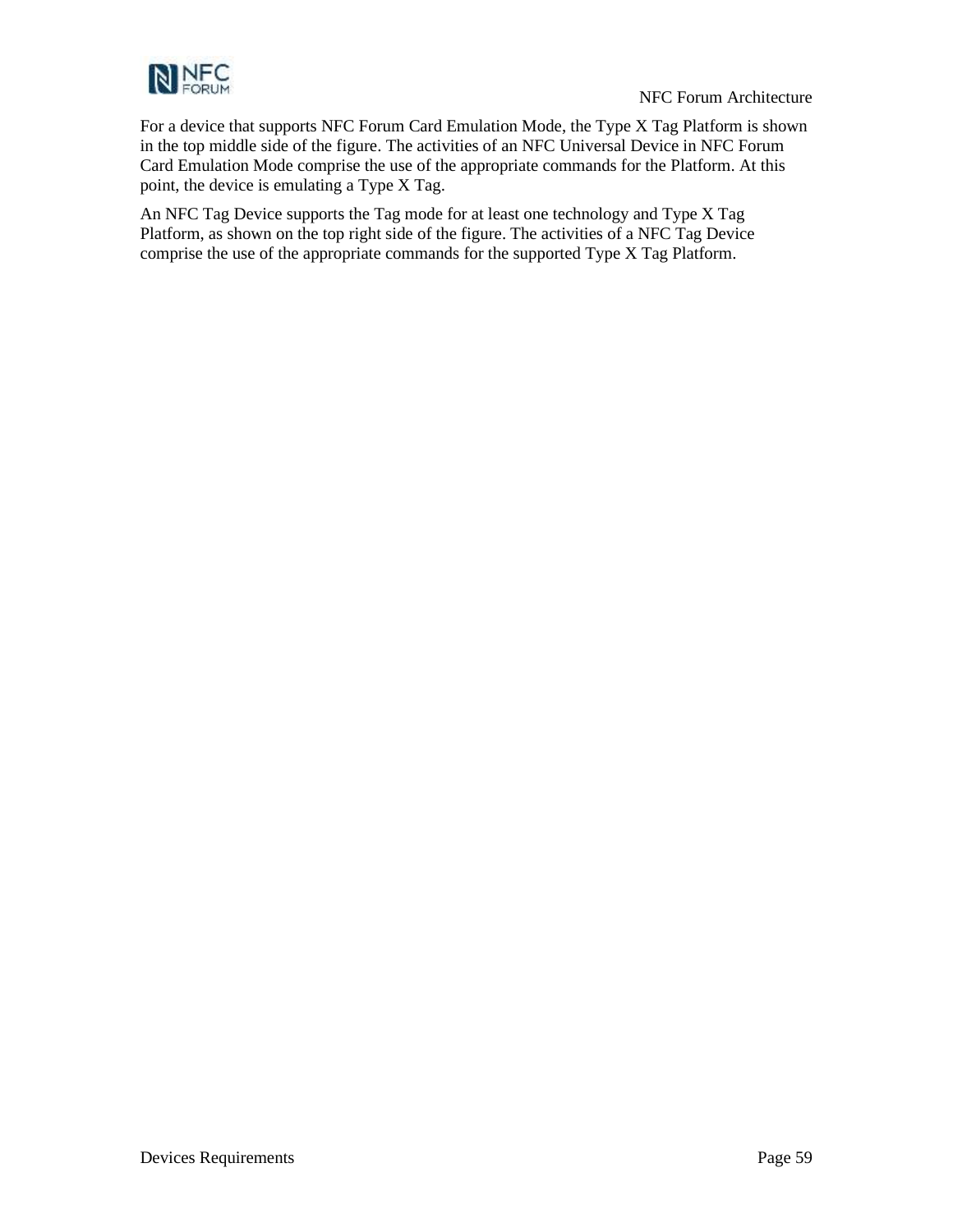

# <span id="page-59-0"></span>**D. Revision History**

<span id="page-59-1"></span>[Table 19](#page-59-1) outlines the revision history of the "Devices Requirements" document.

| <b>Document</b><br><b>Name</b> | <b>Revision</b><br>and Release<br>Date | <b>Status</b> | <b>Change Notice</b>                                                                                                                                                                                                                                                                                                                                              | <b>Supersedes</b>             |
|--------------------------------|----------------------------------------|---------------|-------------------------------------------------------------------------------------------------------------------------------------------------------------------------------------------------------------------------------------------------------------------------------------------------------------------------------------------------------------------|-------------------------------|
| Device<br>Requirements         | Version 1.0,<br>April 2012             | Final         | <b>Initial Publication</b>                                                                                                                                                                                                                                                                                                                                        |                               |
| Device<br>Requirements         | Version 1.1,<br>May 2012               | Final         | Update references to<br>latest available NFC<br>Forum specifications,<br>add clarification on<br>specific specification<br>versions listed, updated<br>figure of NFC Forum<br>Card Emulation Mode,<br>added more precise<br>requirements for the<br>NFC Forum Peer Mode,<br>NFC Forum N-Mark<br>related text update,<br>applied some minor text<br>clarifications | Version 1.0, April<br>2012    |
| Device<br>Requirements         | Version 1.2,<br><b>July 2012</b>       | Final         | Removed Section 1.3 with<br>the Interim Exceptions;<br>High level requirments for<br>ANALOG added;<br>Added the reference to the<br>RTD;<br>Minor editorial corrections.                                                                                                                                                                                          | Version 1.1, May<br>2012      |
| Device<br>Requirements         | Version 1.3,<br>December<br>2013       | Final         | Added requirement for the<br>support of DTA and<br>updated the DTA version                                                                                                                                                                                                                                                                                        | Version 1.2, July<br>2012     |
| Device<br>Requirements         | Version<br>1.4.01, March<br>2016       | Final         | v1.4.00, July 2015<br>Addition of high level<br>requirements for version<br>1.1 of DIGITAL and<br><b>ACTIVITY</b><br>1.4.01, Feb 2016<br>- new logo included in all<br>occurences<br>- editorial improvements                                                                                                                                                     | Version 1.3,<br>December 2013 |
| Device<br>Requirements         | Version<br>1.5.02,<br>February 2017    | Final         | v1.5.01, September 2016<br>Update to incorporate<br>ANALOG v2.0 for<br>Certification Release 10<br>v1.5.02, February 2017                                                                                                                                                                                                                                         | Version 1.4.01,<br>March 2016 |

#### **Table 19: Revision History**